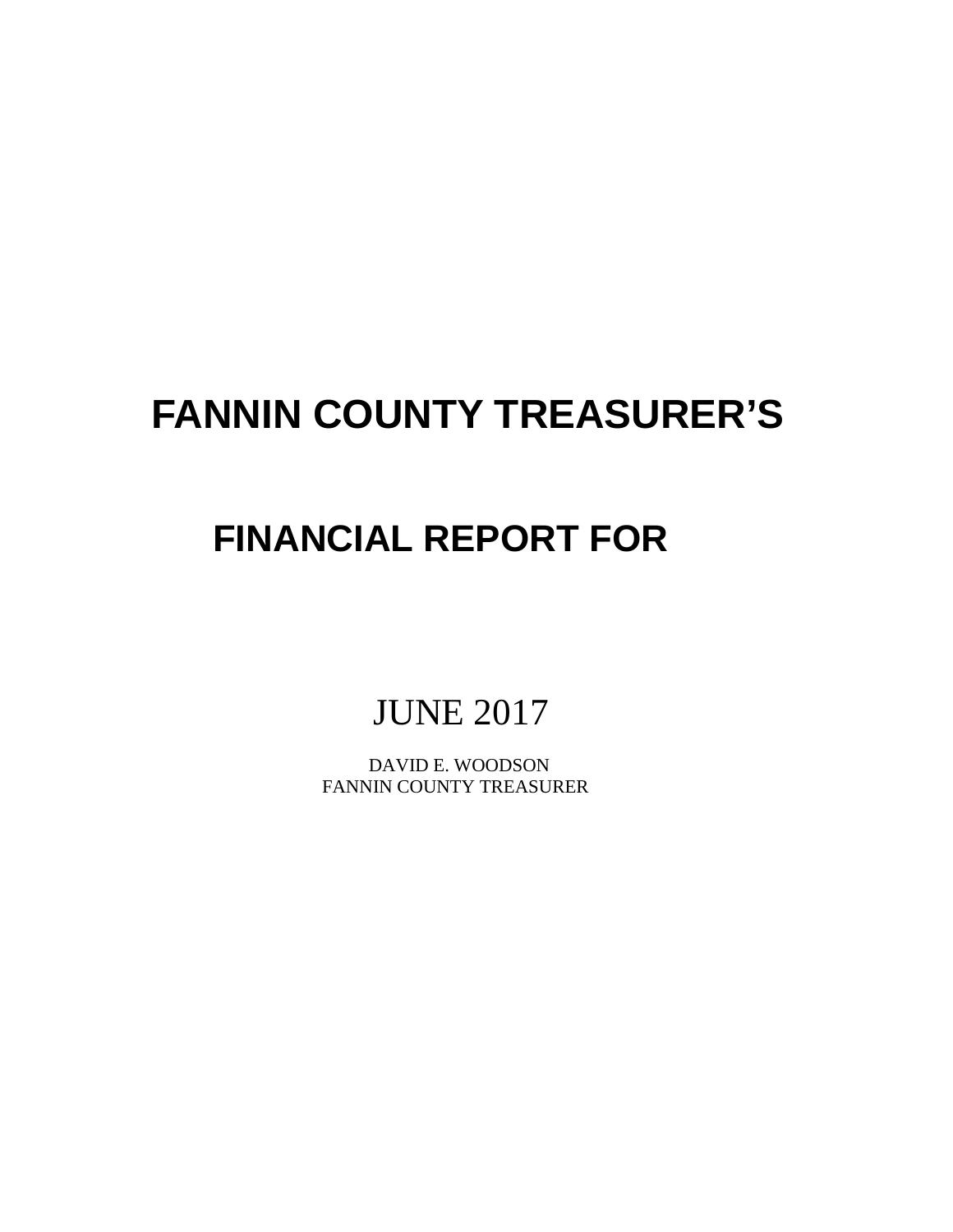# 07/01/2017 FUND DEPOSIT LISTING PAGE 1

| <b>RECETPT</b> |      | DATE                 | DATE    | 11111                          | <b>BANK</b>    | <b>INCOMF</b> | REPORT | AMOUN' |
|----------------|------|----------------------|---------|--------------------------------|----------------|---------------|--------|--------|
| <b>NUMBER</b>  | FROM | <b>EIVED</b><br>ים ס | DEPOSIT | RECEIVED<br><b>MONEY</b><br>ΟF | <b>ACCOUNT</b> | CCOIN'        | CODES  |        |

------------- ------------------------- ---------- ---------- ------------------- -------------- -------------- ------ ------------

GENERAL FUND

|                             | ====================================                                                         |                             |                                                      |                  |                  |           |
|-----------------------------|----------------------------------------------------------------------------------------------|-----------------------------|------------------------------------------------------|------------------|------------------|-----------|
|                             | 0000170733-01 DISTRICT ATTORNEL TRUST                                                        |                             | 06-01-2017 06-01-2017 ADMIN. FEES                    | $10 - 103 - 100$ | $10 - 340 - 475$ | 34.00     |
|                             | 0000170733-02 DISTRICT ATTORNEL TRUST                                                        |                             | 06-01-2017 06-01-2017 CERTIFIED MAIL                 | $10 - 103 - 100$ | $10 - 475 - 311$ | 23.18     |
|                             | 0000170737-01 APPRAISAL DISTRICT                                                             | 06-01-2017 06-01-2017 TAXES |                                                      | $10 - 103 - 100$ | $10 - 310 - 110$ | 21,050.00 |
|                             | 0000170737-06 APPRAISAL DISTRICT                                                             | 06-01-2017 06-01-2017 TAXES |                                                      | $10 - 103 - 100$ | $10 - 310 - 120$ | 2,509.71  |
| 0000170738-01 TEXPOOL       |                                                                                              |                             | 06-01-2017 06-01-2017 MAY 2017 INTEREST              | 10-103-175       | $10 - 360 - 100$ | 2,311.82  |
| 0000170739-01 TAX A/C       |                                                                                              |                             | 06-01-2017 06-01-2017 WEEK OF 05/26/17               | $10 - 103 - 100$ | $10 - 321 - 200$ | 2,108.50  |
| 0000170740-01 TAX A/C       |                                                                                              |                             | 06-01-2017 06-01-2017 WEEK OF 05/26/17 18 10-103-100 |                  | $10 - 321 - 250$ | 940.00    |
|                             | 0000170741-01 VISION MEDIA GROUP, INC. 06-02-2017 06-02-2017 JUNE 2017 TOWER REN 10-103-100  |                             |                                                      |                  | $10 - 370 - 100$ | 200.00    |
|                             | 0000170742-01 TAC PRIVATE SOURCE FUND I 06-02-2017 06-02-2017 TRAVEL REIMBURSEMEN 10-103-100 |                             |                                                      |                  | 10-495-427       | 939.40    |
|                             | 0000170743-01 BOND SUPERVISION                                                               |                             | 06-05-2017 06-05-2017 WEEK OF 05/29/17 TH 10-103-100 |                  | $10 - 340 - 573$ | 1,500.00  |
|                             | 0000170744-01 FANNIN COUNTY HEALTH INSP 06-05-2017 06-05-2017 MAY 2017 PERMITS & 10-103-100  |                             |                                                      |                  | $10 - 320 - 300$ | 10,340.04 |
|                             | 0000170746-02 CITY OF WHITEWRIGHT                                                            |                             | 06-07-2017 06-07-2017 MAY 6, 2017 EARLY & 10-103-100 |                  | $10 - 340 - 484$ | 75.00     |
|                             | 0000170746-03 CITY OF WHITEWRIGHT                                                            |                             | 06-07-2017 06-07-2017 MAY 6, 2017 EARLY & 10-103-100 |                  | $10 - 404 - 430$ | 6.00      |
|                             | 0000170747-02 HONEY GROVE I.S.D.                                                             |                             | 06-07-2017 06-07-2017 MAY 6, 2017 EARLY & 10-103-100 |                  | $10 - 340 - 484$ | 75.00     |
|                             | 0000170747-03 HONEY GROVE I.S.D.                                                             |                             | 06-07-2017 06-07-2017 MAY 6, 2017 EARLY & 10-103-100 |                  | $10 - 404 - 430$ | 4.05      |
|                             | 0000170748-02 WHITEWRIGHT I.S.D.                                                             |                             | 06-07-2017 06-07-2017 MAY 6, 2017 EARLY & 10-103-100 |                  | $10 - 340 - 484$ | 75.00     |
|                             | 0000170748-03 WHITEWRIGHT I.S.D.                                                             |                             | 06-07-2017 06-07-2017 MAY 6, 2017 EARLY & 10-103-100 |                  | $10 - 404 - 430$ | 6.00      |
|                             | 0000170749-02 CITY OF LADONIA                                                                |                             | 06-07-2017 06-07-2017 MAY 6, 2017 EARLY & 10-103-100 |                  | $10 - 340 - 484$ | 75.00     |
|                             | 0000170749-03 CITY OF LADONIA                                                                |                             | 06-07-2017 06-07-2017 MAY 6, 2017 EARLY & 10-103-100 |                  | $10 - 404 - 430$ | 4.05      |
| 0000170750-01 LEGEND BANK   |                                                                                              |                             | 06-07-2017 06-07-2017 MAY 2017 INTEREST              | 10-103-100       | $10 - 360 - 100$ | 544.47    |
| 0000170750-29 LEGEND BANK   |                                                                                              |                             | 06-07-2017 06-07-2017 MAY 2017 INTEREST              | 10-100-100       | $10 - 360 - 100$ | 1.37      |
|                             | 0000170752-01 APPRAISAL DISTRICT                                                             | 06-08-2017 06-08-2017 TAXES |                                                      | $10 - 103 - 100$ | $10 - 310 - 110$ | 27,643.42 |
|                             | 0000170752-06 APPRAISAL DISTRICT                                                             | 06-08-2017 06-08-2017 TAXES |                                                      | $10 - 103 - 100$ | $10 - 310 - 120$ | 1,588.09  |
| 0000170758-02 BONHAM I.S.D. |                                                                                              |                             | 06-09-2017 06-09-2017 MAY 6, 2017 EARLY & 10-103-100 |                  | $10 - 340 - 484$ | 75.00     |
| 0000170758-03 BONHAM I.S.D. |                                                                                              |                             | 06-09-2017 06-09-2017 MAY 6, 2017 EARLY & 10-103-100 |                  | $10 - 404 - 430$ | 3.75      |
|                             | 0000170759-02 LEONARD I.S.D.                                                                 |                             | 06-09-2017 06-09-2017 MAY 6, 2017 EARLY & 10-103-100 |                  | $10 - 340 - 484$ | 75.00     |
|                             | 0000170759-03 LEONARD I.S.D.                                                                 |                             | 06-09-2017 06-09-2017 MAY 6, 2017 EARLY & 10-103-100 |                  | $10 - 404 - 430$ | 6.00      |
| 0000170760-02 SAVOY I.S.D.  |                                                                                              |                             | 06-09-2017 06-09-2017 MAY 6, 2017 EARLY & 10-103-100 |                  | $10 - 340 - 484$ | 75.00     |
| 0000170760-03 SAVOY I.S.D.  |                                                                                              |                             | 06-09-2017 06-09-2017 MAY 6, 2017 EARLY & 10-103-100 |                  | $10 - 404 - 430$ | 6.00      |
|                             | 0000170761-02 CITY OF LEONARD                                                                |                             | 06-09-2017 06-09-2017 MAY 6, 2017 EARLY & 10-103-100 |                  | $10 - 340 - 484$ | 75.00     |
|                             | 0000170761-03 CITY OF LEONARD                                                                |                             | 06-09-2017 06-09-2017 MAY 6, 2017 EARLY & 10-103-100 |                  | $10 - 404 - 430$ | 6.00      |
|                             | 0000170762-01 COMPTROLLER- STATE FISCAL 06-09-2017 06-09-2017 APRIL 2017 LOCAL SA 10-103-100 |                             |                                                      |                  | $10 - 318 - 160$ | 59,812.98 |
|                             | 0000170763-01 CONSTABLE PCT. # 2                                                             |                             | 06-09-2017 06-09-2017 SERVE PAPERS                   | $10 - 103 - 100$ | $10 - 340 - 552$ | 140.00    |
|                             | 0000170768-01 BOND SUPERVISION                                                               |                             | 06-12-2017 06-12-2017 WEEK OF 06/05/17 TH 10-103-100 |                  | $10 - 340 - 573$ | 1,095.00  |
|                             | 0000170772-01 DISTRICT CLERK                                                                 |                             | 06-13-2017 06-13-2017 MAY 1-31, 2017                 | $10 - 103 - 100$ | $10 - 318 - 130$ | 6,950.61  |
|                             | 0000170772-02 DISTRICT CLERK                                                                 |                             | 06-13-2017 06-13-2017 MAY 1-31, 2017                 | $10 - 103 - 100$ | $10 - 318 - 132$ | 40.87     |
|                             | 0000170772-03 DISTRICT CLERK                                                                 |                             | 06-13-2017 06-13-2017 MAY 1-31, 2017                 | $10 - 103 - 100$ | $10 - 340 - 135$ | 235.83    |
|                             | 0000170772-04 DISTRICT CLERK                                                                 |                             | 06-13-2017 06-13-2017 MAY 1-31, 2017                 | $10 - 103 - 100$ | $10 - 340 - 450$ | 6,039.82  |
|                             | 0000170772-05 DISTRICT CLERK                                                                 |                             | 06-13-2017 06-13-2017 MAY 1-31, 2017                 | 10-103-100       | $10 - 340 - 475$ | 0.10      |
|                             | 0000170772-06 DISTRICT CLERK                                                                 |                             | 06-13-2017 06-13-2017 MAY 1-31, 2017                 | $10 - 103 - 100$ | $10 - 340 - 560$ | 1,169.97  |
|                             | 0000170772-07 DISTRICT CLERK                                                                 |                             | 06-13-2017 06-13-2017 MAY 1-31, 2017                 | $10 - 103 - 100$ | $10 - 340 - 600$ | 143.61    |
|                             | 0000170772-08 DISTRICT CLERK                                                                 |                             | 06-13-2017 06-13-2017 MAY 1-31, 2017                 | $10 - 103 - 100$ | $10 - 370 - 162$ | 430.83    |
|                             | 0000170772-09 DISTRICT CLERK                                                                 |                             | 06-13-2017 06-13-2017 MAY 1-31, 2017                 | 10-103-100       | $10 - 370 - 163$ | 29.53     |
|                             | 0000170772-10 DISTRICT CLERK                                                                 |                             | 06-13-2017 06-13-2017 MAY 1-31, 2017                 | 10-103-100       | $10 - 370 - 164$ | 118.15    |
|                             | 0000170772-11 DISTRICT CLERK                                                                 |                             | 06-13-2017 06-13-2017 MAY 1-31, 2017                 | $10 - 103 - 100$ | $10 - 370 - 166$ | 6.18      |
|                             | 0000170772-12 DISTRICT CLERK                                                                 |                             | 06-13-2017 06-13-2017 MAY 1-31, 2017                 | $10 - 103 - 100$ | $10 - 370 - 167$ | 40.06     |
|                             | 0000170776-01 APPRAISAL DISTRICT                                                             | 06-15-2017 06-15-2017 TAXES |                                                      | $10 - 103 - 100$ | $10 - 310 - 110$ | 32,997.46 |
|                             | 0000170776-02 APPRAISAL DISTRICT                                                             | 06-15-2017 06-15-2017 TAXES |                                                      | $10 - 103 - 100$ | $10 - 321 - 901$ | 5.00      |
|                             | 0000170776-07 APPRAISAL DISTRICT                                                             | 06-15-2017 06-15-2017 TAXES |                                                      | $10 - 103 - 100$ | $10 - 310 - 120$ | 5, 312.57 |
|                             | 0000170779-01 BOND SUPERVISION                                                               |                             | 06-21-2017 06-21-2017 WEEK OF 06/12/17 TH 10-103-100 |                  | $10 - 340 - 573$ | 930.00    |
|                             | 0000170781-01 COMPTROLLER- JUDICIARY                                                         |                             | 06-21-2017 06-21-2017 COUNTY SUPP. FOR ST 10-103-100 |                  | $10 - 370 - 152$ | 359.81    |
|                             | 0000170782-01 CONSTABLE PCT. # 1                                                             |                             | 06-21-2017 06-21-2017 SERVE PAPERS                   | $10 - 103 - 100$ | $10 - 340 - 551$ | 70.00     |
|                             |                                                                                              |                             |                                                      |                  |                  |           |
| 0000170783-01 NANCY YOUNG   |                                                                                              |                             | 06-21-2017 06-21-2017 REIMBURSEMENT FOR V 10-103-100 |                  | 10-499-427       | 20.00     |
| 0000170784-01 COMPTROLLER   |                                                                                              |                             | 06-21-2017 06-21-2017 UTILITY REIMBURSEME 10-103-100 |                  | $10 - 370 - 147$ | 1,074.84  |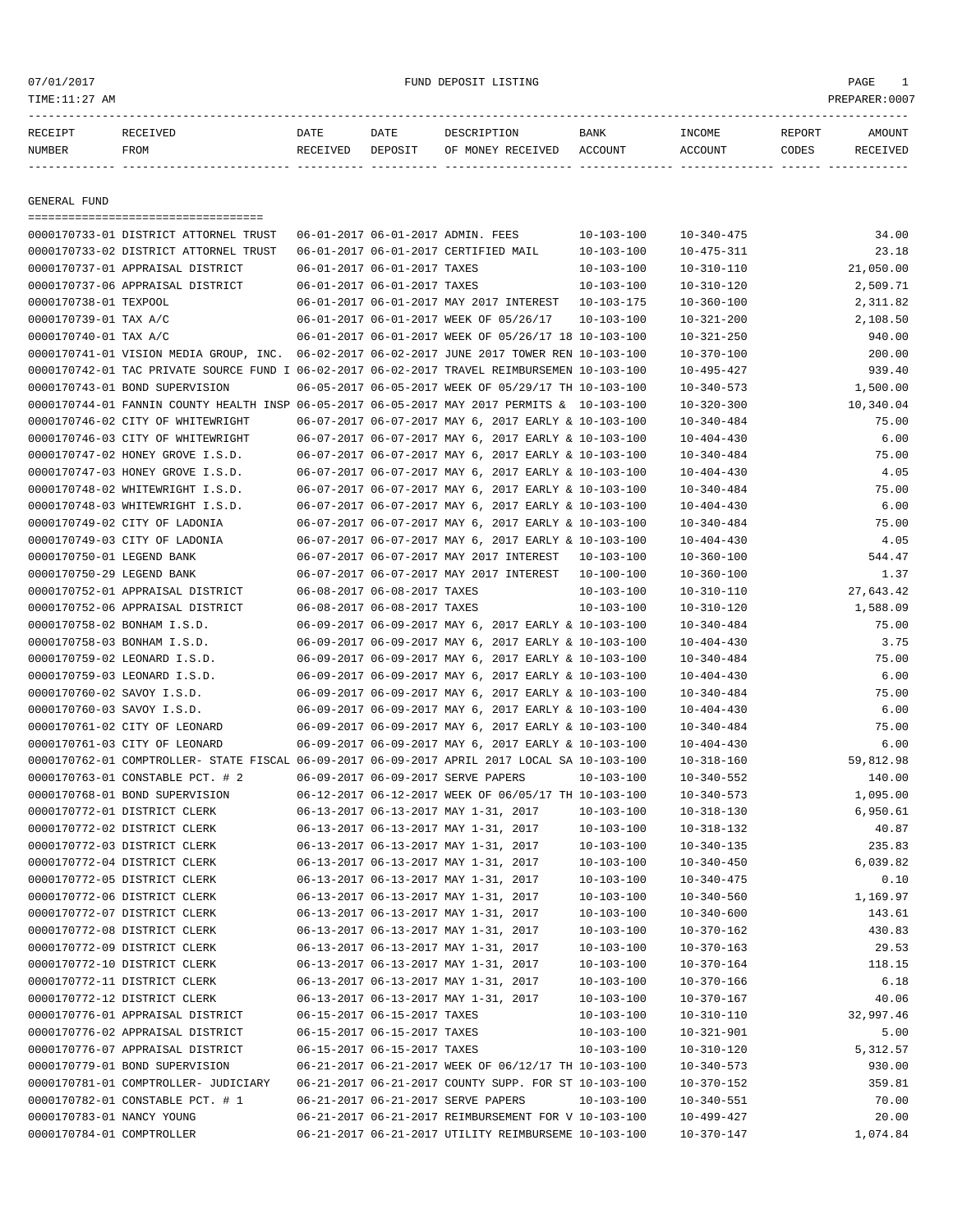07/01/2017 FUND DEPOSIT LISTING PAGE 2

| RECEIPT | RECEIVED | DATE     | DATE    | DESCRIPTION               | BANK | INCOME  | REPORT | <b>AMOUNT</b> |
|---------|----------|----------|---------|---------------------------|------|---------|--------|---------------|
| NUMBER  | FROM     | RECEIVED | DEPOSIT | OF MONEY RECEIVED ACCOUNT |      | ACCOUNT | CODES  | RECEIVED      |
|         |          |          |         |                           |      |         |        |               |
|         |          |          |         |                           |      |         |        |               |

GENERAL FUND

=================================== 0000170785-01 TAX A/C 06-21-2017 06-21-2017 WEEK OF 06/09/17 10-103-100 10-321-200 2,376.60 0000170786-01 TAX A/C 06-21-2017 06-21-2017 WEEK OF 06/02/17 10-103-100 10-321-200 6.90 0000170787-01 TAX A/C 06-21-2017 06-21-2017 WEEK OF 05/12/17 10-103-100 10-321-200 6.90 0000170788-01 TAX A/C 06-21-2017 06-21-2017 WEEK OF 05/26/17 10-103-100 10-321-200 2.30 0000170789-01 TAX A/C 06-21-2017 06-21-2017 06-21-2017 WEEK OF 05/19/17 10-103-100 10-321-200 16.30 0000170790-01 TAX A/C 06-21-2017 06-21-2017 06-21-2017 WEEK OF 05/05/17 10-103-100 10-321-200 66.70 0000170791-01 TAX A/C 06-21-2017 06-21-2017 WEEK OF 06/09/17 18 10-103-100 10-321-250 935.00 0000170792-01 TAX A/C 06-21-2017 06-21-2017 WEEK OF 06/02/17 11 10-103-100 10-321-250 585.00 0000170793-01 TAX A/C 06-21-2017 06-21-2017 WEEK OF 06/02/17 10-103-100 10-321-200 2,743.35 0000170794-01 APPRAISAL DISTRICT  $06-22-2017$  06-22-2017 TAXES 10-103-100 10-310-110 16.814.14 0000170794-02 APPRAISAL DISTRICT 06-22-2017 06-22-2017 TAXES 10-103-100 10-321-901 5.00 0000170794-07 APPRAISAL DISTRICT 06-22-2017 06-22-2017 TAXES 10-103-100 10-310-120 2,306.42 0000170795-01 JP # 3 06-23-2017 06-23-2017 APRIL 2017 10-103-100 10-318-130 1,914.25 0000170795-02 JP # 3 06-23-2017 06-23-2017 APRIL 2017 10-103-100 10-340-560 20.00 0000170795-03 JP # 3 06-23-2017 06-23-2017 APRIL 2017 10-103-100 10-350-457 481.65 0000170795-04 JP # 3 06-23-2017 06-23-2017 APRIL 2017 10-103-100 10-370-163 3.11 0000170795-05 JP # 3 06-23-2017 06-23-2017 APRIL 2017 10-103-100 10-370-164 12.47 0000170795-06 JP # 3 06-23-2017 06-23-2017 APRIL 2017 10-103-100 10-370-166 12.33 0000170795-07 JP # 3 06-23-2017 06-23-2017 APRIL 2017 10-103-100 10-370-167 86.25 0000170795-08 JP # 3 06-23-2017 06-23-2017 APRIL 2017 10-103-100 10-340-457 454.05 0000170795-09 JP # 3 06-23-2017 06-23-2017 APRIL 2017 10-103-100 10-340-553 70.00 0000170796-01 JP # 3 06-23-2017 06-23-2017 MAY 2017 10-103-100 10-318-130 2,881.24 0000170796-02 JP # 3 06-23-2017 06-23-2017 MAY 2017 10-103-100 10-340-560 19.62 0000170796-03 JP # 3 06-23-2017 06-23-2017 MAY 2017 10-103-100 10-350-457 149.00 0000170796-04 JP # 3 06-23-2017 06-23-2017 MAY 2017 10-103-100 10-370-163 3.01 0000170796-05 JP # 3 06-23-2017 06-23-2017 MAY 2017 10-103-100 10-370-164 12.06 0000170796-06 JP # 3 06-23-2017 06-23-2017 MAY 2017 10-103-100 10-370-166 17.75 0000170796-07 JP # 3 06-23-2017 06-23-2017 MAY 2017 10-103-100 10-370-167 118.27 0000170796-08 JP # 3 06-23-2017 06-23-2017 MAY 2017 10-103-100 10-340-457 1,135.25 0000170796-09 JP # 3 06-23-2017 06-23-2017 MAY 2017 10-103-100 10-340-553 500.00 0000170797-01 JP # 1 06-23-2017 06-23-2017 APRIL 2017 10-103-100 10-318-130 5,078.43 0000170797-02 JP # 1 06-23-2017 06-23-2017 APRIL 2017 10-103-100 10-340-560 320.55 0000170797-03 JP # 1 06-23-2017 06-23-2017 APRIL 2017 10-103-100 10-350-455 632.00 0000170797-04 JP # 1 06-23-2017 06-23-2017 APRIL 2017 10-103-100 10-370-163 8.65 0000170797-05 JP # 1 06-23-2017 06-23-2017 APRIL 2017 10-103-100 10-370-164 34.61 0000170797-06 JP # 1 06-23-2017 06-23-2017 APRIL 2017 10-103-100 10-370-166 31.98 0000170797-07 JP # 1 06-23-2017 06-23-2017 APRIL 2017 10-103-100 10-370-167 213.44 0000170797-08 JP # 1 06-23-2017 06-23-2017 APRIL 2017 10-103-100 10-340-455 1,874.78 0000170797-09 JP # 1 06-23-2017 06-23-2017 APRIL 2017 10-103-100 10-340-551 1,055.00 0000170797-10 JP # 1 06-23-2017 06-23-2017 APRIL 2017 10-103-100 10-360-100 0.40 0000170798-01 JP # 1 06-23-2017 06-23-2017 MAY 2017 10-103-100 10-318-130 4.797.82 0000170798-02 JP # 1 06-23-2017 06-23-2017 MAY 2017 10-103-100 10-340-560 47.21 0000170798-03 JP # 1 06-23-2017 06-23-2017 MAY 2017 10-103-100 10-350-455 748.45 0000170798-04 JP # 1 06-23-2017 06-23-2017 MAY 2017 10-103-100 10-370-163 10.05 0000170798-05 JP # 1 06-23-2017 06-23-2017 MAY 2017 10-103-100 10-370-164 40.20 0000170798-06 JP # 1 06-23-2017 06-23-2017 MAY 2017 10-103-100 10-370-166 25.81 0000170798-07 JP # 1 06-23-2017 06-23-2017 MAY 2017 10-103-100 10-370-167 171.87 0000170798-08 JP # 1 06-23-2017 06-23-2017 MAY 2017 10-103-100 10-340-455 1,412.47 0000170798-09 JP # 1 06-23-2017 06-23-2017 MAY 2017 10-103-100 10-340-551 780.00 0000170798-10 JP # 1 06-23-2017 06-23-2017 MAY 2017 10-103-100 10-360-100 10-360-100 0.30 0000170802-01 TAX A/C 06-23-2017 06-23-2017 WEEK OF 06/16/17 20 10-103-100 10-321-250 1,020.00 0000170803-01 TAX A/C 06-23-2017 06-23-2017 WEEK OF 06/16/17 10-103-100 10-321-200 2,265.15 0000170804-01 US BANK 06-26-2017 06-26-2017 APRIL 2017 INMATE P 10-103-100 10-319-553 26,012.50 0000170805-01 US BANK 06-26-2017 06-26-2017 MAY 2017 INMATE PER 10-103-100 10-319-553 25,082.50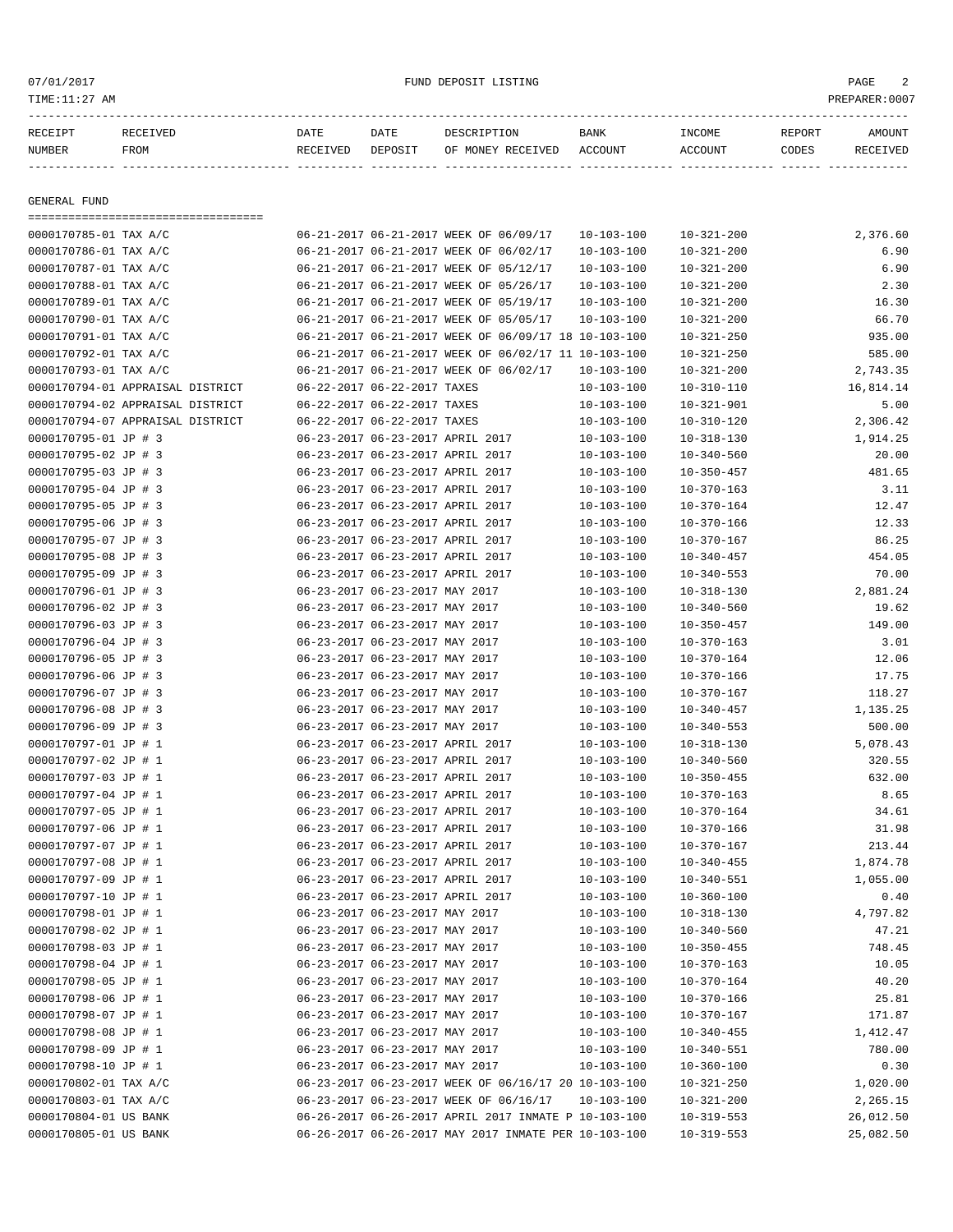# 07/01/2017 FUND DEPOSIT LISTING PAGE 3

| RECEIPT | <b>RECEIVED</b> | DATE     | DATE    | DESCRIPTION       | <b>BANK</b> | <b>INCOME</b> | REPORT | AMOUNT     |
|---------|-----------------|----------|---------|-------------------|-------------|---------------|--------|------------|
| NUMBER  | FROM            | RECEIVED | DEPOSIT | OF MONEY RECEIVED | ACCOUNT     | ACCOUNT       | CODES  | זת 1777 תי |
|         |                 |          |         |                   |             |               |        |            |

GENERAL FUND

| ====================================      |                                  |                                                      |                  |                  |             |
|-------------------------------------------|----------------------------------|------------------------------------------------------|------------------|------------------|-------------|
| 0000170806-01 THE GEO GROUP, INC.         |                                  | 06-26-2017 06-26-2017 ODYSSEY REIMBURSEME 10-103-100 |                  | $10 - 370 - 453$ | 10,796.50   |
| 0000170807-01 AMERICAN TOWERS             |                                  | 06-26-2017 06-26-2017 JULY 2017 TOWER REN 10-103-100 |                  | $10 - 370 - 115$ | 925.75      |
| 0000170808-01 DEPT. OF<br><b>INTERIOR</b> |                                  | 06-26-2017 06-26-2017 PAYMENT IN LIRU OF             | $10 - 103 - 100$ | $10 - 318 - 120$ | 39, 383. 39 |
| 0000170814-01 BOND SUPERVISION            |                                  | 06-26-2017 06-26-2017 FOR 06/19/17                   | $10 - 103 - 100$ | $10 - 340 - 573$ | 270.00      |
| 0000170819-01 JP PCT. # 2                 | 06-29-2017 06-29-2017 APRIL 2017 |                                                      | $10 - 103 - 100$ | $10 - 318 - 130$ | 1,416.00    |
| 0000170819-02 JP PCT. # 2                 | 06-29-2017 06-29-2017 APRIL 2017 |                                                      | $10 - 103 - 100$ | $10 - 340 - 560$ | 5.00        |
| 0000170819-03 JP PCT. # 2                 | 06-29-2017 06-29-2017 APRIL 2017 |                                                      | $10 - 103 - 100$ | $10 - 350 - 456$ | 165.00      |
| 0000170819-04 JP PCT. # 2                 | 06-29-2017 06-29-2017 APRIL 2017 |                                                      | $10 - 103 - 100$ | $10 - 370 - 166$ | 10.20       |
| 0000170819-05 JP PCT. # 2                 | 06-29-2017 06-29-2017 APRIL 2017 |                                                      | $10 - 103 - 100$ | $10 - 370 - 167$ | 68.00       |
| 0000170819-06 JP PCT. # 2                 | 06-29-2017 06-29-2017 APRIL 2017 |                                                      | $10 - 103 - 100$ | $10 - 340 - 456$ | 539.60      |
| 0000170819-07 JP PCT. # 2                 | 06-29-2017 06-29-2017 APRIL 2017 |                                                      | $10 - 103 - 100$ | $10 - 340 - 552$ | 70.00       |
| 0000170820-01 JP PCT. # 2                 | 06-29-2017 06-29-2017 MAY 2017   |                                                      | $10 - 103 - 100$ | $10 - 318 - 130$ | 1,240.46    |
| 0000170820-02 JP PCT. # 2                 | 06-29-2017 06-29-2017 MAY 2017   |                                                      | $10 - 103 - 100$ | $10 - 370 - 166$ | 7.74        |
| 0000170820-03 JP PCT. # 2                 | 06-29-2017 06-29-2017 MAY 2017   |                                                      | $10 - 103 - 100$ | $10 - 370 - 167$ | 51.60       |
| 0000170820-04 JP PCT. # 2                 | 06-29-2017 06-29-2017 MAY 2017   |                                                      | $10 - 103 - 100$ | $10 - 340 - 456$ | 414.50      |
| 0000170821-01 APPRAISAL DISTRICT          | 06-29-2017 06-29-2017 TAXES      |                                                      | $10 - 103 - 100$ | $10 - 310 - 110$ | 10,304.45   |
| 0000170821-02 APPRAISAL DISTRICT          | 06-29-2017 06-29-2017            | TAXES                                                | $10 - 103 - 100$ | $10 - 321 - 901$ | 188.26      |
| 0000170821-07 APPRAISAL DISTRICT          | 06-29-2017 06-29-2017 TAXES      |                                                      | $10 - 103 - 100$ | $10 - 310 - 120$ | 2,625.83    |

FUND TOTAL 363,300.44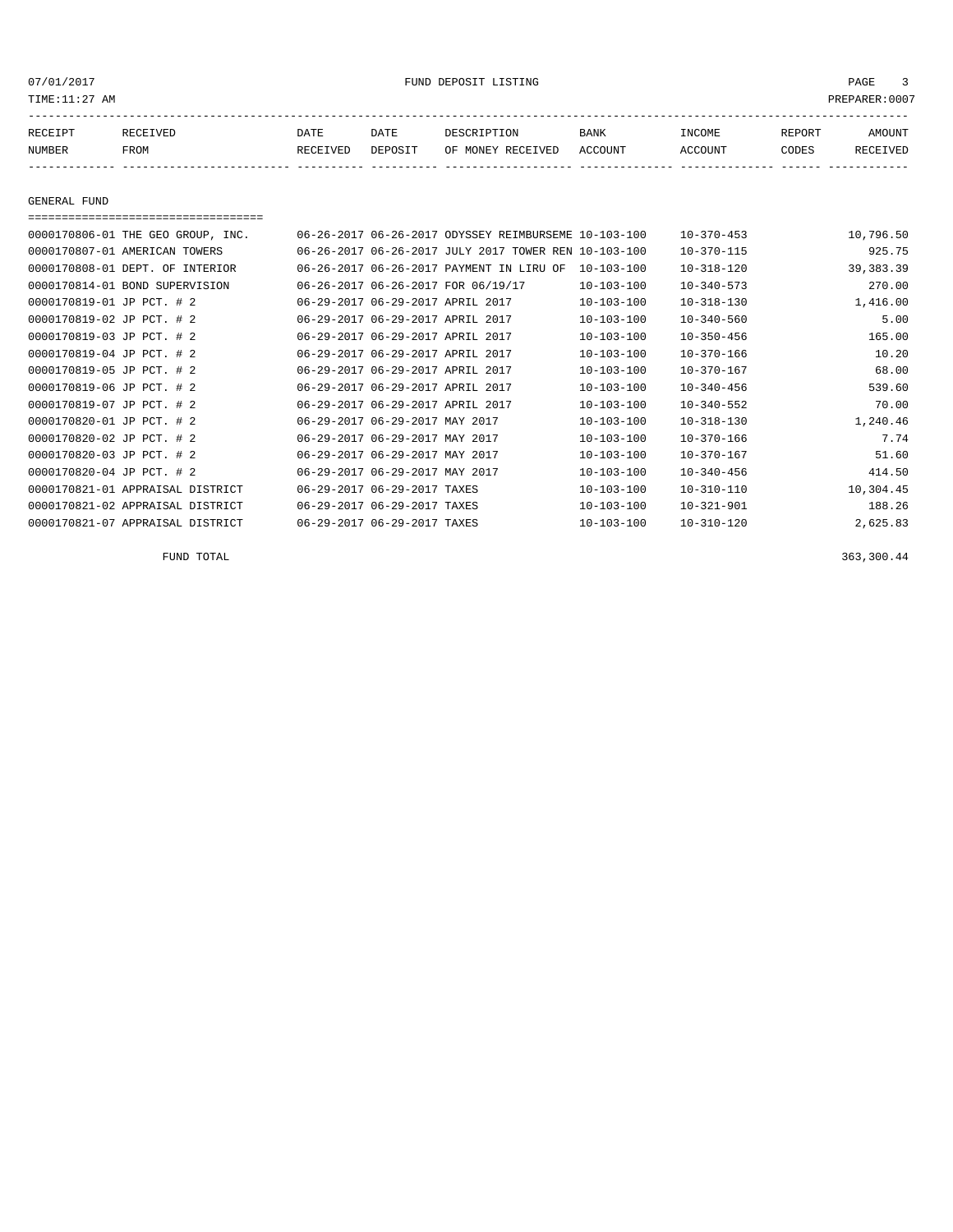07/01/2017 FUND DEPOSIT LISTING PAGE 1

| RECEIPT | RECEIVED | <b>DATE</b> | <b>DATE</b> | DESCRIPTION       | <b>BANK</b> | INCOME  | REPORT | <b>AMOUNT</b>   |
|---------|----------|-------------|-------------|-------------------|-------------|---------|--------|-----------------|
| NUMBER  | FROM     | RECEIVED    | DEPOSIT     | OF MONEY RECEIVED | ACCOUNT     | ACCOUNT | CODES  | <b>RECEIVED</b> |
|         |          |             |             |                   |             |         |        |                 |
|         |          |             |             |                   |             |         |        |                 |

# COURTHOUSE SECURITY

| ================================ |                                         |                  |                  |        |
|----------------------------------|-----------------------------------------|------------------|------------------|--------|
| 0000170750-02 LEGEND BANK        | 06-07-2017 06-07-2017 MAY 2017 INTEREST | $11 - 103 - 100$ | $11 - 360 - 100$ | 5.88   |
| 0000170772-13 DISTRICT CLERK     | 06-13-2017 06-13-2017 MAY 1-31, 2017    | 11-103-100       | $11 - 340 - 650$ | 229.88 |
| 0000170795-10 JP # 3             | 06-23-2017 06-23-2017 APRIL 2017        | 11-103-100       | $11 - 340 - 651$ | 61.70  |
| 0000170796-10 JP # 3             | 06-23-2017 06-23-2017 MAY 2017          | $11 - 103 - 100$ | $11 - 340 - 651$ | 88.67  |
| 0000170797-11 JP # 1             | 06-23-2017 06-23-2017 APRIL 2017        | $11 - 103 - 100$ | $11 - 340 - 651$ | 166.05 |
| 0000170798-11 JP # 1             | 06-23-2017 06-23-2017 MAY 2017          | $11 - 103 - 100$ | $11 - 340 - 651$ | 134.01 |
| 0000170819-08 JP PCT. # 2        | 06-29-2017 06-29-2017 APRIL 2017        | $11 - 103 - 100$ | $11 - 340 - 651$ | 51.00  |
| 0000170820-05 JP PCT. # 2        | 06-29-2017 06-29-2017 MAY 2017          | $11 - 103 - 100$ | $11 - 340 - 651$ | 38.70  |

FUND TOTAL 775.89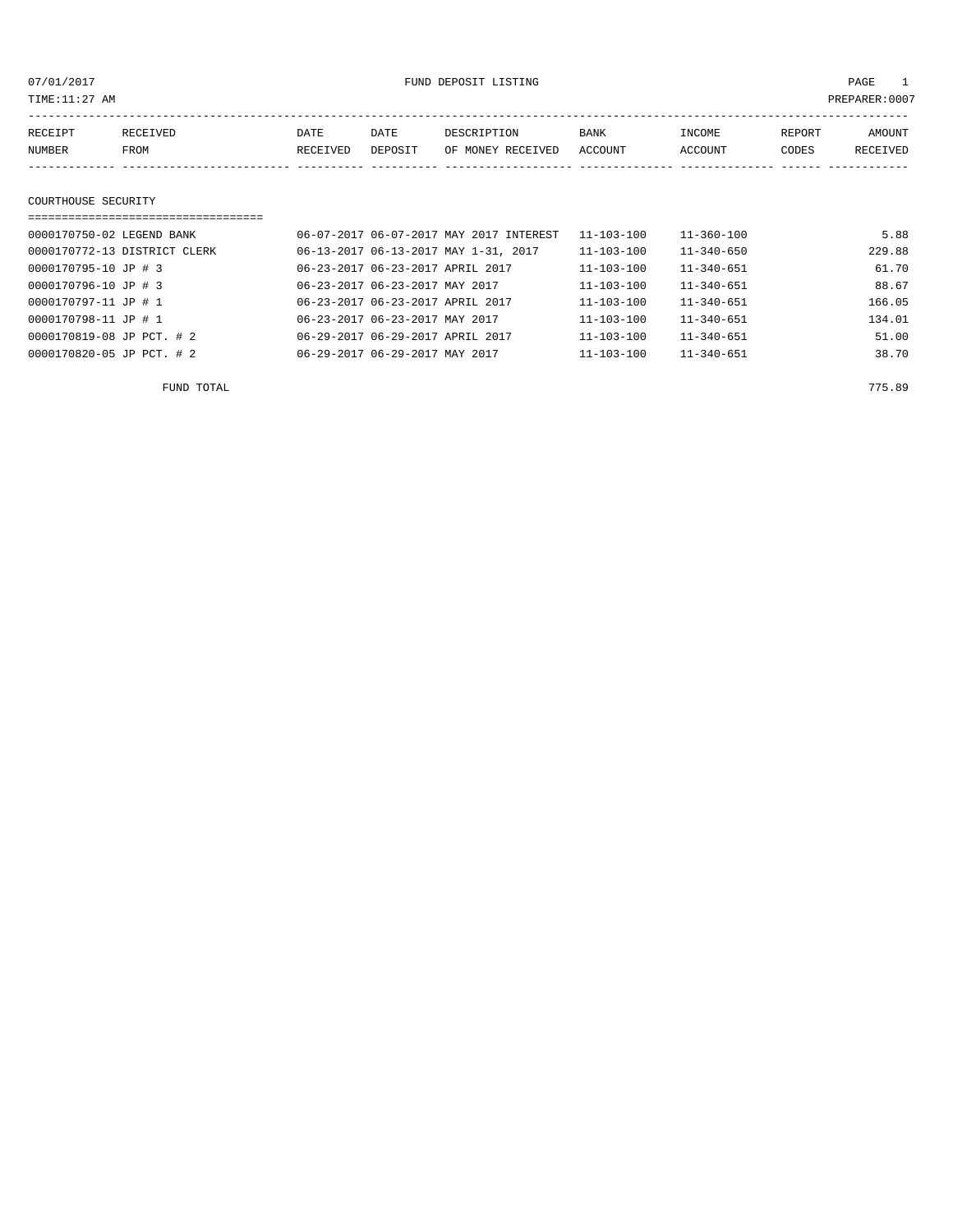TIME:11:27 AM PREPARER:0007 ----------------------------------------------------------------------------------------------------------------------------------- RECEIPT RECEIVED DATE DATE DESCRIPTION BANK INCOME REPORT AMOUNT NUMBER FROM RECEIVED DEPOSIT OF MONEY RECEIVED ACCOUNT ACCOUNT CODES RECEIVED

------------- ------------------------- ---------- ---------- ------------------- -------------- -------------- ------ ------------ CO.CLK.VITAL STAT.FEE =================================== 0000170750-03 LEGEND BANK 06-07-2017 06-07-2017 MAY 2017 INTEREST 12-103-100 12-360-100 0.32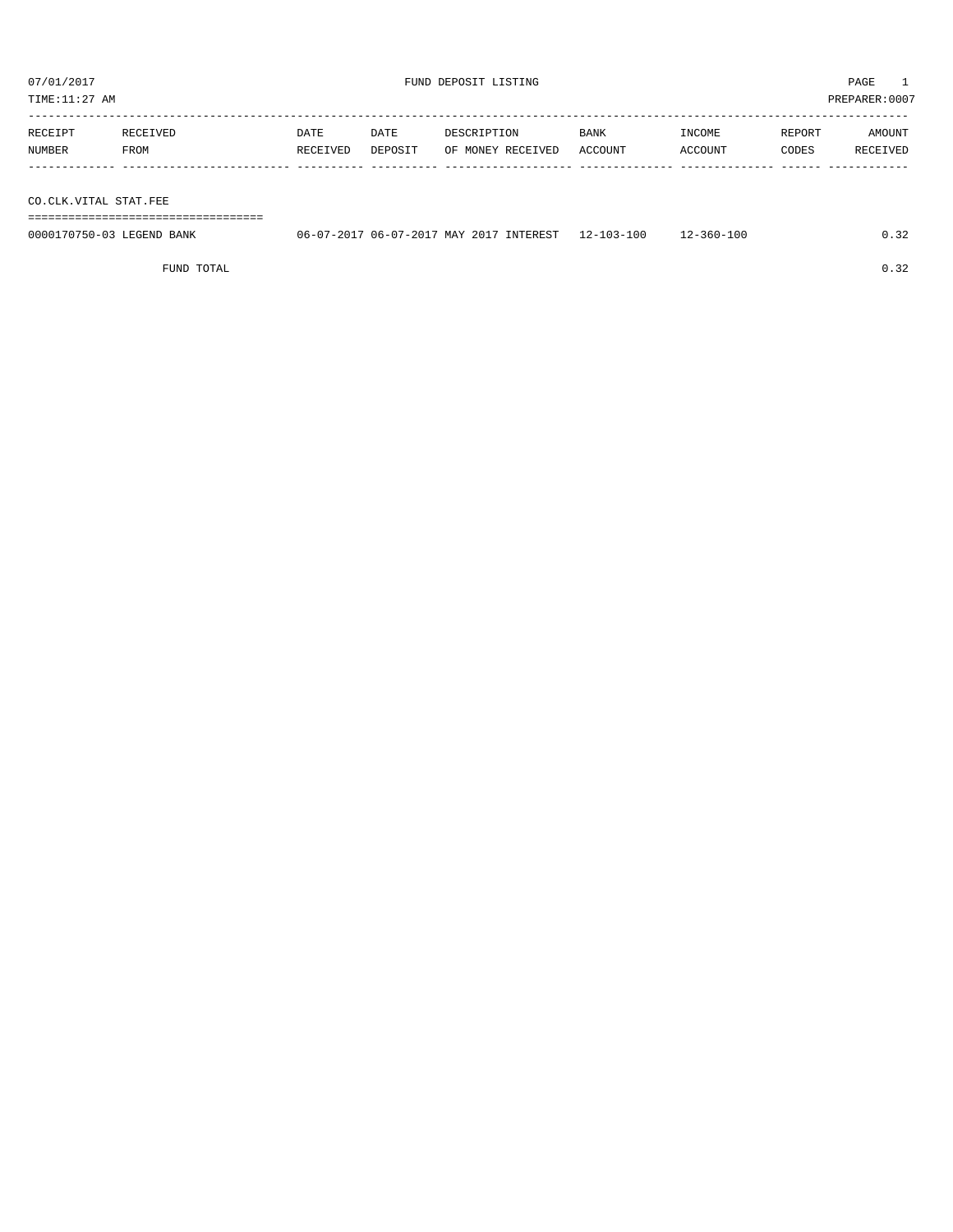# 07/01/2017 FUND DEPOSIT LISTING PAGE 1

| RECEIPT               | RECEIVED | <b>DATE</b> | DATE    | DESCRIPTION       | <b>BANK</b> | INCOME  | REPORT | AMOUNT   |
|-----------------------|----------|-------------|---------|-------------------|-------------|---------|--------|----------|
| NUMBER                | FROM     | RECEIVED    | DEPOSIT | OF MONEY RECEIVED | ACCOUNT     | ACCOUNT | CODES  | RECEIVED |
|                       |          |             |         |                   |             |         |        |          |
|                       |          |             |         |                   |             |         |        |          |
| BAIL BONDS TRUST FUND |          |             |         |                   |             |         |        |          |
|                       |          |             |         |                   |             |         |        |          |

| 0000170773-01 DOC'S BAIL BONDS         | 06-14-2017 06-14-2017 BOND FEES    | $13 - 103 - 113$ | $13 - 345 - 113$ | 75.00 |
|----------------------------------------|------------------------------------|------------------|------------------|-------|
| 0000170774-01 CARPENTER'S BAIL BONDS   | 06-14-2017 06-14-2017 BOND FEES    | $13 - 103 - 113$ | $13 - 345 - 113$ | 90.00 |
| 0000170775-01 FANNIN COUNTY BAIL BONDS | 06-14-2017 06-14-2017 BOND FEES    | $13 - 103 - 113$ | $13 - 345 - 113$ | 90.00 |
| 0000170799-01 FANNIN COUNTY BAIL BONDS | 06-23-2017 06-23-2017 BOND FEES    | $13 - 103 - 113$ | $13 - 345 - 113$ | 15.00 |
| 0000170800-01 CARPENTER'S BAIL BONDS   | 06-23-2017 06-23-2017 BOND FEES    | $13 - 103 - 113$ | $13 - 345 - 113$ | 60.00 |
| 0000170801-01 DOC'S BAIL BONDS         | 06-23-2017 06-23-2017 BOND FEES    | $13 - 103 - 113$ | $13 - 345 - 113$ | 45.00 |
| 0000170816-01 DOC'S BAIL BONDS         | 06-29-2017 06-29-2017 BOND FEES    | $13 - 103 - 113$ | $13 - 345 - 113$ | 30.00 |
| 0000170817-01 FANNIN COUNTY BAIL BONDS | 06-29-2017 06-29-2017 BOND FEES    | $13 - 103 - 113$ | $13 - 345 - 113$ | 30.00 |
| 0000170818-01 CARPENTER'S BAIL BONDS   | 06-29-2017 06-29-2017<br>BOND FEES | $13 - 103 - 113$ | $13 - 345 - 113$ | 45.00 |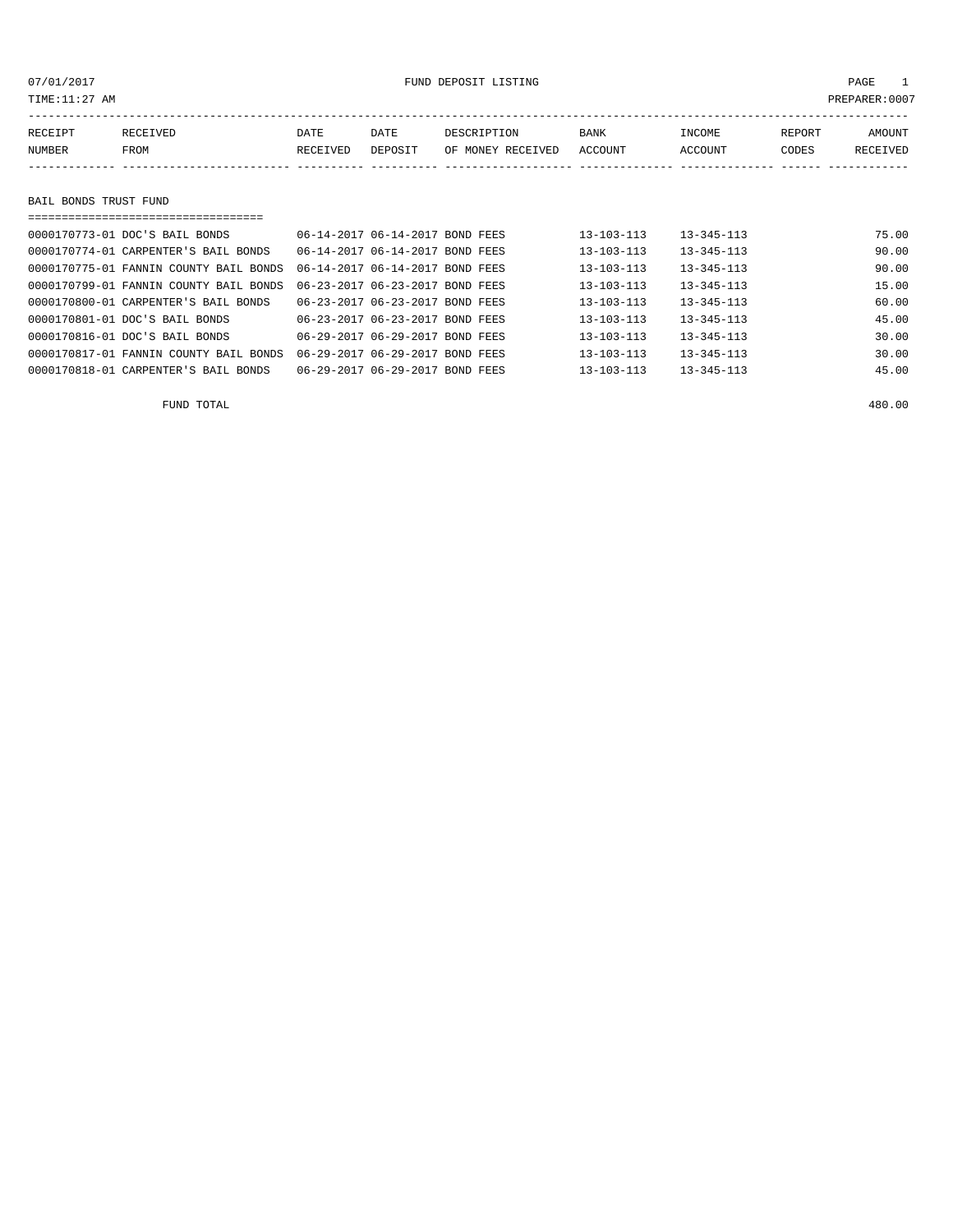| 07/01/2017<br>TIME:11:27 AM |          |          |                                  | FUND DEPOSIT LISTING |                  |                  |        | PAGE<br>PREPARER:0007 |
|-----------------------------|----------|----------|----------------------------------|----------------------|------------------|------------------|--------|-----------------------|
| RECEIPT                     | RECEIVED | DATE     | DATE                             | DESCRIPTION          | BANK             | INCOME           | REPORT | AMOUNT                |
| NUMBER                      | FROM     | RECEIVED | DEPOSIT                          | OF MONEY RECEIVED    | ACCOUNT          | ACCOUNT          | CODES  | RECEIVED              |
|                             |          |          |                                  |                      |                  |                  |        |                       |
| JUSTICE CT.BLDG.SECURITY    |          |          |                                  |                      |                  |                  |        |                       |
|                             |          |          |                                  |                      |                  |                  |        |                       |
| 0000170795-11 JP # 3        |          |          | 06-23-2017 06-23-2017 APRIL 2017 |                      | $14 - 103 - 100$ | $14 - 370 - 168$ |        | 20.56                 |
| 0000170796-11 JP # 3        |          |          | 06-23-2017 06-23-2017 MAY 2017   |                      | $14 - 103 - 100$ | $14 - 370 - 168$ |        | 29.55                 |
| 0000170797-12 JP # 1        |          |          | 06-23-2017 06-23-2017 APRIL 2017 |                      | 14-103-100       | 14-370-168       |        | 53.38                 |
| 0000170798-12 JP # 1        |          |          | 06-23-2017 06-23-2017 MAY 2017   |                      | $14 - 103 - 100$ | $14 - 370 - 168$ |        | 42.97                 |

0000170819-09 JP PCT. # 2 06-29-2017 06-29-2017 APRIL 2017 14-103-100 14-370-168 17.00 0000170820-06 JP PCT. # 2 06-29-2017 06-29-2017 MAY 2017 14-103-100 14-370-168 12.90

FUND TOTAL 176.36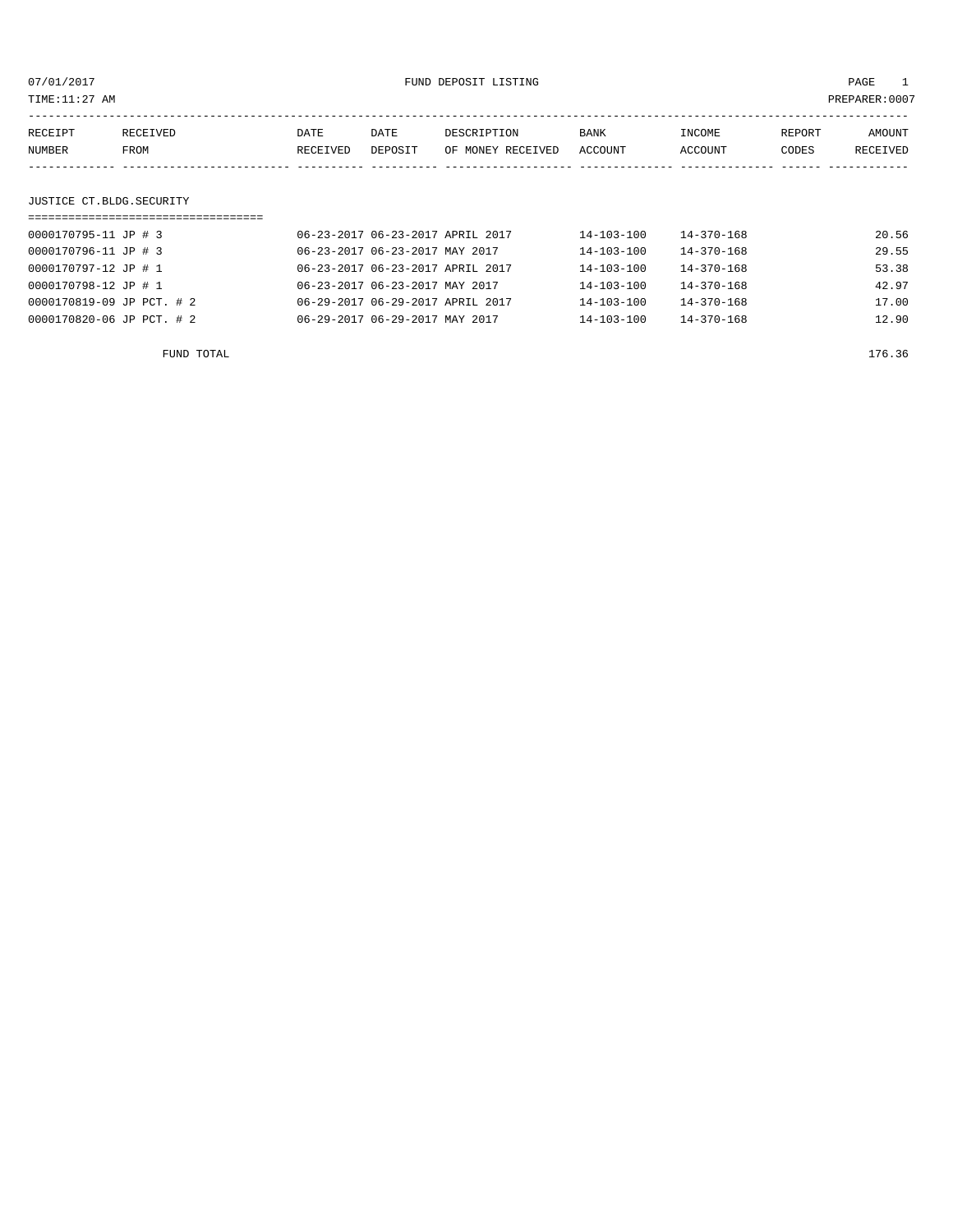| RECEIPT | RECEIVED | DATE     | DATE    | DESCRIPTION       | BANK    | INCOME  | REPORT | AMOUNT   |
|---------|----------|----------|---------|-------------------|---------|---------|--------|----------|
| NUMBER  | FROM     | RECEIVED | DEPOSIT | OF MONEY RECEIVED | ACCOUNT | ACCOUNT | CODES  | RECEIVED |
|         |          |          |         |                   |         |         |        |          |
|         |          |          |         |                   |         |         |        |          |

CO.CLERK RECORD MNGMT.

===================================

| 0000170750-04 LEGEND BANK | 06-<br>$07 - 20$ . | 7 MAY 2017<br>$06 - 07 - 201'$ | INTEREST | $18 - 103 - 100$ | 100<br>$.8 - 360 - 7$ |  |
|---------------------------|--------------------|--------------------------------|----------|------------------|-----------------------|--|
|                           |                    |                                |          |                  |                       |  |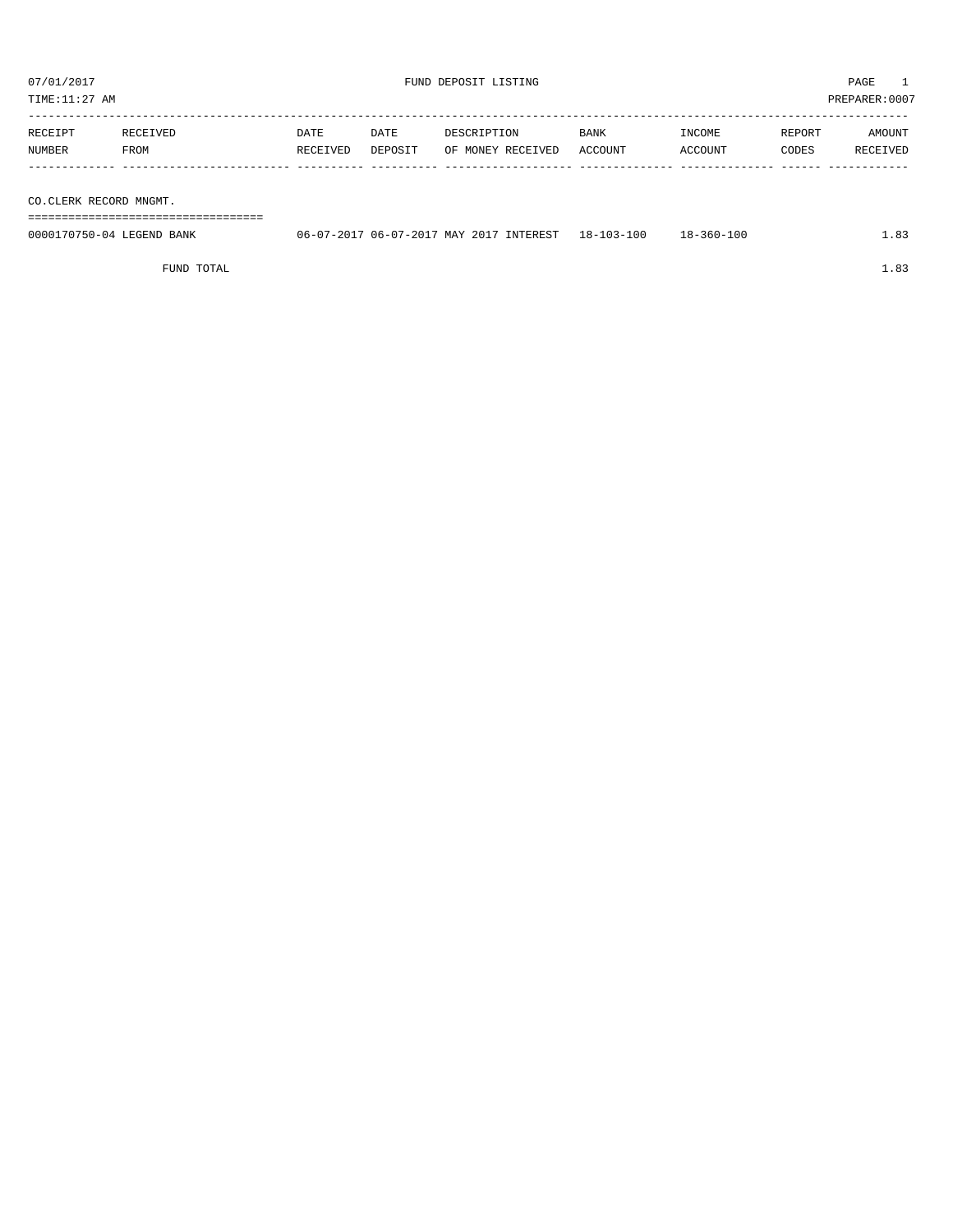TIME:11:27 AM PREPARER:0007

| RECEIPT                 | RECEIVED | DATE     | DATE    | DESCRIPTION       | <b>BANK</b> | INCOME  | REPORT | AMOUNT   |
|-------------------------|----------|----------|---------|-------------------|-------------|---------|--------|----------|
| NUMBER                  | FROM     | RECEIVED | DEPOSIT | OF MONEY RECEIVED | ACCOUNT     | ACCOUNT | CODES  | RECEIVED |
|                         |          |          |         |                   |             |         |        |          |
|                         |          |          |         |                   |             |         |        |          |
| DIST.CLK.RECORDS MNGMT. |          |          |         |                   |             |         |        |          |

| -------------------<br>--------------------------- |                                                    |                  |                  |        |
|----------------------------------------------------|----------------------------------------------------|------------------|------------------|--------|
| 0000170750-05 LEGEND BANK                          | 06-07-2017 06-07-2017 MAY 2017 INTEREST 19-103-100 |                  | $19 - 360 - 100$ | 0.39   |
| 0000170772-14 DISTRICT CLERK                       | 06-13-2017 06-13-2017 MAY 1-31, 2017               | $19 - 103 - 100$ | 19-370-136       | 249.59 |

FUND TOTAL 249.98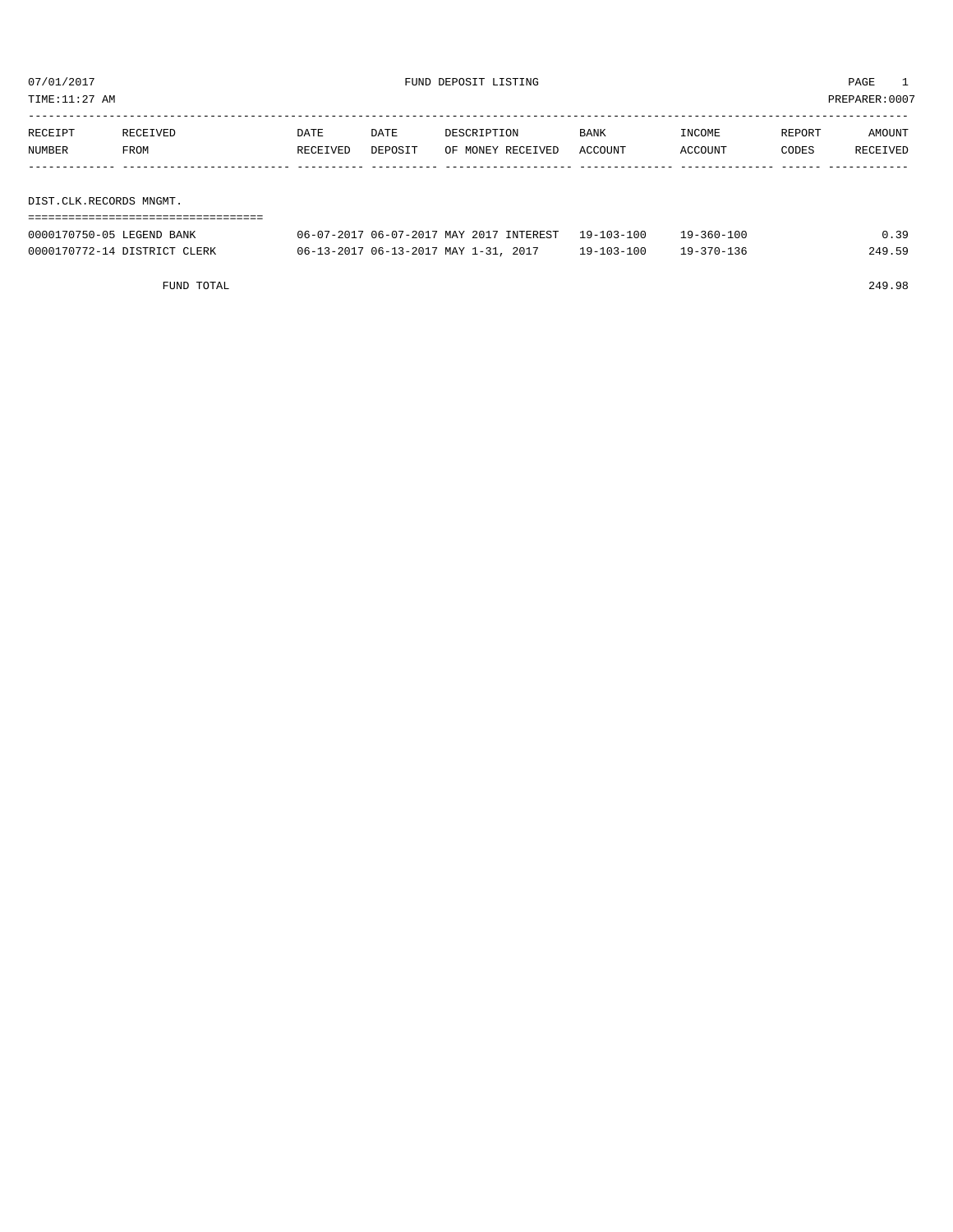| TIME:11:27 AM<br>PREPARER: 0007 |          |          |         |                   |                  |            |        |               |  |  |
|---------------------------------|----------|----------|---------|-------------------|------------------|------------|--------|---------------|--|--|
| RECEIPT                         | RECEIVED | DATE     | DATE    | DESCRIPTION       | BANK             | INCOME     | REPORT | AMOUNT        |  |  |
| NUMBER                          | FROM     | RECEIVED | DEPOSIT | OF MONEY RECEIVED | ACCOUNT          | ACCOUNT    | CODES  | RECEIVED      |  |  |
|                                 |          |          |         |                   |                  |            |        |               |  |  |
| COUNTY OFFICES REC.MNGMT.       |          |          |         |                   |                  |            |        |               |  |  |
|                                 |          |          |         |                   |                  |            |        |               |  |  |
|                                 |          |          |         |                   | $00 - 100 - 100$ | 0000000000 |        | $\sim$ $\sim$ |  |  |

| 0000170750-06 LEGEND BANK    | 06-07-2017 06-07-2017 MAY 2017 INTEREST | $20 - 103 - 100$ | $20 - 360 - 100$ | $\angle 02$ |
|------------------------------|-----------------------------------------|------------------|------------------|-------------|
| 0000170772-15 DISTRICT CLERK | 06-13-2017 06-13-2017 MAY 1-31, 2017    | $20 - 103 - 100$ | $20 - 370 - 135$ | 426.25      |

FUND TOTAL  $428.27$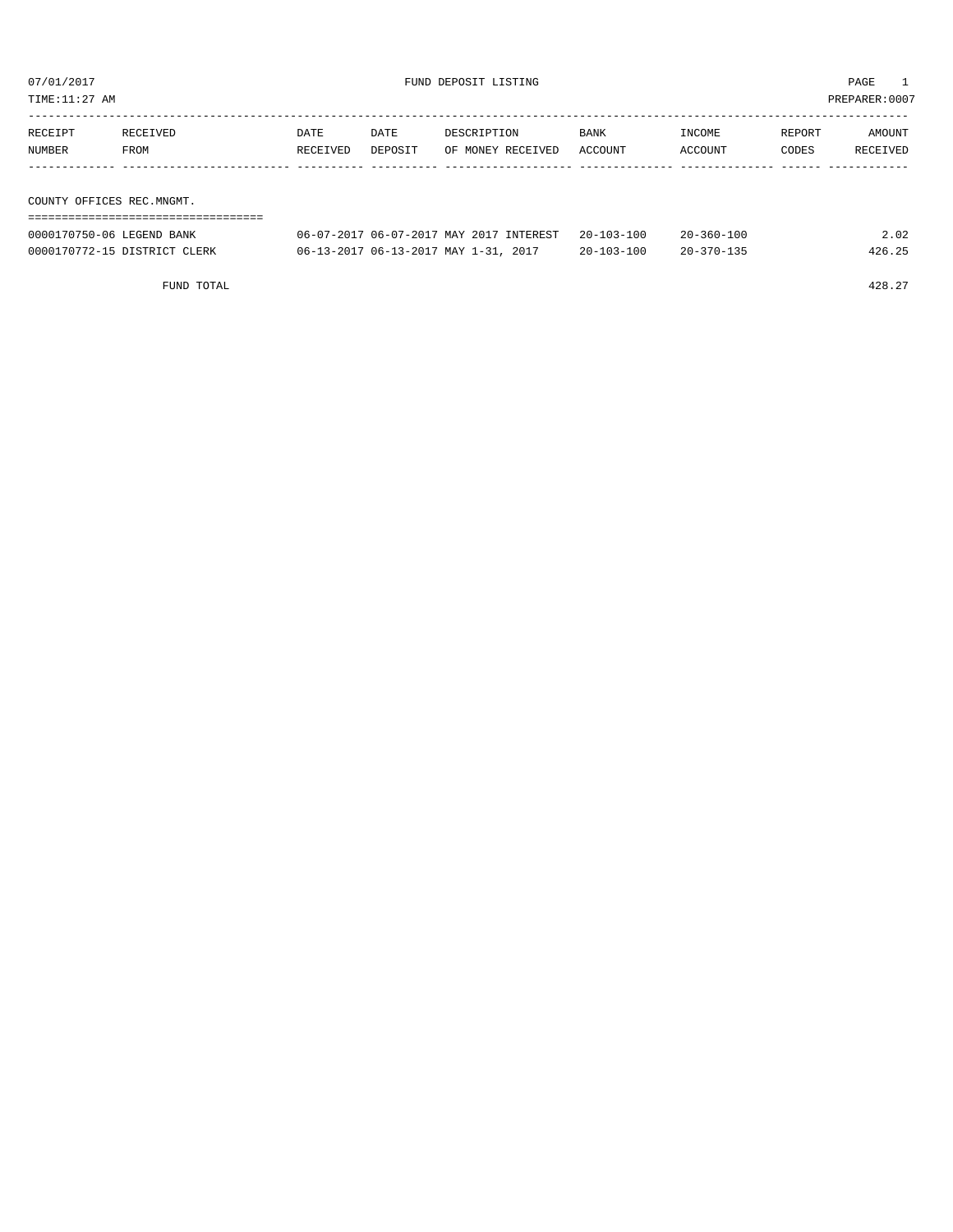| TIME:11:27 AM             |                                                                                              |                             |                             |                                         |                  |                  |        | PREPARER:0007 |
|---------------------------|----------------------------------------------------------------------------------------------|-----------------------------|-----------------------------|-----------------------------------------|------------------|------------------|--------|---------------|
| RECEIPT                   | RECEIVED                                                                                     | DATE                        | DATE                        | DESCRIPTION                             | BANK             | INCOME           | REPORT | AMOUNT        |
| NUMBER                    | FROM                                                                                         | RECEIVED                    | DEPOSIT                     | OF MONEY RECEIVED                       | ACCOUNT          | ACCOUNT          | CODES  | RECEIVED      |
|                           |                                                                                              |                             |                             |                                         |                  |                  |        |               |
|                           |                                                                                              |                             |                             |                                         |                  |                  |        |               |
| FANNIN CO. R & B #1 FUND  |                                                                                              |                             |                             |                                         |                  |                  |        |               |
|                           |                                                                                              |                             |                             |                                         |                  |                  |        |               |
|                           | 0000170737-02 APPRAISAL DISTRICT                                                             | 06-01-2017 06-01-2017 TAXES |                             |                                         | $21 - 103 - 100$ | $21 - 310 - 110$ |        | 1,202.16      |
|                           | 0000170737-07 APPRAISAL DISTRICT                                                             |                             | 06-01-2017 06-01-2017 TAXES |                                         | $21 - 103 - 100$ | $21 - 310 - 120$ |        | 143.83        |
| 0000170738-02 TEXPOOL     |                                                                                              |                             |                             | 06-01-2017 06-01-2017 MAY 2017 INTEREST | 21-103-175       | $21 - 360 - 100$ |        | 11.38         |
| 0000170739-02 TAX A/C     |                                                                                              |                             |                             | 06-01-2017 06-01-2017 WEEK OF 05/26/17  | $21 - 103 - 100$ | $21 - 321 - 300$ |        | 1,310.44      |
| 0000170750-07 LEGEND BANK |                                                                                              |                             |                             | 06-07-2017 06-07-2017 MAY 2017 INTEREST | $21 - 103 - 100$ | $21 - 360 - 100$ |        | 16.15         |
|                           | 0000170752-02 APPRAISAL DISTRICT                                                             |                             | 06-08-2017 06-08-2017 TAXES |                                         | $21 - 103 - 100$ | $21 - 310 - 110$ |        | 1,586.62      |
|                           | 0000170752-07 APPRAISAL DISTRICT                                                             |                             | 06-08-2017 06-08-2017 TAXES |                                         | $21 - 103 - 100$ | $21 - 310 - 120$ |        | 90.06         |
|                           | 0000170762-02 COMPTROLLER- STATE FISCAL 06-09-2017 06-09-2017 APRIL 2017 LOCAL SA 21-103-100 |                             |                             |                                         |                  | $21 - 318 - 160$ |        | 3,438.18      |

0000170772-18 DISTRICT CLERK 06-13-2017 06-13-2017 MAY 1-31, 2017 21-103-100 21-350-450 762.85 0000170776-03 APPRAISAL DISTRICT 06-15-2017 06-15-2017 TAXES 21-103-100 21-310-110 1,896.76 0000170776-08 APPRAISAL DISTRICT 06-15-2017 06-15-2017 TAXES 21-103-100 21-310-120 302.69 0000170785-02 TAX A/C 06-21-2017 06-21-2017 WEEK OF 06/09/17 21-103-100 21-321-300 1,406.22 0000170786-02 TAX A/C 06-21-2017 06-21-2017 WEEK OF 06/02/17 21-103-100 21-321-300 6.11 0000170787-02 TAX A/C 06-21-2017 06-21-2017 WEEK OF 05/12/17 21-103-100 21-321-300 6.11 0000170788-02 TAX A/C 06-21-2017 06-21-2017 WEEK OF 05/26/17 21-103-100 21-321-300 2.04 0000170789-02 TAX A/C 06-21-2017 06-21-2017 WEEK OF 05/19/17 21-103-100 21-321-300 12.23 0000170790-02 TAX A/C 06-21-2017 06-21-2017 WEEK OF 05/05/17 21-103-100 21-321-300 59.10 0000170793-02 TAX A/C 06-21-2017 06-21-2017 WEEK OF 06/02/17 21-103-100 21-321-300 1,693.58 0000170794-03 APPRAISAL DISTRICT 06-22-2017 06-22-2017 TAXES 21-103-100 21-310-110 966.51 0000170794-08 APPRAISAL DISTRICT 06-22-2017 06-22-2017 TAXES 21-103-100 21-310-120 132.25 0000170795-13 JP # 3 06-23-2017 06-23-2017 APRIL 2017 21-103-100 21-350-457 268.83 0000170796-13 JP # 3 06-23-2017 06-23-2017 MAY 2017 21-103-100 21-350-457 326.76 0000170797-14 JP # 1 06-23-2017 06-23-2017 APRIL 2017 21-103-100 21-350-455 795.92 0000170798-14 JP # 1 06-23-2017 06-23-2017 MAY 2017 21-103-100 21-350-455 694.12 0000170803-02 TAX A/C 06-23-2017 06-23-2017 06-23-2017 WEEK OF 06/16/17 21-103-100 21-321-300 1,139.24 0000170808-02 DEPT. OF INTERIOR 06-26-2017 06-26-2017 PAYMENT IN LIEU OF 21-103-100 21-318-120 992.02 0000170815-01 JERRY L. RATER 06-29-2017 06-29-2017 TIN HORN 21-103-100 21-370-145 279.00 0000170819-11 JP PCT. # 2 06-29-2017 06-29-2017 APRIL 2017 21-103-100 21-350-456 301.26 0000170820-08 JP PCT. # 2 06-29-2017 06-29-2017 MAY 2017 21-103-100 21-350-456 114.23 0000170821-03 APPRAISAL DISTRICT 06-29-2017 06-29-2017 TAXES 21-103-100 21-310-110 589.29 0000170821-08 APPRAISAL DISTRICT 06-29-2017 06-29-2017 TAXES 21-103-100 21-310-120 150.01

FUND TOTAL 20,695.95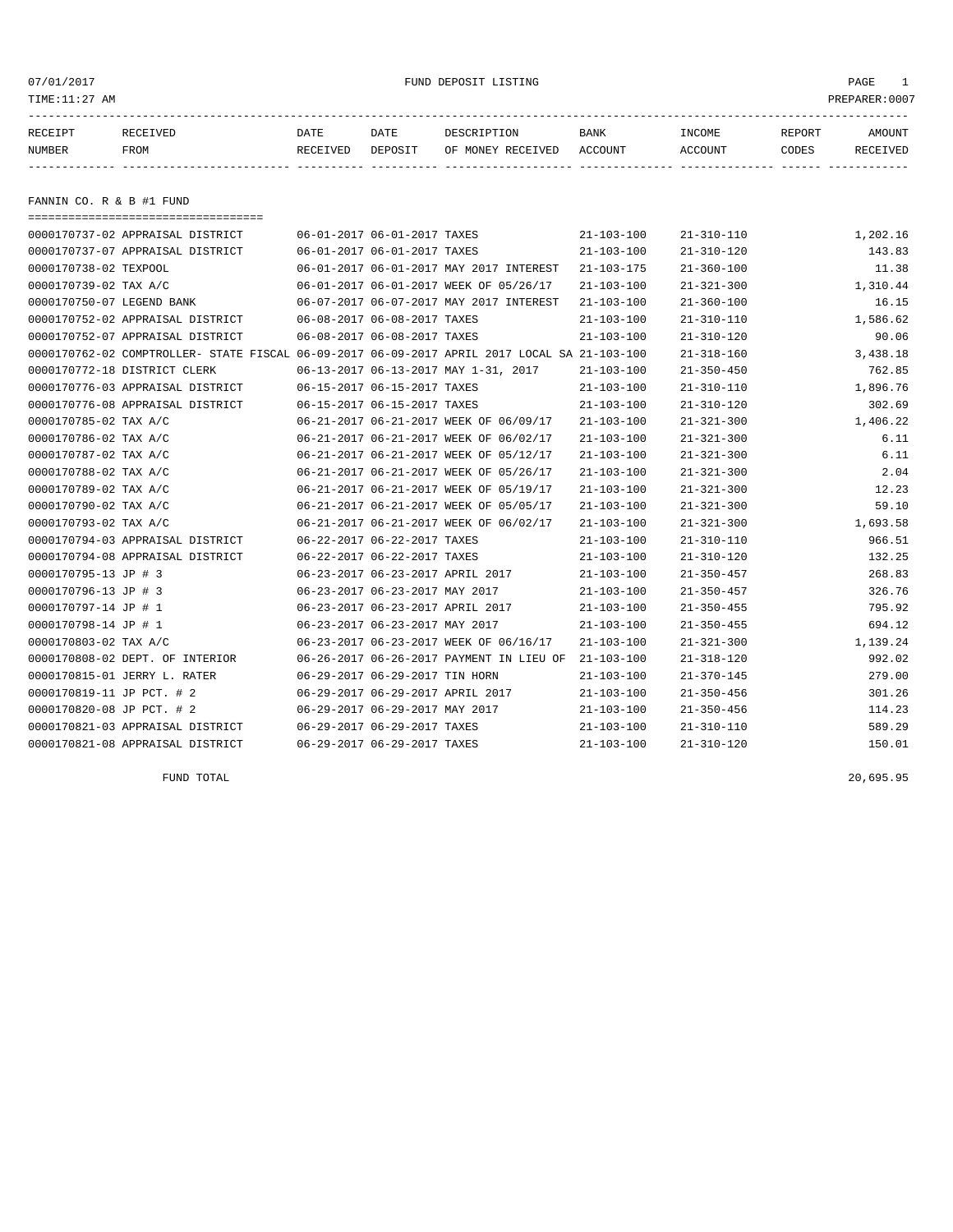| 07/01/2017<br>TIME:11:27 AM |                                  |          |                             | FUND DEPOSIT LISTING                    |                  |                  |        | PAGE<br>PREPARER:0007 |
|-----------------------------|----------------------------------|----------|-----------------------------|-----------------------------------------|------------------|------------------|--------|-----------------------|
| RECEIPT                     | RECEIVED                         | DATE     | DATE                        | DESCRIPTION                             | BANK             | INCOME           | REPORT | AMOUNT                |
| NUMBER                      | <b>FROM</b>                      | RECEIVED | DEPOSIT                     | OF MONEY RECEIVED                       | ACCOUNT          | ACCOUNT          | CODES  | RECEIVED              |
| FANNIN CO. R & B #2 FUND    |                                  |          |                             |                                         |                  |                  |        |                       |
|                             | 0000170737-03 APPRAISAL DISTRICT |          | 06-01-2017 06-01-2017 TAXES |                                         | $22 - 103 - 100$ | $22 - 310 - 110$ |        | 1,400.36              |
|                             | 0000170737-08 APPRAISAL DISTRICT |          | 06-01-2017 06-01-2017 TAXES |                                         | $22 - 103 - 100$ | $22 - 310 - 120$ |        | 167.54                |
| 0000170738-03 TEXPOOL       |                                  |          |                             | 06-01-2017 06-01-2017 MAY 2017 INTEREST | $22 - 103 - 175$ | $22 - 360 - 100$ |        | 247.70                |
| 0000170739-03 TAX A/C       |                                  |          |                             | 06-01-2017 06-01-2017 WEEK OF 05/26/17  | 22-103-100       | $22 - 321 - 300$ |        | 1,526.48              |
| 0000170750-08 LEGEND BANK   |                                  |          |                             | 06-07-2017 06-07-2017 MAY 2017 INTEREST | 22-103-100       | $22 - 360 - 100$ |        | 18.11                 |
|                             |                                  |          |                             |                                         | .                | .                |        | .                     |

| 0000170750-08 LEGEND BANK                                                                    |                                  |                             | 06-07-2017 06-07-2017 MAY 2017 INTEREST              | 22-103-100       | $22 - 360 - 100$ | 18.11    |
|----------------------------------------------------------------------------------------------|----------------------------------|-----------------------------|------------------------------------------------------|------------------|------------------|----------|
| 0000170752-03 APPRAISAL DISTRICT                                                             |                                  | 06-08-2017 06-08-2017 TAXES |                                                      | $22 - 103 - 100$ | $22 - 310 - 110$ | 1,848.20 |
| 0000170752-08 APPRAISAL DISTRICT                                                             | 06-08-2017 06-08-2017 TAXES      |                             |                                                      | $22 - 103 - 100$ | $22 - 310 - 120$ | 104.91   |
| 0000170762-03 COMPTROLLER- STATE FISCAL 06-09-2017 06-09-2017 APRIL 2017 LOCAL SA 22-103-100 |                                  |                             |                                                      |                  | $22 - 318 - 160$ | 4,005.02 |
| 0000170770-01 COLE TITLE COMPANY                                                             |                                  |                             | 06-13-2017 06-13-2017 PROPERTY ID - 10953 22-103-100 |                  | $22 - 370 - 150$ | 1,400.00 |
| 0000170772-19 DISTRICT CLERK                                                                 |                                  |                             | 06-13-2017 06-13-2017 MAY 1-31, 2017                 | $22 - 103 - 100$ | $22 - 350 - 450$ | 888.62   |
| 0000170776-04 APPRAISAL DISTRICT                                                             | 06-15-2017 06-15-2017 TAXES      |                             |                                                      | $22 - 103 - 100$ | $22 - 310 - 110$ | 2,209.48 |
| 0000170776-09 APPRAISAL DISTRICT                                                             | 06-15-2017 06-15-2017 TAXES      |                             |                                                      | $22 - 103 - 100$ | $22 - 310 - 120$ | 352.59   |
| 0000170785-03 TAX A/C                                                                        |                                  |                             | 06-21-2017 06-21-2017 WEEK OF 06/09/17               | $22 - 103 - 100$ | $22 - 321 - 300$ | 1,638.06 |
| 0000170786-03 TAX A/C                                                                        |                                  |                             | 06-21-2017 06-21-2017 WEEK OF 06/02/17               | $22 - 103 - 100$ | $22 - 321 - 300$ | 7.12     |
| 0000170787-03 TAX A/C                                                                        |                                  |                             | 06-21-2017 06-21-2017 WEEK OF 05/12/17               | $22 - 103 - 100$ | $22 - 321 - 300$ | 7.12     |
| 0000170788-03 TAX A/C                                                                        |                                  |                             | 06-21-2017 06-21-2017 WEEK OF 05/26/17               | $22 - 103 - 100$ | $22 - 321 - 300$ | 2.37     |
| 0000170789-03 TAX A/C                                                                        |                                  |                             | 06-21-2017 06-21-2017 WEEK OF 05/19/17               | $22 - 103 - 100$ | $22 - 321 - 300$ | 14.24    |
| 0000170790-03 TAX A/C                                                                        |                                  |                             | 06-21-2017 06-21-2017 WEEK OF 05/05/17               | $22 - 103 - 100$ | $22 - 321 - 300$ | 68.85    |
| 0000170793-03 TAX A/C                                                                        |                                  |                             | 06-21-2017 06-21-2017 WEEK OF 06/02/17               | $22 - 103 - 100$ | $22 - 321 - 300$ | 1,972.79 |
| 0000170794-04 APPRAISAL DISTRICT                                                             | 06-22-2017 06-22-2017 TAXES      |                             |                                                      | $22 - 103 - 100$ | $22 - 310 - 110$ | 1,125.86 |
| 0000170794-09 APPRAISAL DISTRICT                                                             | 06-22-2017 06-22-2017 TAXES      |                             |                                                      | $22 - 103 - 100$ | $22 - 310 - 120$ | 154.05   |
| 0000170795-14 JP # 3                                                                         |                                  |                             | 06-23-2017 06-23-2017 APRIL 2017                     | $22 - 103 - 100$ | $22 - 350 - 457$ | 313.15   |
| 0000170796-14 JP # 3                                                                         | 06-23-2017 06-23-2017 MAY 2017   |                             |                                                      | $22 - 103 - 100$ | $22 - 350 - 457$ | 380.64   |
| 0000170797-15 JP # 1                                                                         | 06-23-2017 06-23-2017 APRIL 2017 |                             |                                                      | $22 - 103 - 100$ | $22 - 350 - 455$ | 927.14   |
| 0000170798-15 JP # 1                                                                         | 06-23-2017 06-23-2017 MAY 2017   |                             |                                                      | $22 - 103 - 100$ | $22 - 350 - 455$ | 808.56   |
| 0000170803-03 TAX A/C                                                                        |                                  |                             | 06-23-2017 06-23-2017 WEEK OF 06/16/17               | $22 - 103 - 100$ | $22 - 321 - 300$ | 1,327.07 |
| 0000170808-03 DEPT. OF INTERIOR                                                              |                                  |                             | 06-26-2017 06-26-2017 PAYMENT IN LIEU OF             | $22 - 103 - 100$ | $22 - 318 - 120$ | 1,155.57 |
| 0000170819-12 JP PCT. # 2                                                                    | 06-29-2017 06-29-2017 APRIL 2017 |                             |                                                      | $22 - 103 - 100$ | $22 - 350 - 456$ | 350.92   |
| 0000170820-09 JP PCT. # 2                                                                    | 06-29-2017 06-29-2017 MAY 2017   |                             |                                                      | $22 - 103 - 100$ | $22 - 350 - 456$ | 133.06   |
| 0000170821-04 APPRAISAL DISTRICT                                                             | 06-29-2017 06-29-2017 TAXES      |                             |                                                      | $22 - 103 - 100$ | $22 - 310 - 110$ | 686.45   |
| 0000170821-09 APPRAISAL DISTRICT                                                             | 06-29-2017 06-29-2017 TAXES      |                             |                                                      | $22 - 103 - 100$ | $22 - 310 - 120$ | 174.74   |
| 0000170823-01 HAMMETT COMPANY INC.                                                           | 06-30-2017 06-30-2017 CULVERT    |                             |                                                      | $22 - 103 - 100$ | $22 - 370 - 145$ | 187.00   |
| 0000170824-01 JON FLOYD                                                                      | 06-30-2017 06-30-2017 CULVERT    |                             |                                                      | $22 - 103 - 100$ | $22 - 370 - 145$ | 233.40   |
|                                                                                              |                                  |                             |                                                      |                  |                  |          |

FUND TOTAL  $25,837.17$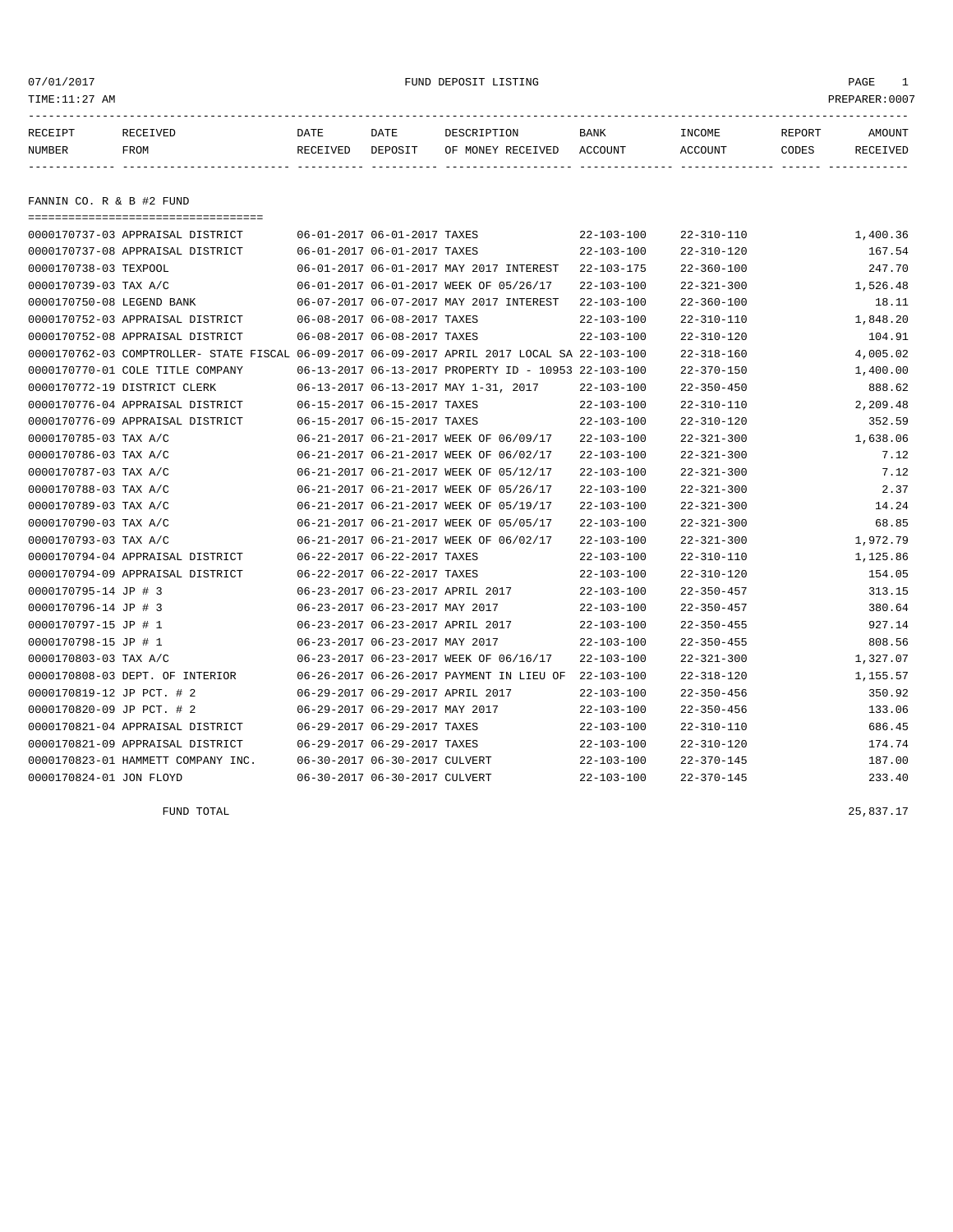| TIME:11:27 AM             |                                     |                             |         |                                                      |                  |                  |        | PREPARER:0007 |
|---------------------------|-------------------------------------|-----------------------------|---------|------------------------------------------------------|------------------|------------------|--------|---------------|
| RECEIPT                   | RECEIVED                            | DATE                        | DATE    | DESCRIPTION                                          | <b>BANK</b>      | INCOME           | REPORT | AMOUNT        |
| NUMBER                    | <b>FROM</b>                         | RECEIVED                    | DEPOSIT | OF MONEY RECEIVED                                    | ACCOUNT          | ACCOUNT          | CODES  | RECEIVED      |
|                           |                                     |                             |         |                                                      |                  |                  |        |               |
| FANNIN CO. R & B #3 FUND  |                                     |                             |         |                                                      |                  |                  |        |               |
|                           |                                     |                             |         |                                                      |                  |                  |        |               |
|                           | 0000170737-04 APPRAISAL DISTRICT    | 06-01-2017 06-01-2017 TAXES |         |                                                      | $23 - 103 - 100$ | $23 - 310 - 110$ |        | 2,100.54      |
|                           | 0000170737-09 APPRAISAL DISTRICT    | 06-01-2017 06-01-2017 TAXES |         |                                                      | $23 - 103 - 100$ | $23 - 310 - 120$ |        | 251.32        |
| 0000170738-04 TEXPOOL     |                                     |                             |         | 06-01-2017 06-01-2017 MAY 2017 INTEREST              | $23 - 103 - 175$ | $23 - 360 - 100$ |        | 149.07        |
| 0000170739-04 TAX A/C     |                                     |                             |         | 06-01-2017 06-01-2017 WEEK OF 05/26/17               | $23 - 103 - 100$ | $23 - 321 - 300$ |        | 2,289.72      |
|                           | 0000170745-01 PAUL LESTER WRECKER & |                             |         | 06-06-2017 06-06-2017 SALE OF SCRAP METAL 23-103-100 |                  | $23 - 370 - 130$ |        | 576.84        |
| 0000170750-09 LEGEND BANK |                                     |                             |         | 06-07-2017 06-07-2017 MAY 2017 INTEREST              | $23 - 103 - 100$ | $23 - 360 - 100$ |        | 35.90         |

|                           | 0000170745-01 PAUL LESIER WRECKER &                                                          |                                  | 00-00-2017 00-00-2017 SALE OF SCRAP MEIAL 23-103-100 |                  | 23-370-130       | 5/0.04    |
|---------------------------|----------------------------------------------------------------------------------------------|----------------------------------|------------------------------------------------------|------------------|------------------|-----------|
| 0000170750-09 LEGEND BANK |                                                                                              |                                  | 06-07-2017 06-07-2017 MAY 2017 INTEREST              | $23 - 103 - 100$ | $23 - 360 - 100$ | 35.90     |
|                           | 0000170752-04 APPRAISAL DISTRICT                                                             | 06-08-2017 06-08-2017 TAXES      |                                                      | $23 - 103 - 100$ | $23 - 310 - 110$ | 2,772.30  |
|                           | 0000170752-09 APPRAISAL DISTRICT                                                             | 06-08-2017 06-08-2017 TAXES      |                                                      | $23 - 103 - 100$ | $23 - 310 - 120$ | 157.37    |
|                           | 0000170762-04 COMPTROLLER- STATE FISCAL 06-09-2017 06-09-2017 APRIL 2017 LOCAL SA 23-103-100 |                                  |                                                      |                  | $23 - 318 - 160$ | 6,007.52  |
|                           | 0000170769-01 SAM RAYBURN I.S.D.                                                             | 06-12-2017 06-12-2017 FUEL       |                                                      | $23 - 103 - 100$ | $23 - 370 - 145$ | 61.32     |
|                           | 0000170772-20 DISTRICT CLERK                                                                 |                                  | 06-13-2017 06-13-2017 MAY 1-31, 2017                 | $23 - 103 - 100$ | $23 - 350 - 450$ | 1,332.93  |
|                           | 0000170776-05 APPRAISAL DISTRICT                                                             | 06-15-2017 06-15-2017 TAXES      |                                                      | $23 - 103 - 100$ | $23 - 310 - 110$ | 3, 314.22 |
|                           | 0000170776-10 APPRAISAL DISTRICT                                                             | 06-15-2017 06-15-2017 TAXES      |                                                      | $23 - 103 - 100$ | $23 - 310 - 120$ | 528.88    |
|                           | 0000170777-01 CITY OF HONEY GROVE                                                            |                                  | 06-15-2017 06-15-2017 ROCK & CULVERT                 | $23 - 103 - 100$ | $23 - 370 - 145$ | 375.25    |
|                           | 0000170778-01 CITY OF HONEY GROVE                                                            | 06-16-2017 06-16-2017 FUEL       |                                                      | $23 - 103 - 100$ | $23 - 370 - 145$ | 47.61     |
| 0000170785-04 TAX A/C     |                                                                                              |                                  | 06-21-2017 06-21-2017 WEEK OF 06/09/17               | $23 - 103 - 100$ | $23 - 321 - 300$ | 2,457.09  |
| 0000170786-04 TAX A/C     |                                                                                              |                                  | 06-21-2017 06-21-2017 WEEK OF 06/02/17               | $23 - 103 - 100$ | $23 - 321 - 300$ | 10.69     |
| 0000170787-04 TAX A/C     |                                                                                              |                                  | 06-21-2017 06-21-2017 WEEK OF 05/12/17               | $23 - 103 - 100$ | $23 - 321 - 300$ | 10.69     |
| 0000170788-04 TAX A/C     |                                                                                              |                                  | 06-21-2017 06-21-2017 WEEK OF 05/26/17               | $23 - 103 - 100$ | $23 - 321 - 300$ | 3.56      |
| 0000170789-04 TAX A/C     |                                                                                              |                                  | 06-21-2017 06-21-2017 WEEK OF 05/19/17               | $23 - 103 - 100$ | $23 - 321 - 300$ | 21.37     |
| 0000170790-04 TAX A/C     |                                                                                              |                                  | 06-21-2017 06-21-2017 WEEK OF 05/05/17               | $23 - 103 - 100$ | $23 - 321 - 300$ | 103.27    |
| 0000170793-04 TAX A/C     |                                                                                              |                                  | 06-21-2017 06-21-2017 WEEK OF 06/02/17               | $23 - 103 - 100$ | $23 - 321 - 300$ | 2,959.19  |
|                           | 0000170794-05 APPRAISAL DISTRICT                                                             | 06-22-2017 06-22-2017 TAXES      |                                                      | $23 - 103 - 100$ | $23 - 310 - 110$ | 1,688.79  |
|                           | 0000170794-10 APPRAISAL DISTRICT                                                             | 06-22-2017 06-22-2017 TAXES      |                                                      | $23 - 103 - 100$ | $23 - 310 - 120$ | 231.08    |
| 0000170795-15 JP # 3      |                                                                                              |                                  | 06-23-2017 06-23-2017 APRIL 2017                     | $23 - 103 - 100$ | $23 - 350 - 457$ | 469.73    |
| 0000170796-15 JP # 3      |                                                                                              | 06-23-2017 06-23-2017 MAY 2017   |                                                      | $23 - 103 - 100$ | $23 - 350 - 457$ | 570.95    |
| 0000170797-16 JP # 1      |                                                                                              |                                  | 06-23-2017 06-23-2017 APRIL 2017                     | $23 - 103 - 100$ | $23 - 350 - 455$ | 1,390.71  |
| 0000170798-16 JP # 1      |                                                                                              | 06-23-2017 06-23-2017 MAY 2017   |                                                      | $23 - 103 - 100$ | $23 - 350 - 455$ | 1,212.84  |
| 0000170803-04 TAX A/C     |                                                                                              |                                  | 06-23-2017 06-23-2017 WEEK OF 06/16/17               | $23 - 103 - 100$ | $23 - 321 - 300$ | 1,990.60  |
|                           | 0000170808-04 DEPT. OF INTERIOR                                                              |                                  | 06-26-2017 06-26-2017 PAYMENT IN LIEU OF             | $23 - 103 - 100$ | $23 - 318 - 120$ | 1,733.36  |
| 0000170819-13 JP PCT. # 2 |                                                                                              | 06-29-2017 06-29-2017 APRIL 2017 |                                                      | $23 - 103 - 100$ | $23 - 350 - 456$ | 526.39    |
| 0000170820-10 JP PCT. # 2 |                                                                                              | 06-29-2017 06-29-2017 MAY 2017   |                                                      | $23 - 103 - 100$ | $23 - 350 - 456$ | 199.59    |
|                           | 0000170821-05 APPRAISAL DISTRICT                                                             | 06-29-2017 06-29-2017 TAXES      |                                                      | $23 - 103 - 100$ | $23 - 310 - 110$ | 1,029.68  |
|                           | 0000170821-10 APPRAISAL DISTRICT                                                             | 06-29-2017 06-29-2017 TAXES      |                                                      | $23 - 103 - 100$ | $23 - 310 - 120$ | 262.11    |

FUND TOTAL  $36,872.48$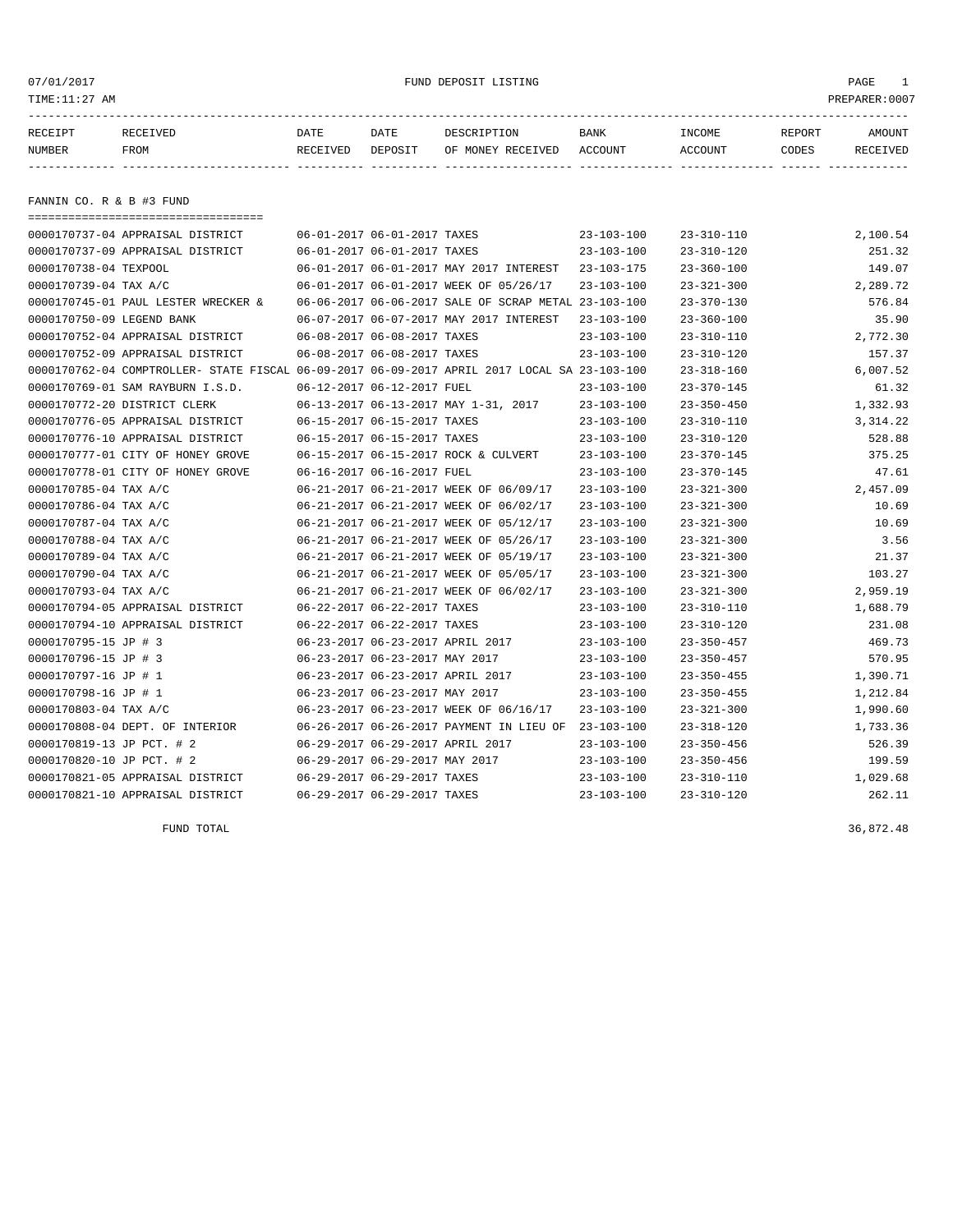| TIME:11:27 AM             |                                  |                                         |         |                                         |                   |                   |        | PREPARER:0007 |
|---------------------------|----------------------------------|-----------------------------------------|---------|-----------------------------------------|-------------------|-------------------|--------|---------------|
| RECEIPT                   | <b>RECEIVED</b>                  | DATE                                    | DATE    | DESCRIPTION                             | <b>BANK</b>       | INCOME            | REPORT | AMOUNT        |
| NUMBER                    | FROM                             | RECEIVED                                | DEPOSIT | OF MONEY RECEIVED                       | ACCOUNT           | ACCOUNT           | CODES  | RECEIVED      |
|                           |                                  |                                         |         |                                         |                   |                   |        |               |
|                           |                                  |                                         |         |                                         |                   |                   |        |               |
| FANNIN CO. R & B #4 FUND  |                                  |                                         |         |                                         |                   |                   |        |               |
|                           |                                  |                                         |         |                                         |                   |                   |        |               |
|                           | 0000170737-05 APPRAISAL DISTRICT | 06-01-2017 06-01-2017 TAXES             |         |                                         | $24 - 103 - 100$  | $24 - 310 - 110$  |        | 1,195.67      |
|                           | 0000170737-10 APPRAISAL DISTRICT | 06-01-2017 06-01-2017 TAXES             |         |                                         | $24 - 103 - 100$  | $24 - 310 - 120$  |        | 143.06        |
| 0000170738-05 TEXPOOL     |                                  |                                         |         | 06-01-2017 06-01-2017 MAY 2017 INTEREST | $24 - 103 - 175$  | $24 - 360 - 100$  |        | 131.05        |
| 0000170739-05 TAX A/C     |                                  |                                         |         | 06-01-2017 06-01-2017 WEEK OF 05/26/17  | 24-103-100        | $24 - 321 - 300$  |        | 1,303.36      |
| 0000170750-10 LEGEND BANK |                                  |                                         |         | 06-07-2017 06-07-2017 MAY 2017 INTEREST | 24-103-100        | $24 - 360 - 100$  |        | 13.14         |
|                           | 0000170752.05 ADDRATCAT DICTOICT | $AC$ $AO$ $2017$ $OC$ $AO$ $2017$ $T27$ |         |                                         | <b>24 102 100</b> | <b>04 210 110</b> |        | 1 E70 AE      |

| 0000170739-05 TAX A/C     |                                                                                              |                                  | 06-01-2017 06-01-2017 WEEK OF 05/26/17               | 24-103-100       | $24 - 321 - 300$ | 1,303.36 |
|---------------------------|----------------------------------------------------------------------------------------------|----------------------------------|------------------------------------------------------|------------------|------------------|----------|
| 0000170750-10 LEGEND BANK |                                                                                              |                                  | 06-07-2017 06-07-2017 MAY 2017 INTEREST              | $24 - 103 - 100$ | $24 - 360 - 100$ | 13.14    |
|                           | 0000170752-05 APPRAISAL DISTRICT                                                             | 06-08-2017 06-08-2017 TAXES      |                                                      | $24 - 103 - 100$ | $24 - 310 - 110$ | 1,578.05 |
|                           | 0000170752-10 APPRAISAL DISTRICT                                                             | 06-08-2017 06-08-2017 TAXES      |                                                      | $24 - 103 - 100$ | $24 - 310 - 120$ | 89.58    |
|                           | 0000170762-05 COMPTROLLER- STATE FISCAL 06-09-2017 06-09-2017 APRIL 2017 LOCAL SA 24-103-100 |                                  |                                                      |                  | $24 - 318 - 160$ | 3,419.62 |
|                           | 0000170771-01 69 METAL RECYCLERS                                                             |                                  | 06-13-2017 06-13-2017 SALE OF SCRAP METAL 24-103-100 |                  | $24 - 370 - 146$ | 870.10   |
|                           | 0000170772-21 DISTRICT CLERK                                                                 |                                  | 06-13-2017 06-13-2017 MAY 1-31, 2017                 | $24 - 103 - 100$ | $24 - 350 - 450$ | 758.74   |
|                           | 0000170776-06 APPRAISAL DISTRICT                                                             | 06-15-2017 06-15-2017 TAXES      |                                                      | $24 - 103 - 100$ | $24 - 310 - 110$ | 1,886.52 |
|                           | 0000170776-11 APPRAISAL DISTRICT                                                             | 06-15-2017 06-15-2017 TAXES      |                                                      | $24 - 103 - 100$ | $24 - 310 - 120$ | 301.05   |
|                           | 0000170780-01 69 METAL RECYCLERS                                                             |                                  | 06-21-2017 06-21-2017 SALE OF SCRAP METAL 24-103-100 |                  | $24 - 370 - 146$ | 325.75   |
| 0000170785-05 TAX A/C     |                                                                                              |                                  | 06-21-2017 06-21-2017 WEEK OF 06/09/17               | $24 - 103 - 100$ | $24 - 321 - 300$ | 1,398.63 |
| 0000170786-05 TAX A/C     |                                                                                              |                                  | 06-21-2017 06-21-2017 WEEK OF 06/02/17               | $24 - 103 - 100$ | $24 - 321 - 300$ | 6.08     |
| 0000170787-05 TAX A/C     |                                                                                              |                                  | 06-21-2017 06-21-2017 WEEK OF 05/12/17               | $24 - 103 - 100$ | $24 - 321 - 300$ | 6.08     |
| 0000170788-05 TAX A/C     |                                                                                              |                                  | 06-21-2017 06-21-2017 WEEK OF 05/26/17               | $24 - 103 - 100$ | $24 - 321 - 300$ | 2.03     |
| 0000170789-05 TAX A/C     |                                                                                              |                                  | 06-21-2017 06-21-2017 WEEK OF 05/19/17               | $24 - 103 - 100$ | $24 - 321 - 300$ | 12.16    |
| 0000170790-05 TAX A/C     |                                                                                              |                                  | 06-21-2017 06-21-2017 WEEK OF 05/05/17               | $24 - 103 - 100$ | $24 - 321 - 300$ | 58.78    |
| 0000170793-05 TAX A/C     |                                                                                              |                                  | 06-21-2017 06-21-2017 WEEK OF 06/02/17               | $24 - 103 - 100$ | $24 - 321 - 300$ | 1,684.44 |
|                           | 0000170794-06 APPRAISAL DISTRICT                                                             | 06-22-2017 06-22-2017 TAXES      |                                                      | $24 - 103 - 100$ | $24 - 310 - 110$ | 961.30   |
|                           | 0000170794-11 APPRAISAL DISTRICT                                                             | 06-22-2017 06-22-2017 TAXES      |                                                      | $24 - 103 - 100$ | $24 - 310 - 120$ | 131.53   |
| 0000170795-16 JP # 3      |                                                                                              | 06-23-2017 06-23-2017 APRIL 2017 |                                                      | 24-103-100       | $24 - 350 - 457$ | 267.39   |
| 0000170796-16 JP # 3      |                                                                                              | 06-23-2017 06-23-2017 MAY 2017   |                                                      | $24 - 103 - 100$ | $24 - 350 - 457$ | 325.00   |
| 0000170797-17 JP # 1      |                                                                                              | 06-23-2017 06-23-2017 APRIL 2017 |                                                      | $24 - 103 - 100$ | $24 - 350 - 455$ | 791.63   |
| 0000170798-17 JP # 1      |                                                                                              | 06-23-2017 06-23-2017 MAY 2017   |                                                      | $24 - 103 - 100$ | $24 - 350 - 455$ | 690.38   |
| 0000170803-05 TAX A/C     |                                                                                              |                                  | 06-23-2017 06-23-2017 WEEK OF 06/16/17               | $24 - 103 - 100$ | $24 - 321 - 300$ | 1,133.09 |
|                           | 0000170808-05 DEPT. OF INTERIOR                                                              |                                  | 06-26-2017 06-26-2017 PAYMENT IN LIEU OF             | 24-103-100       | $24 - 318 - 120$ | 986.66   |
| 0000170819-14 JP PCT. # 2 |                                                                                              | 06-29-2017 06-29-2017 APRIL 2017 |                                                      | $24 - 103 - 100$ | $24 - 350 - 456$ | 299.63   |
| 0000170820-11 JP PCT. # 2 |                                                                                              | 06-29-2017 06-29-2017 MAY 2017   |                                                      | $24 - 103 - 100$ | $24 - 350 - 456$ | 113.62   |
|                           | 0000170821-06 APPRAISAL DISTRICT                                                             | 06-29-2017 06-29-2017 TAXES      |                                                      | $24 - 103 - 100$ | $24 - 310 - 110$ | 586.12   |
|                           | 0000170821-11 APPRAISAL DISTRICT                                                             | 06-29-2017 06-29-2017 TAXES      |                                                      | $24 - 103 - 100$ | $24 - 310 - 120$ | 149.19   |
|                           | 0000170825-01 69 METAL RECYCLERS                                                             |                                  | 06-30-2017 06-30-2017 SALE OF SCRAP METAL 24-103-100 |                  | $24 - 370 - 146$ | 433.70   |
|                           |                                                                                              |                                  |                                                      |                  |                  |          |
|                           |                                                                                              |                                  |                                                      |                  |                  |          |

FUND TOTAL  $22,053.13$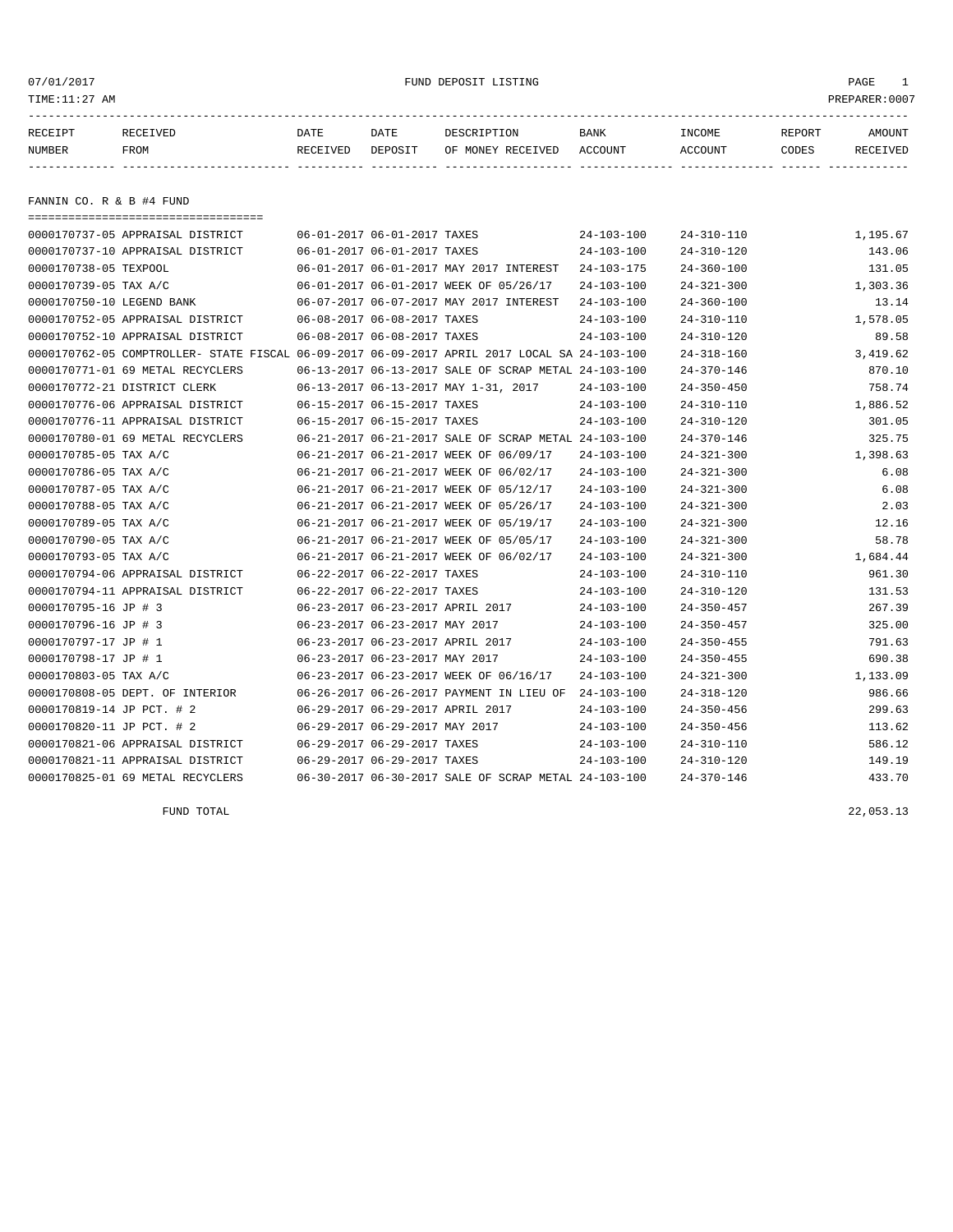TIME:11:27 AM PREPARER:0007

| RECEIPT | RECEIVED | DATE     | DATE    | DESCRIPTION       | <b>BANK</b> | INCOME  | REPORT | AMOUNT   |
|---------|----------|----------|---------|-------------------|-------------|---------|--------|----------|
| NUMBER  | FROM     | RECEIVED | DEPOSIT | OF MONEY RECEIVED | ACCOUNT     | ACCOUNT | CODES  | RECEIVED |
|         |          |          |         |                   |             |         |        |          |
|         |          |          |         |                   |             |         |        |          |

J.P.#1 JUST.CT.TECHNOLOGY ===================================

| 0000170750-11 LEGEND BANK | 06-07-2017 06-07-2017 MAY 2017 INTEREST 26-103-100 |                  | $26 - 360 - 100$ | 2.28   |
|---------------------------|----------------------------------------------------|------------------|------------------|--------|
| 0000170797-13 JP # 1      | 06-23-2017 06-23-2017 APRIL 2017                   | $26 - 103 - 100$ | $26 - 370 - 455$ | 221.42 |
| 0000170798-13 JP # 1      | 06-23-2017 06-23-2017 MAY 2017                     | $26 - 103 - 100$ | $26 - 370 - 455$ | 178.69 |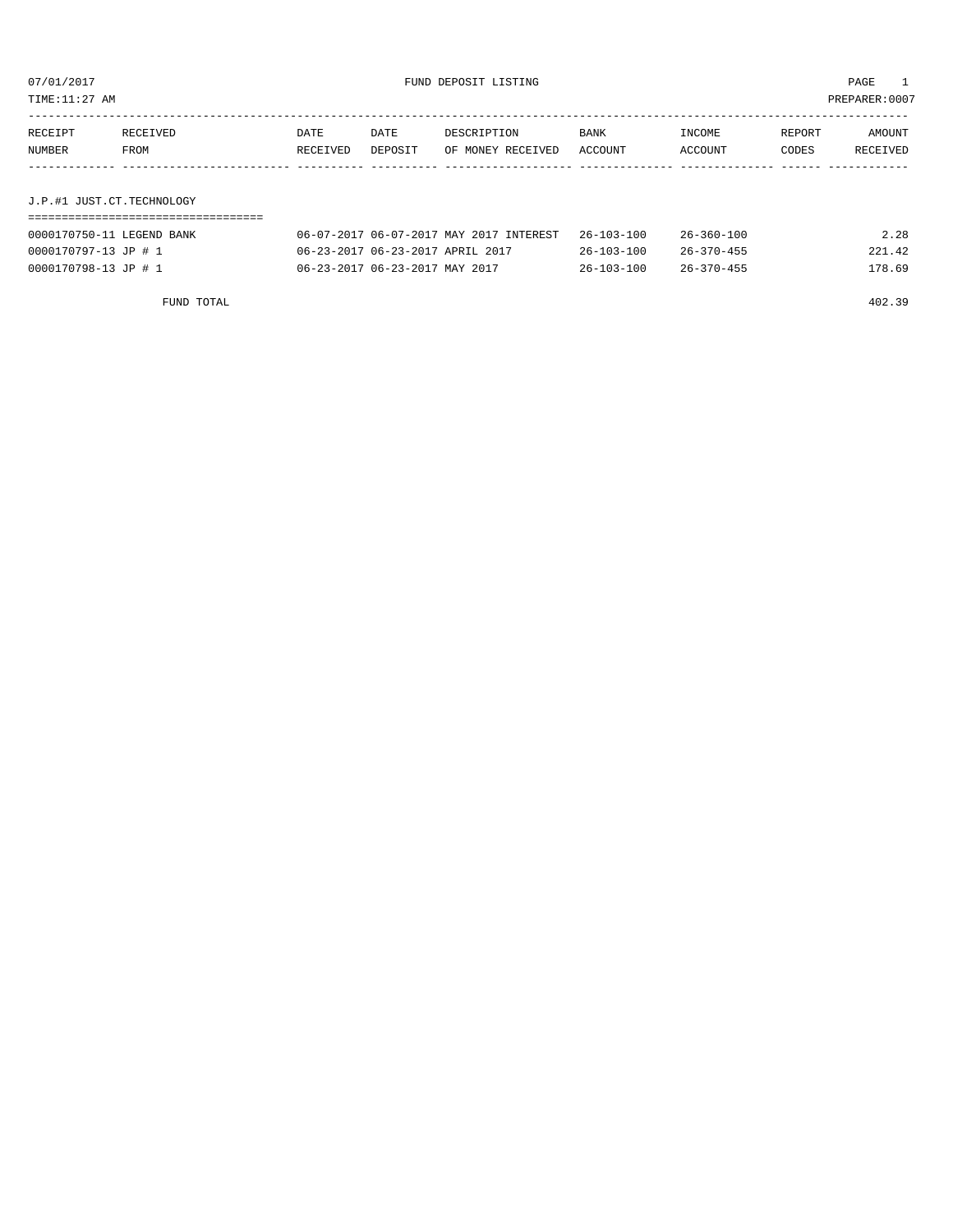TIME:11:27 AM PREPARER:0007

| RECEIPT | RECEIVED | DATE     | DATE    | DESCRIPTION       | <b>BANK</b> | INCOME         | <b>REPORT</b> | <b>AMOUNT</b> |
|---------|----------|----------|---------|-------------------|-------------|----------------|---------------|---------------|
| NUMBER  | FROM     | RECEIVED | DEPOSIT | OF MONEY RECEIVED | ACCOUNT     | <b>ACCOUNT</b> | CODES         | RECEIVED      |
|         |          |          |         |                   |             |                |               |               |

# J.P.#2 JUST.CT.TECHNOLOGY

| 0000170750-12 LEGEND BANK | 06-07-2017 06-07-2017 MAY 2017 INTEREST 27-103-100 |            | 27-360-100       | 0.52  |
|---------------------------|----------------------------------------------------|------------|------------------|-------|
| 0000170819-10 JP PCT. # 2 | 06-29-2017 06-29-2017 APRIL 2017                   | 27-103-100 | 27-370-456       | 68.00 |
| 0000170820-07 JP PCT. # 2 | 06-29-2017 06-29-2017 MAY 2017                     | 27-103-100 | $27 - 370 - 456$ | 51.60 |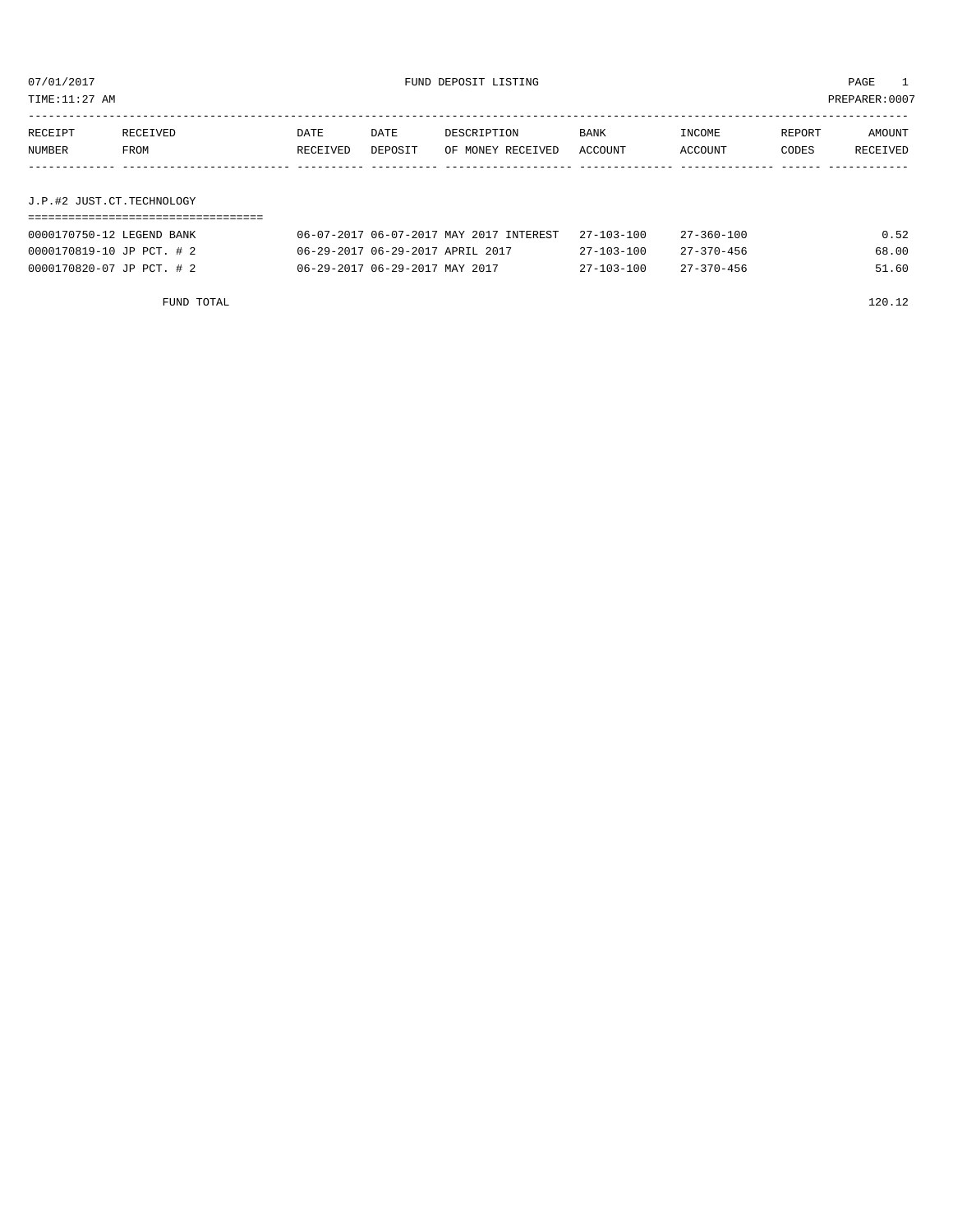TIME:11:27 AM PREPARER:0007

| RECEIPT | RECEIVED    | DATE     | DATE    | DESCRIPTION       | <b>BANK</b> | INCOME  | REPORT | AMOUNT   |
|---------|-------------|----------|---------|-------------------|-------------|---------|--------|----------|
| NUMBER  | <b>FROM</b> | RECEIVED | DEPOSIT | OF MONEY RECEIVED | ACCOUNT     | ACCOUNT | CODES  | RECEIVED |
|         |             |          |         |                   |             |         |        |          |

J.P.#3 JUST.CT.TECHNOLOGY

| 0000170750-13 LEGEND BANK | 06-07-2017 06-07-2017 MAY 2017 INTEREST | 28-103-100       | $28 - 360 - 100$ | 0.19   |
|---------------------------|-----------------------------------------|------------------|------------------|--------|
| 0000170795-12 JP # 3      | 06-23-2017 06-23-2017 APRIL 2017        | 28-103-100       | 28-370-456       | 82.28  |
| 0000170796-12 JP # 3      | 06-23-2017 06-23-2017 MAY 2017          | $28 - 103 - 100$ | 28-370-456       | 118.23 |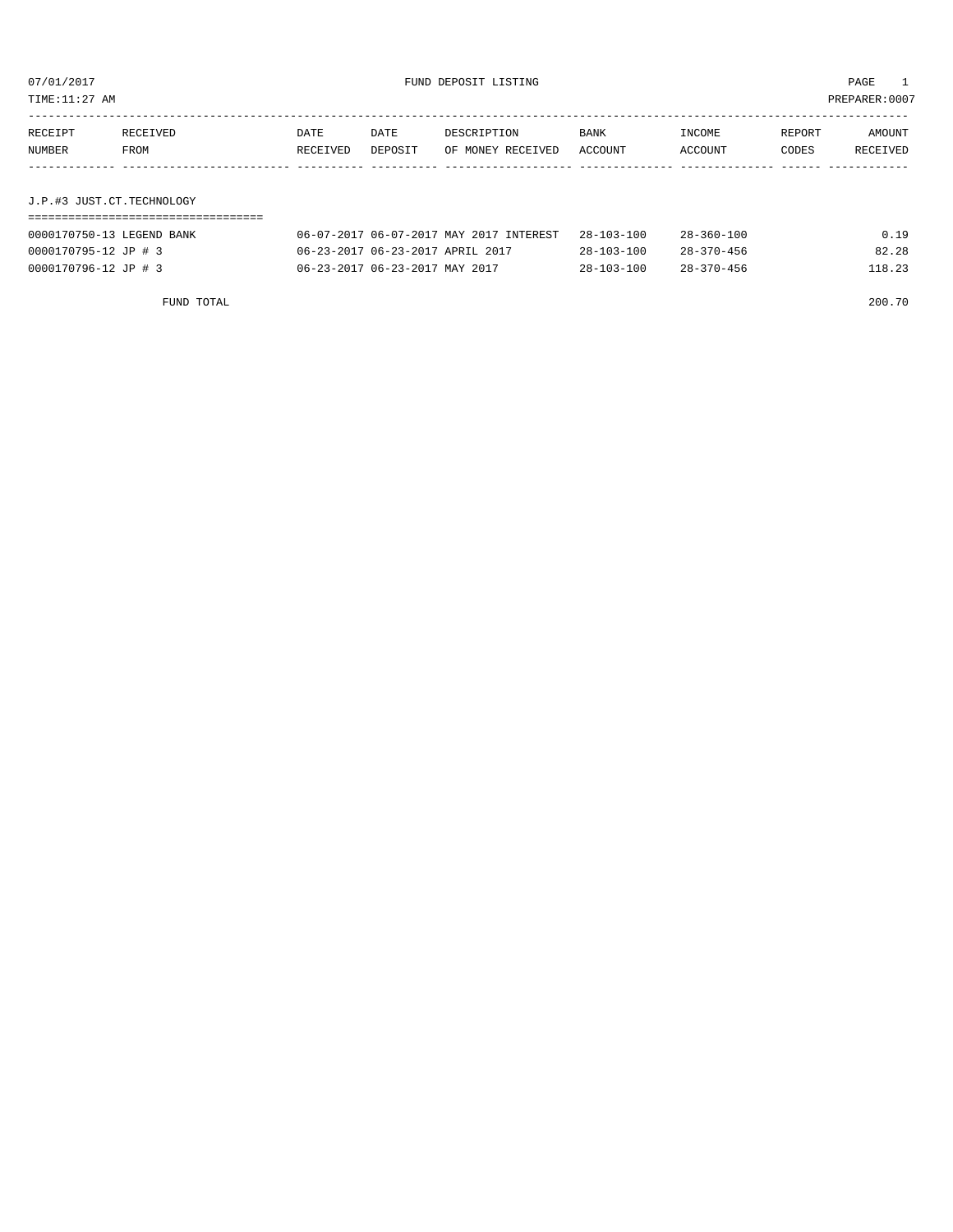TIME:11:27 AM PREPARER:0007

| RECEIPT | RECEIVED                    | DATE     | DATE    | DESCRIPTION       | <b>BANK</b> | INCOME  | REPORT | AMOUNT   |  |
|---------|-----------------------------|----------|---------|-------------------|-------------|---------|--------|----------|--|
| NUMBER  | FROM                        | RECEIVED | DEPOSIT | OF MONEY RECEIVED | ACCOUNT     | ACCOUNT | CODES  | RECEIVED |  |
|         |                             |          |         |                   |             |         |        |          |  |
|         |                             |          |         |                   |             |         |        |          |  |
|         | DISTRICT CT.RECORDS ARCHIVE |          |         |                   |             |         |        |          |  |

===================================

| 0000170750-14 LEGEND BANK    | 06-07-2017 06-07-2017 MAY 2017 INTEREST 34-103-100 |                  | $34 - 360 - 100$ | 1.04   |
|------------------------------|----------------------------------------------------|------------------|------------------|--------|
| 0000170772-16 DISTRICT CLERK | 06-13-2017 06-13-2017 MAY 1-31, 2017               | $34 - 103 - 100$ | $34 - 370 - 450$ | 455.16 |

FUND TOTAL 456.20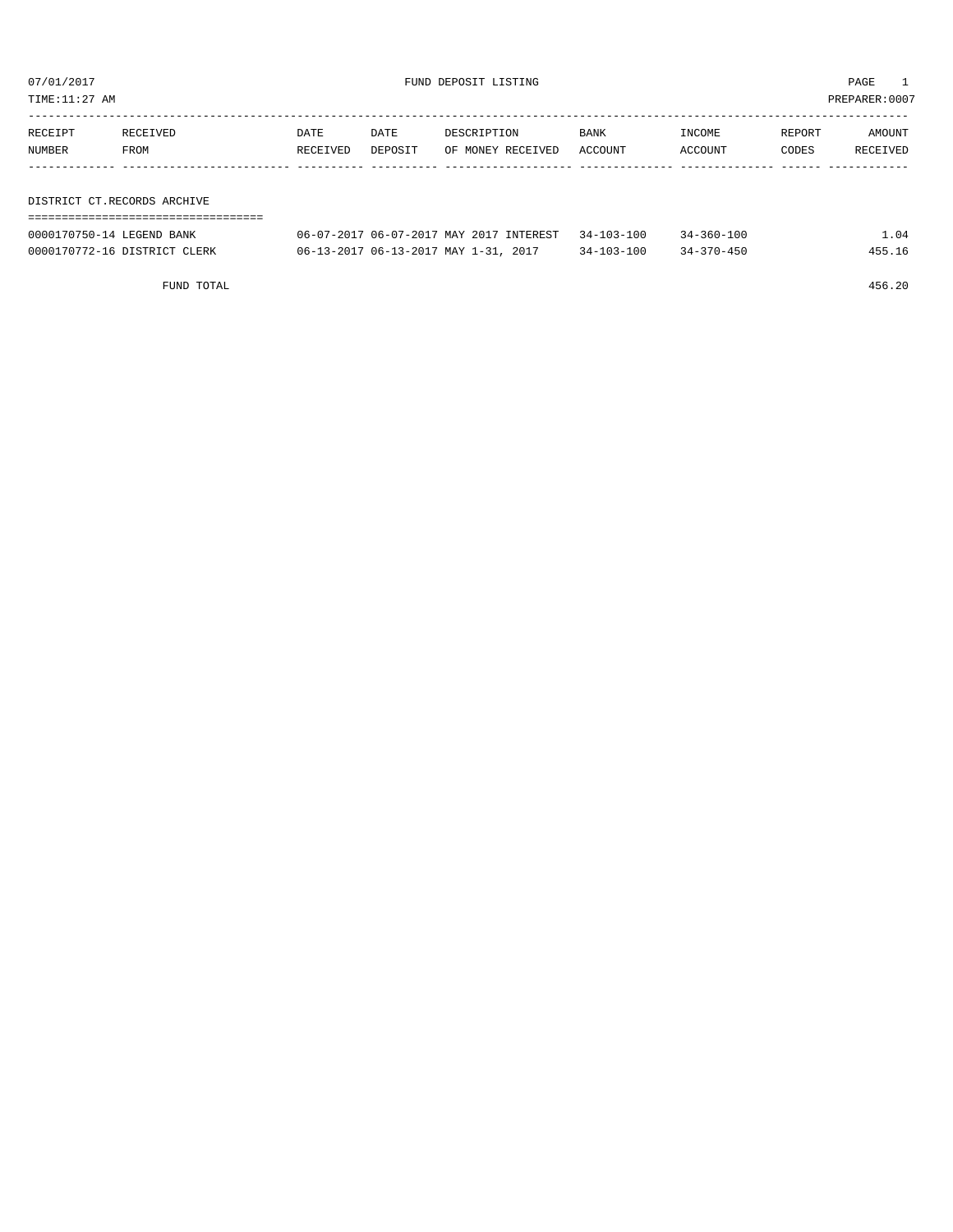TIME:11:27 AM PREPARER:0007

| RECEIPT                | RECEIVED | DATE     | DATE    | DESCRIPTION       | <b>BANK</b> | INCOME  | REPORT | AMOUNT   |
|------------------------|----------|----------|---------|-------------------|-------------|---------|--------|----------|
| NUMBER                 | FROM     | RECEIVED | DEPOSIT | OF MONEY RECEIVED | ACCOUNT     | ACCOUNT | CODES  | RECEIVED |
|                        |          |          |         |                   |             |         |        |          |
|                        |          |          |         |                   |             |         |        |          |
| תזהדים עם גם מדינה אני |          |          |         |                   |             |         |        |          |

#### LAW LIBRARY FUND

| 0000170750-15 LEGEND BANK    | 06-07-2017 06-07-2017 MAY 2017 INTEREST 35-103-100 |                  | $35 - 360 - 100$ | 6.73     |
|------------------------------|----------------------------------------------------|------------------|------------------|----------|
| 0000170772-17 DISTRICT CLERK | 06-13-2017 06-13-2017 MAY 1-31, 2017               | $35 - 103 - 100$ | $35 - 340 - 450$ | 1,005.27 |

FUND TOTAL 1,012.00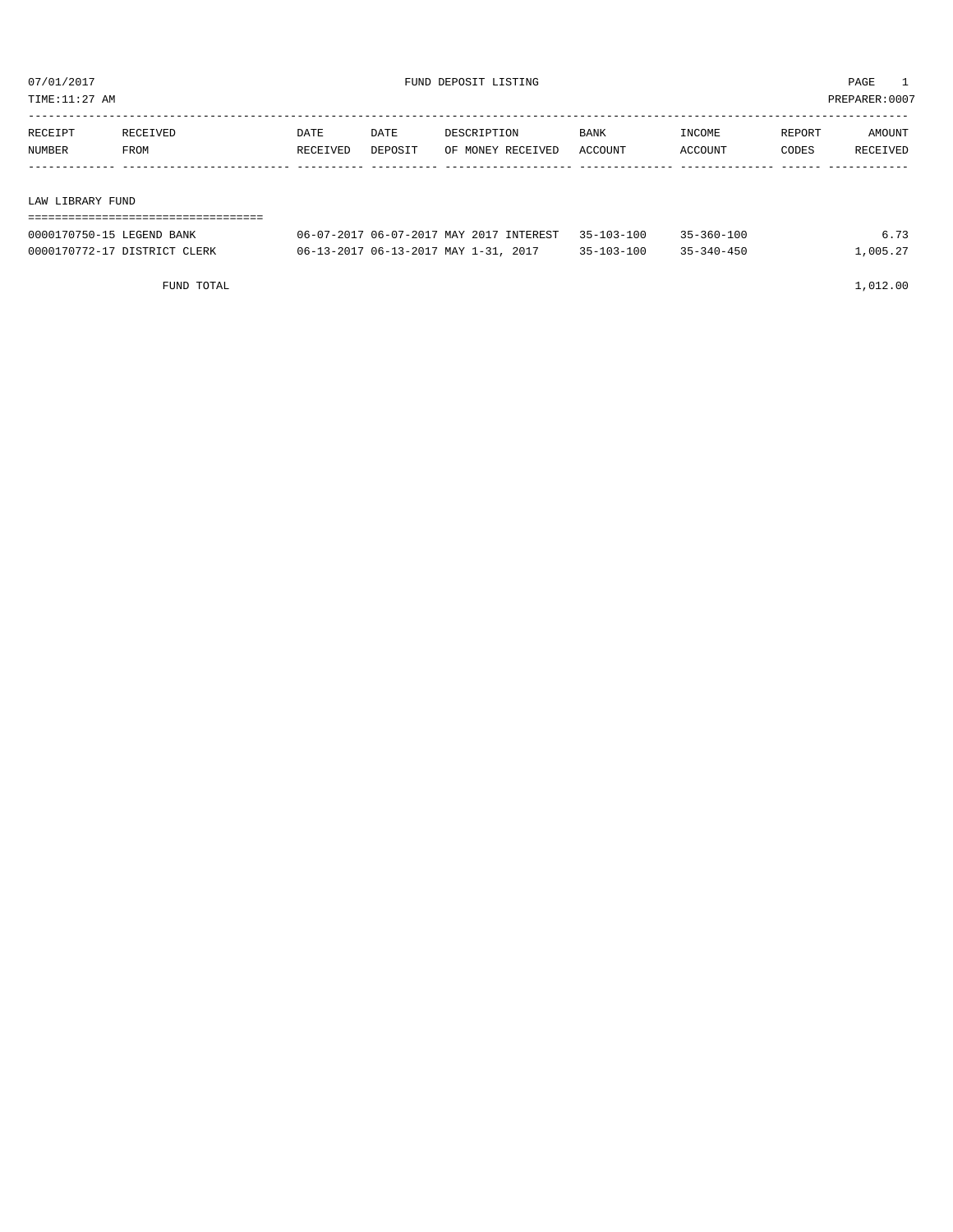TIME:11:27 AM PREPARER:0007

| RECEIPT | RECEIVED | DATE     | DATE    | DESCRIPTION       | <b>BANK</b> | INCOME  | REPORT | AMOUNT   |
|---------|----------|----------|---------|-------------------|-------------|---------|--------|----------|
| NUMBER  | FROM     | RECEIVED | DEPOSIT | OF MONEY RECEIVED | ACCOUNT     | ACCOUNT | CODES  | RECEIVED |
|         |          |          |         |                   |             |         |        |          |
|         |          |          |         |                   |             |         |        |          |

### D.A. FEE ACCOUNT FUND

| 0000170732-01 DISTRICT ATTORNEY TRUST | 06-01-2017 06-01-2017 CHECK FEES        | 36-103-136       | 36-340-475       | 262.24 |
|---------------------------------------|-----------------------------------------|------------------|------------------|--------|
| 0000170750-23 LEGEND BANK             | 06-07-2017 06-07-2017 MAY 2017 INTEREST | $36 - 103 - 136$ | 36-360-100       | 0.06   |
| 0000170750-24 LEGEND BANK             | 06-07-2017 06-07-2017 MAY 2017 INTEREST | $36 - 103 - 236$ | 36-360-236       | 0.15   |
| 0000170751-01 FANNIN COUNTY CSCD      | 06-07-2017 06-07-2017 BLOOD DRAWS       | $36 - 103 - 136$ | $36 - 370 - 130$ | 75.60  |

FUND TOTAL 338.05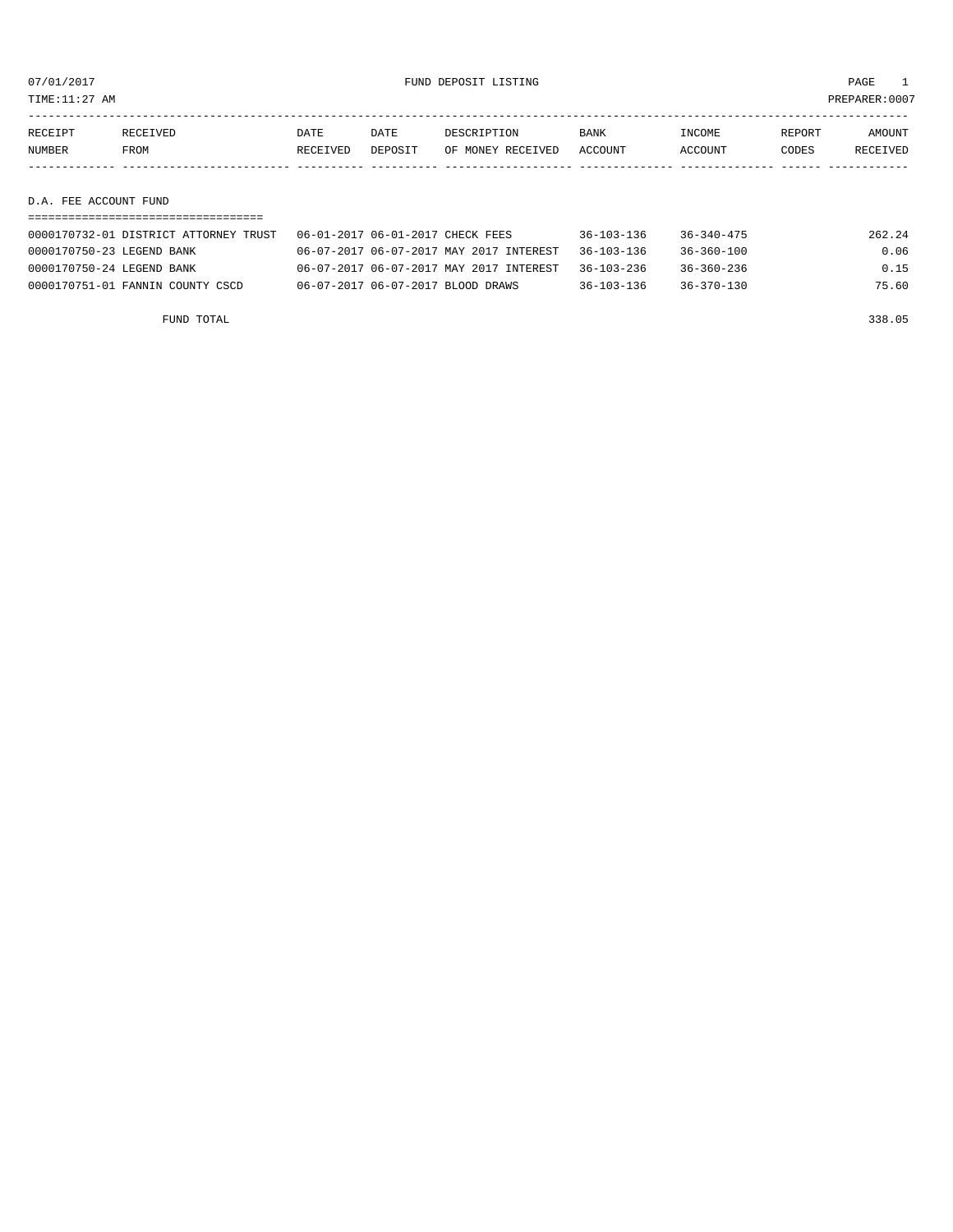| TIME:11:27 AM |             |             |         |                   |             |         |        | PREPARER: 0007  |
|---------------|-------------|-------------|---------|-------------------|-------------|---------|--------|-----------------|
| RECEIPT       | RECEIVED    | <b>DATE</b> | DATE    | DESCRIPTION       | <b>BANK</b> | INCOME  | REPORT | AMOUNT          |
| <b>NUMBER</b> | <b>FROM</b> | RECEIVED    | DEPOSIT | OF MONEY RECEIVED | ACCOUNT     | ACCOUNT | CODES  | <b>RECEIVED</b> |
|               |             |             |         |                   |             |         |        |                 |

#### CONTRABAND SEIZURE

===================================

| 0000170750-25 LEGEND BANK | 06-07-2017 06-07-2017 MAY 2017 INTEREST 37-103-137 | 37-360-100 | 0.05 |
|---------------------------|----------------------------------------------------|------------|------|
|                           |                                                    |            |      |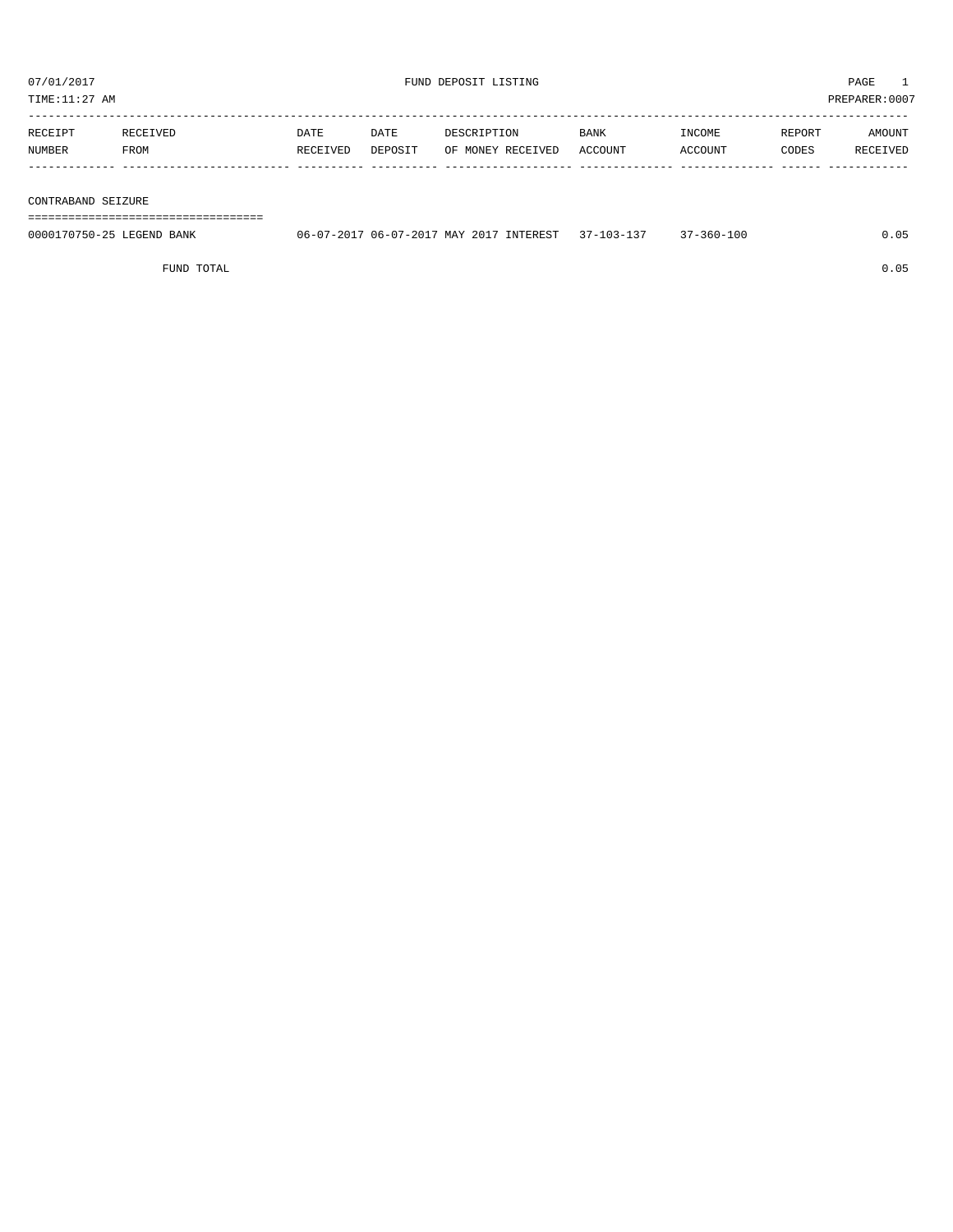TIME:11:27 AM PREPARER:0007

| RECEIPT | RECEIVED | DATE     | DATE    | DESCRIPTION       | <b>BANK</b> | INCOME  | REPORT | AMOUNT   |
|---------|----------|----------|---------|-------------------|-------------|---------|--------|----------|
| NUMBER  | FROM     | RECEIVED | DEPOSIT | OF MONEY RECEIVED | ACCOUNT     | ACCOUNT | CODES  | RECEIVED |
|         |          |          |         |                   |             |         |        |          |
|         |          |          |         |                   |             |         |        |          |
|         |          |          |         |                   |             |         |        |          |

#### IHC CO-OP GIN

| --------------------      |                                                    |                  |       |
|---------------------------|----------------------------------------------------|------------------|-------|
| 0000170738-06 TEXPOOL     | 06-01-2017 06-01-2017 MAY 2017 INTEREST 38-103-175 | $38 - 360 - 100$ | 11.96 |
| 0000170750-16 LEGEND BANK | 06-07-2017 06-07-2017 MAY 2017 INTEREST 38-103-100 | $38 - 360 - 100$ | 0.02  |

FUND TOTAL 11.98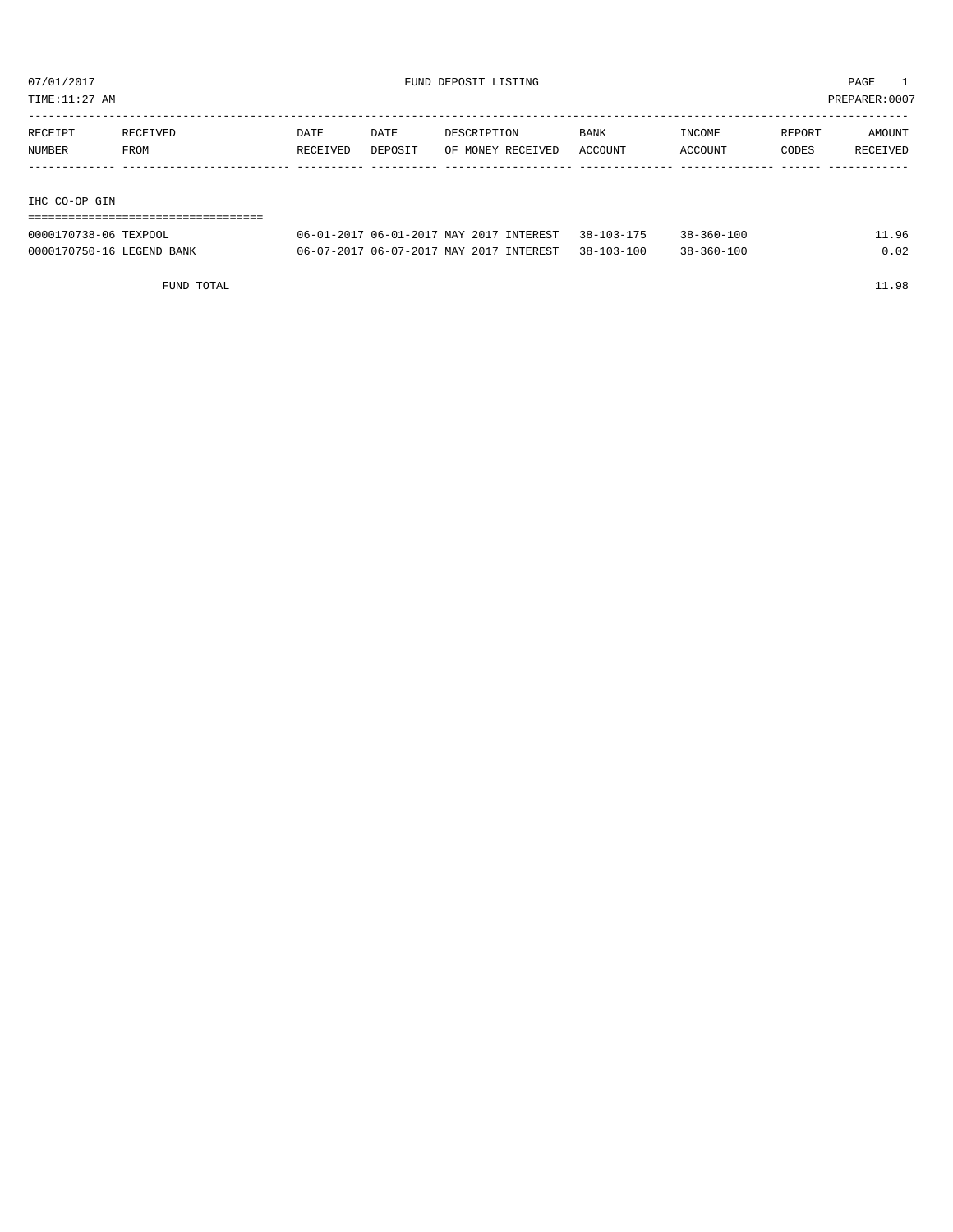TIME:11:27 AM PREPARER:0007

| RECEIPT | RECEIVED | DATE     | DATE    | DESCRIPTION       | <b>BANK</b> | INCOME  | REPORT | AMOUNT   |
|---------|----------|----------|---------|-------------------|-------------|---------|--------|----------|
| NUMBER  | FROM     | RECEIVED | DEPOSIT | OF MONEY RECEIVED | ACCOUNT     | ACCOUNT | CODES  | RECEIVED |
|         |          |          |         |                   |             |         |        |          |
|         |          |          |         |                   |             |         |        |          |

IHC B.R. COOPER

| -------------------------------------<br>----------------------------------- |
|------------------------------------------------------------------------------|
|                                                                              |

| 0000170738-07 TEXPOOL     | 06-01-2017 06-01-2017 MAY 2017 INTEREST 39-103-175 | $39 - 360 - 100$ | 399 |
|---------------------------|----------------------------------------------------|------------------|-----|
| 0000170750-17 LEGEND BANK | 06-07-2017 06-07-2017 MAY 2017 INTEREST 39-103-100 | $39 - 360 - 100$ |     |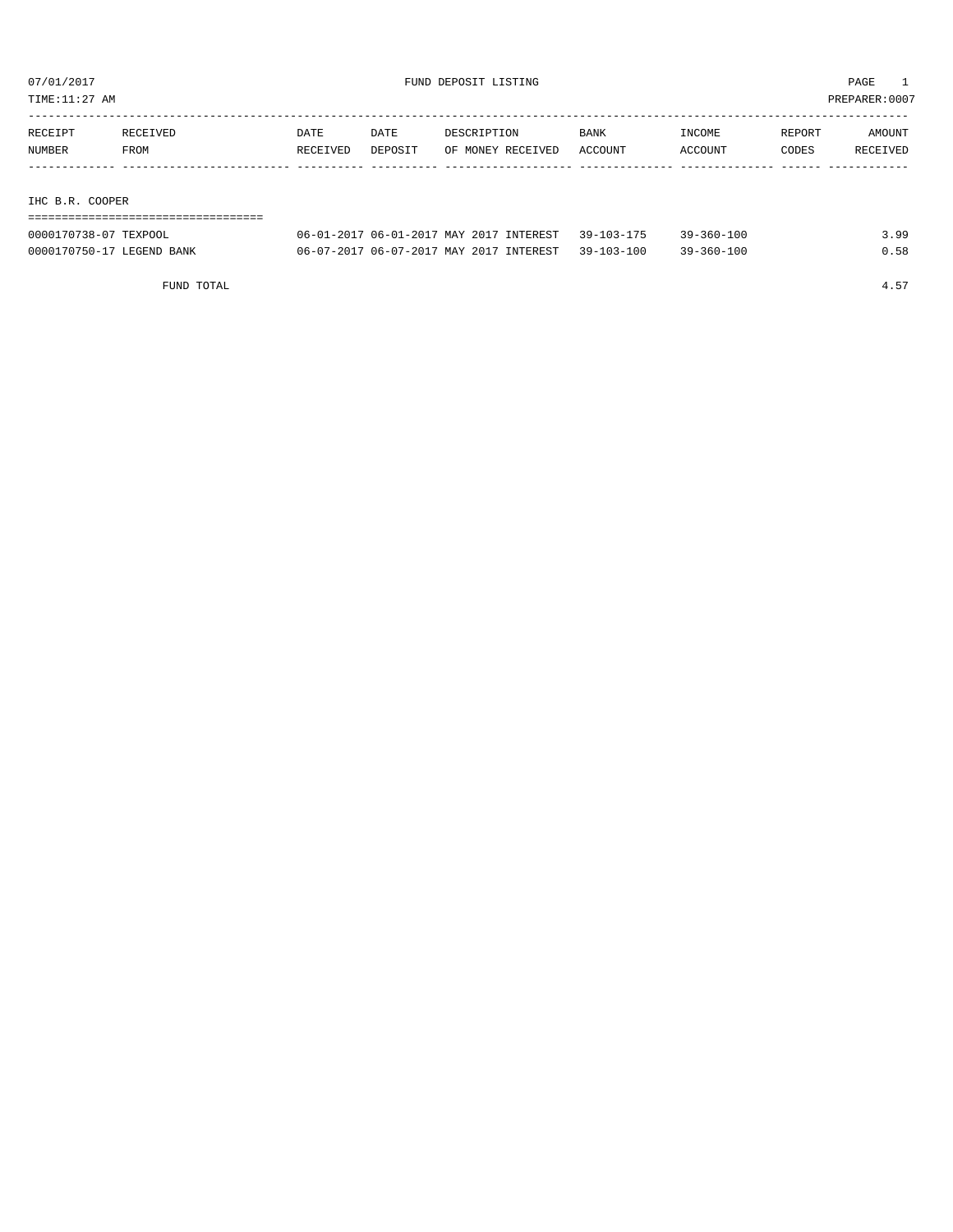07/01/2017 FUND DEPOSIT LISTING PAGE 1

| RECEIPT       | <b>RECEIVED</b> | DATE     | DATE    | DESCRIPTION       | BANK    | INCOME         | REPORT | AMOUNT          |
|---------------|-----------------|----------|---------|-------------------|---------|----------------|--------|-----------------|
| <b>NUMBER</b> | FROM            | RECEIVED | DEPOSIT | OF MONEY RECEIVED | ACCOUNT | <b>ACCOUNT</b> | CODES  | <b>RECEIVED</b> |
|               |                 |          |         |                   |         |                |        |                 |

# ELECTION EQUIPMENT FUND

|                             | 0000170746-01 CITY OF WHITEWRIGHT |  |  | 06-07-2017 06-07-2017 MAY 6, 2017 EARLY & 48-103-100 | $48 - 340 - 484$ | 612.50 |
|-----------------------------|-----------------------------------|--|--|------------------------------------------------------|------------------|--------|
|                             | 0000170747-01 HONEY GROVE I.S.D.  |  |  | 06-07-2017 06-07-2017 MAY 6, 2017 EARLY & 48-103-100 | $48 - 340 - 484$ | 700.00 |
|                             | 0000170748-01 WHITEWRIGHT I.S.D.  |  |  | 06-07-2017 06-07-2017 MAY 6, 2017 EARLY & 48-103-100 | $48 - 340 - 484$ | 612.50 |
|                             | 0000170749-01 CITY OF LADONIA     |  |  | 06-07-2017 06-07-2017 MAY 6, 2017 EARLY & 48-103-100 | $48 - 340 - 484$ | 700.00 |
| 0000170758-01 BONHAM I.S.D. |                                   |  |  | 06-09-2017 06-09-2017 MAY 6, 2017 EARLY & 48-103-100 | $48 - 340 - 484$ | 525.00 |
|                             | 0000170759-01 LEONARD I.S.D.      |  |  | 06-09-2017 06-09-2017 MAY 6, 2017 EARLY & 48-103-100 | $48 - 340 - 484$ | 612.50 |
| 0000170760-01 SAVOY I.S.D.  |                                   |  |  | 06-09-2017 06-09-2017 MAY 6, 2017 EARLY & 48-103-100 | $48 - 340 - 484$ | 700.00 |
|                             | 0000170761-01 CITY OF LEONARD     |  |  | 06-09-2017 06-09-2017 MAY 6, 2017 EARLY & 48-103-100 | $48 - 340 - 484$ | 612.50 |
|                             |                                   |  |  |                                                      |                  |        |

FUND TOTAL 5,075.00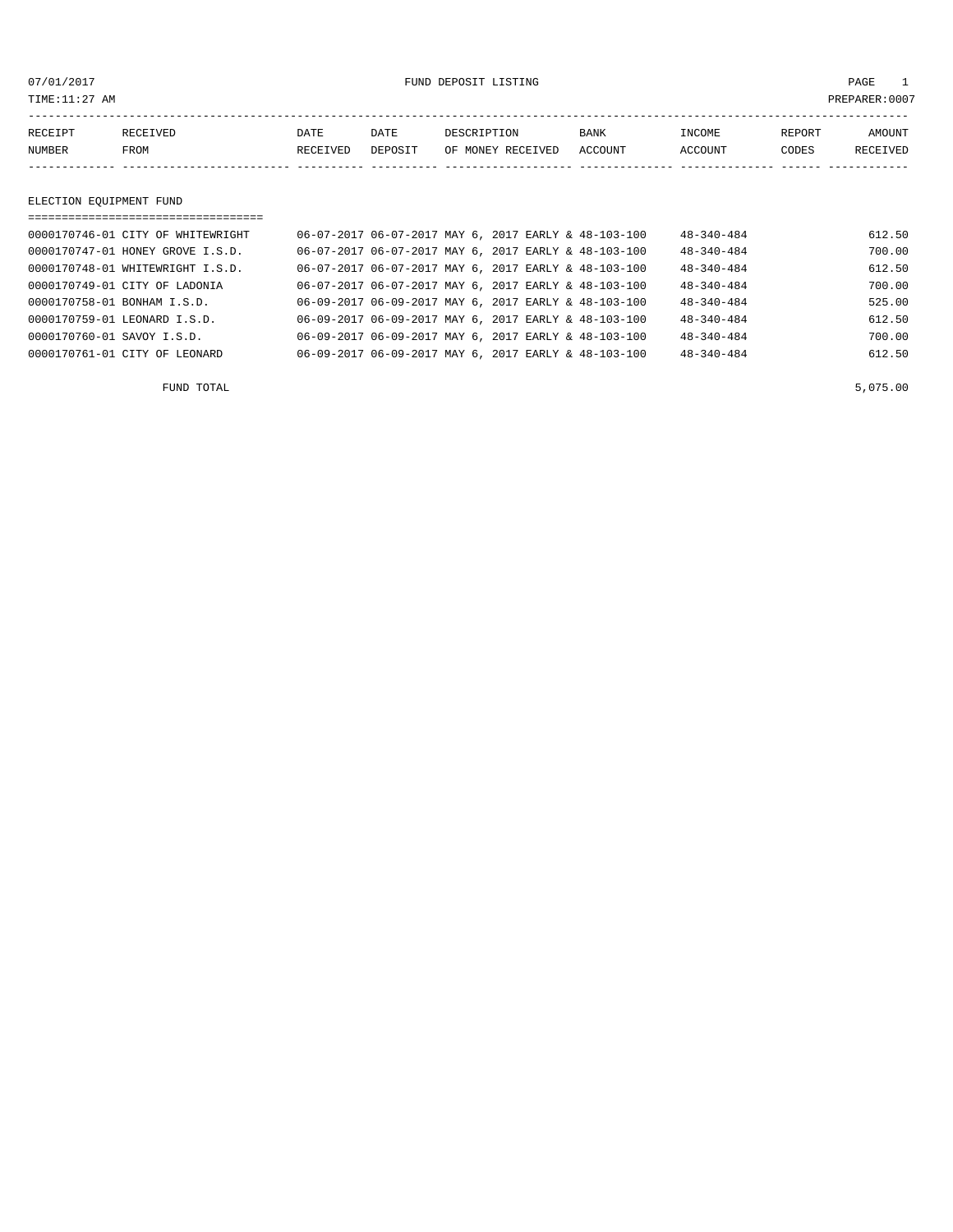TIME:11:27 AM PREPARER:0007

| RECEIPT | RECEIVED | DATE     | DATE    | DESCRIPTION       | <b>BANK</b> | INCOME  | REPORT | AMOUNT   |
|---------|----------|----------|---------|-------------------|-------------|---------|--------|----------|
| NUMBER  | FROM     | RECEIVED | DEPOSIT | OF MONEY RECEIVED | ACCOUNT     | ACCOUNT | CODES  | RECEIVED |
|         |          |          |         |                   |             |         |        |          |
|         |          |          |         |                   |             |         |        |          |

# CO.CLK.COURT RECORDS PRESERVATION

===================================

| 0000170750-18 LEGEND BANK | 06-07-2017 06-07-2017 MAY 2017 INTEREST | 52-103-100 | $52 - 360 - 100$ | U.52 |
|---------------------------|-----------------------------------------|------------|------------------|------|
|                           |                                         |            |                  |      |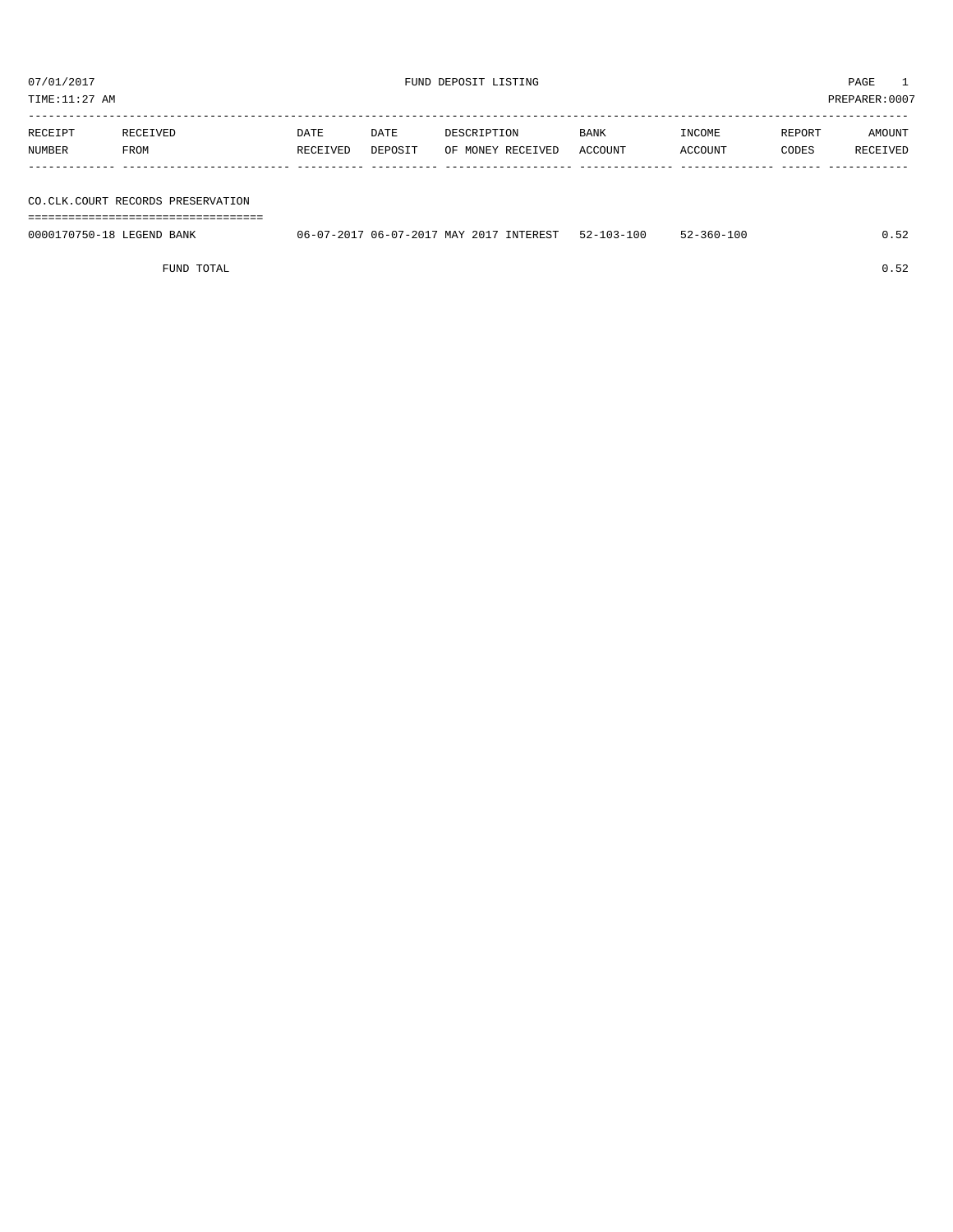TIME:11:27 AM PREPARER:0007

| RECEIPT | RECEIVED | DATE     | DATE    | DESCRIPTION       | BANK    | INCOME  | REPORT | AMOUNT   |
|---------|----------|----------|---------|-------------------|---------|---------|--------|----------|
| NUMBER  | FROM     | RECEIVED | DEPOSIT | OF MONEY RECEIVED | ACCOUNT | ACCOUNT | CODES  | RECEIVED |
|         |          |          |         |                   |         |         |        |          |
|         |          |          |         |                   |         |         |        |          |

F.C. LAW ENFORCEMENT EDUCATION

===================================

| 0000170750-26 LEGEND BANK | INTEREST<br>17-2017 06-07-2017 MAY 2017<br>$06 - v$ | $55 - 1$<br>-103-155 | $55 - 360 - 100$ |  |
|---------------------------|-----------------------------------------------------|----------------------|------------------|--|
|                           |                                                     |                      |                  |  |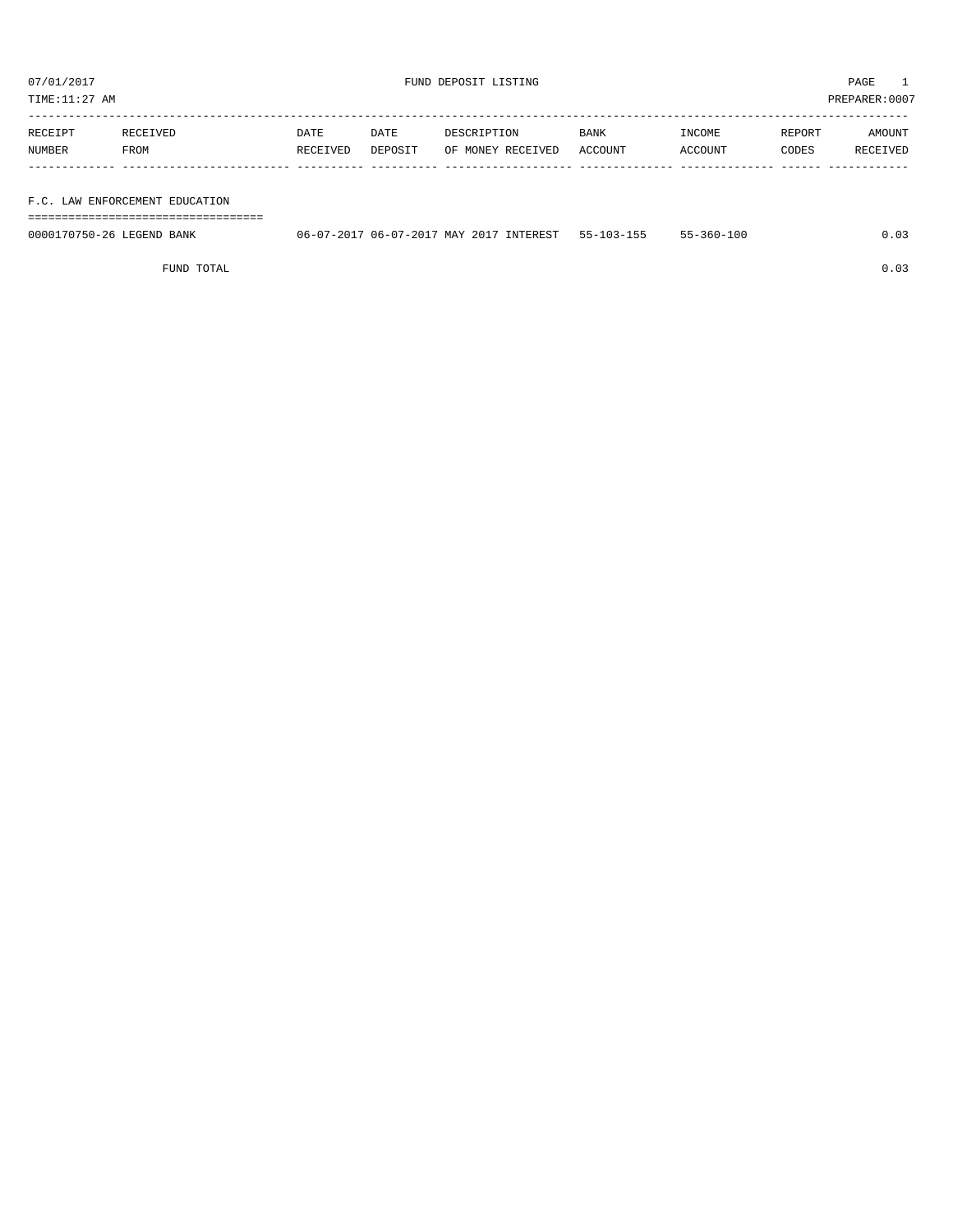| RECEIPT | <b>RECEIVED</b> | DATE     | DATE    | DESCRIPTION       | <b>BANK</b> | INCOME  | REPORT | AMOUNT   |
|---------|-----------------|----------|---------|-------------------|-------------|---------|--------|----------|
| NUMBER  | FROM            | RECEIVED | DEPOSIT | OF MONEY RECEIVED | ACCOUNT     | ACCOUNT | CODES  | RECEIVED |
|         |                 |          |         |                   |             |         |        |          |
|         |                 |          |         |                   |             |         |        |          |

### F C SHERIFF FORFEITURE

===================================

| 0000170750-27 LEGEND BANK | 06-07-2017 06-07-2017 MAY 2017 INTEREST | 56-103-156 | $56 - 360 - 100$ | ∩ ?? |
|---------------------------|-----------------------------------------|------------|------------------|------|
|                           |                                         |            |                  |      |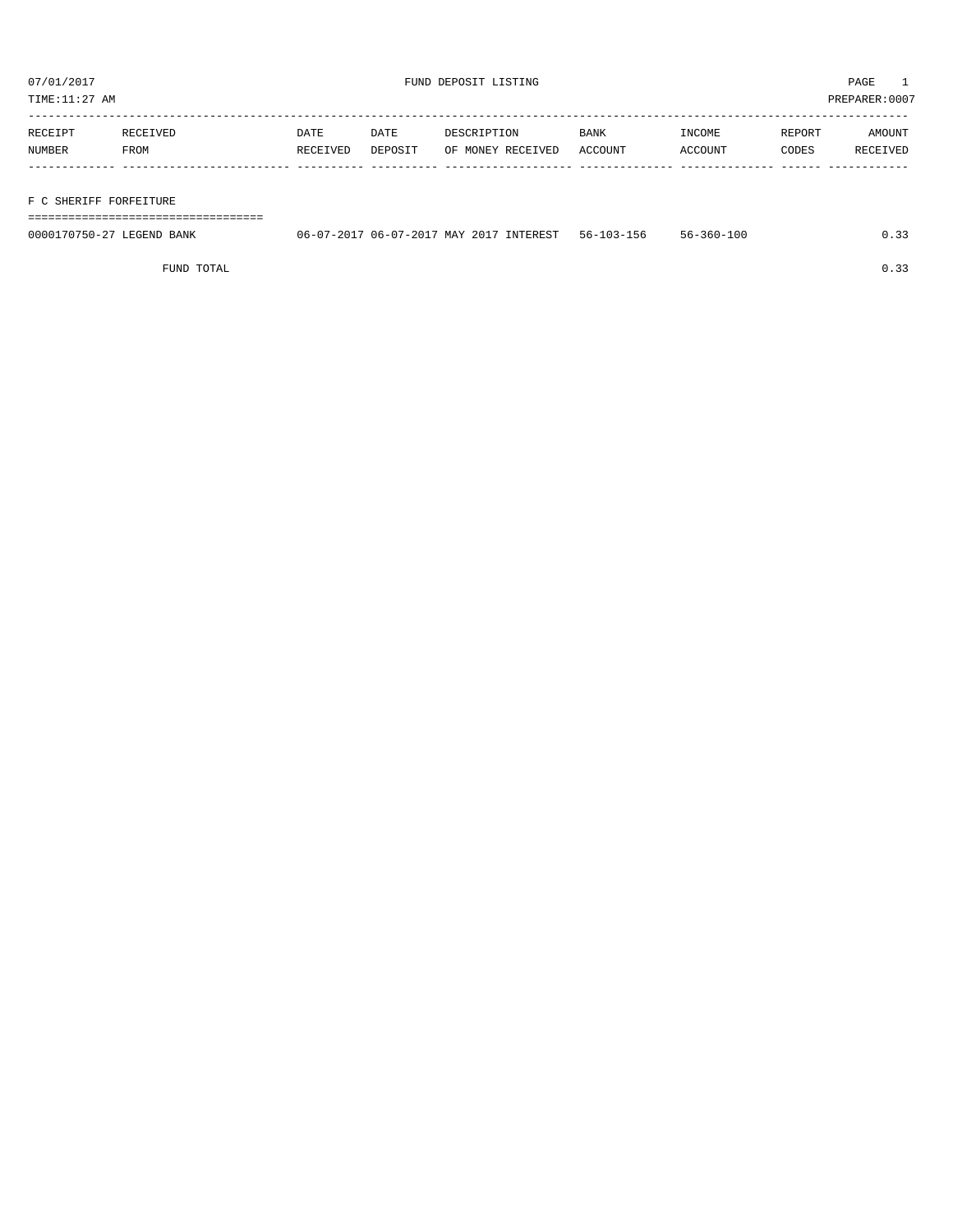TIME:11:27 AM PREPARER:0007

| RECEIPT            | RECEIVED | DATE     | DATE    | DESCRIPTION       | BANK    | INCOME  | REPORT | AMOUNT   |
|--------------------|----------|----------|---------|-------------------|---------|---------|--------|----------|
| NUMBER             | FROM     | RECEIVED | DEPOSIT | OF MONEY RECEIVED | ACCOUNT | ACCOUNT | CODES  | RECEIVED |
|                    |          |          |         |                   |         |         |        |          |
|                    |          |          |         |                   |         |         |        |          |
| DRUG COURT PROGRAM |          |          |         |                   |         |         |        |          |

| 0000170750-19 LEGEND BANK    | 06-07-2017 06-07-2017 MAY 2017 INTEREST 59-103-100 |                  | $59 - 360 - 100$ | 1.63   |
|------------------------------|----------------------------------------------------|------------------|------------------|--------|
| 0000170772-24 DISTRICT CLERK | 06-13-2017 06-13-2017 MAY 1-31, 2017               | $59 - 103 - 100$ | 59-370-425       | 170.08 |

FUND TOTAL 171.71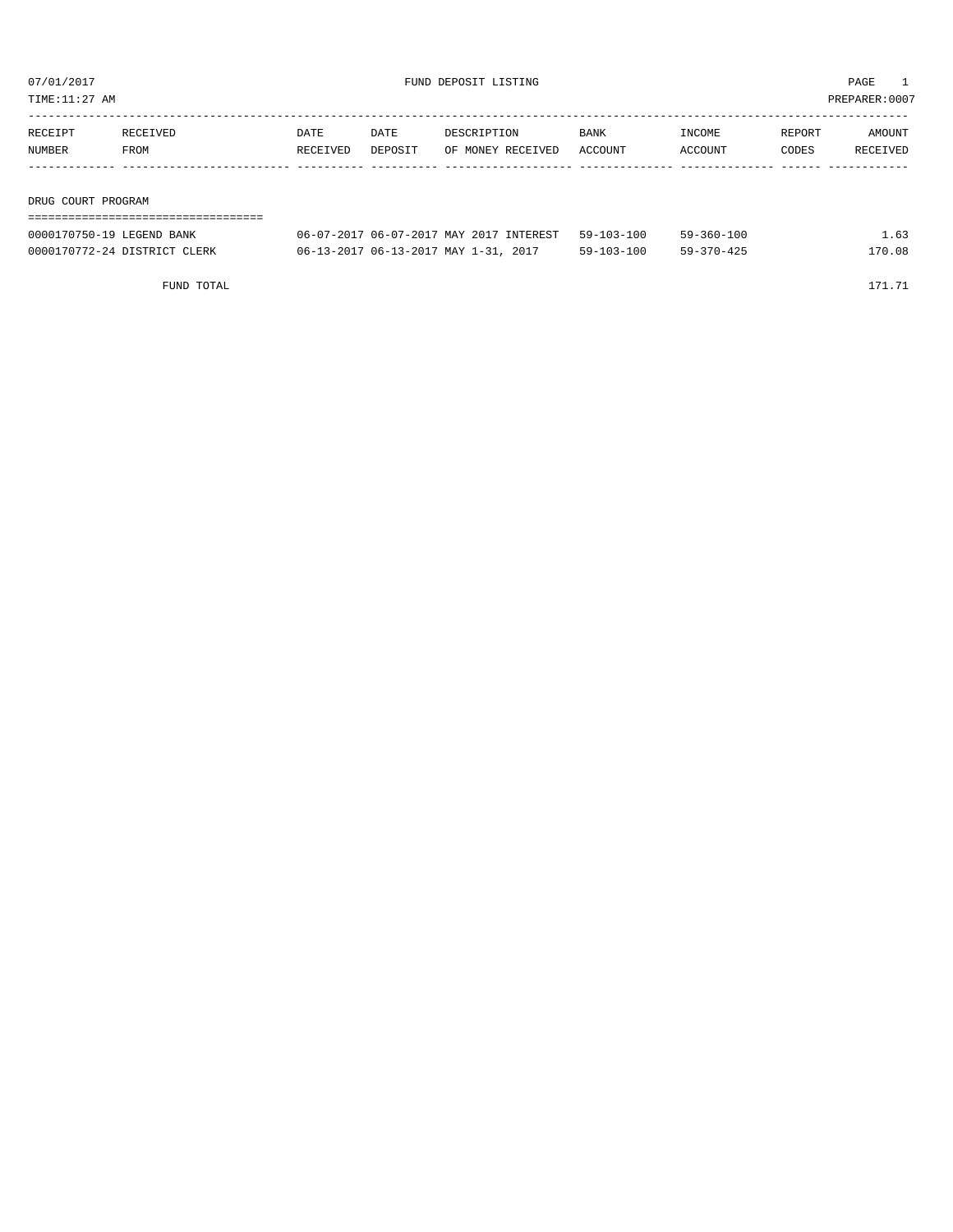| TIME:11:27 AM<br>PREPARER:0007 |                                     |          |         |                                      |            |            |        |          |  |
|--------------------------------|-------------------------------------|----------|---------|--------------------------------------|------------|------------|--------|----------|--|
|                                |                                     |          |         |                                      |            |            |        |          |  |
| RECEIPT                        | RECEIVED                            | DATE     | DATE    | DESCRIPTION                          | BANK       | INCOME     | REPORT | AMOUNT   |  |
| NUMBER                         | FROM                                | RECEIVED | DEPOSIT | OF MONEY RECEIVED                    | ACCOUNT    | ACCOUNT    | CODES  | RECEIVED |  |
|                                |                                     |          |         |                                      |            |            |        |          |  |
|                                |                                     |          |         |                                      |            |            |        |          |  |
|                                | DIST.CLK.CO.&DIST.CT.TECH.-COMB.FUN |          |         |                                      |            |            |        |          |  |
|                                |                                     |          |         |                                      |            |            |        |          |  |
|                                | 0000170772-22 DISTRICT CLERK        |          |         | 06-13-2017 06-13-2017 MAY 1-31, 2017 | 61-103-100 | 61-370-440 |        | 38.81    |  |

FUND TOTAL 38.81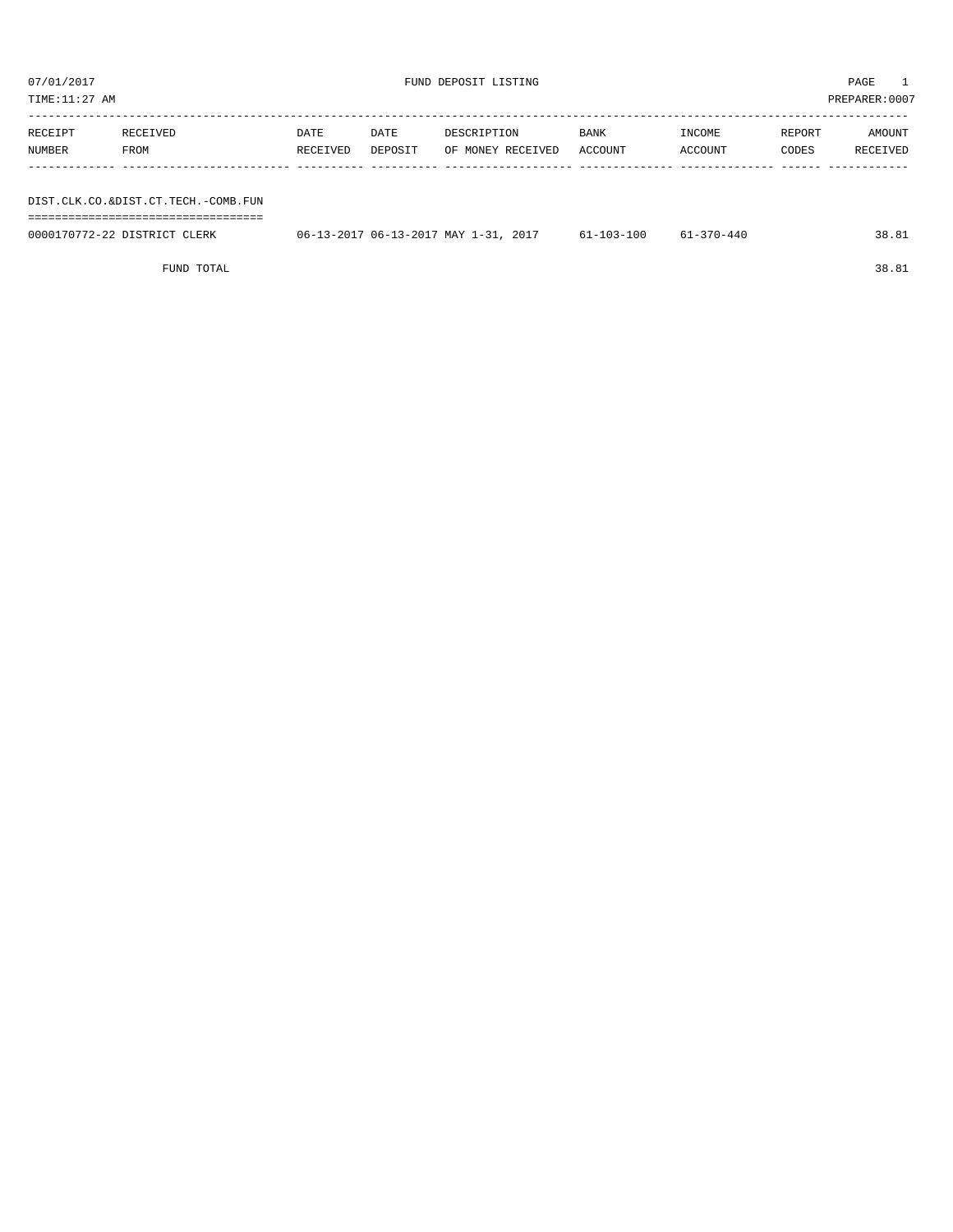| TIME:11:27 AM |                                     |          |         |                   |         |         | PREPARER:0007 |          |
|---------------|-------------------------------------|----------|---------|-------------------|---------|---------|---------------|----------|
| RECEIPT       | RECEIVED                            | DATE     | DATE    | DESCRIPTION       | BANK    | INCOME  | REPORT        | AMOUNT   |
| <b>NUMBER</b> | FROM                                | RECEIVED | DEPOSIT | OF MONEY RECEIVED | ACCOUNT | ACCOUNT | CODES         | RECEIVED |
|               |                                     |          |         |                   |         |         |               |          |
|               | DIST.CLK.COURT RECORDS PRESERVATION |          |         |                   |         |         |               |          |
|               |                                     |          |         |                   |         |         |               |          |

| 0000170750-20 LEGEND BANK    | 06-07-2017 06-07-2017 MAY 2017 INTEREST | 62-103-100       | $62 - 360 - 100$ |        |
|------------------------------|-----------------------------------------|------------------|------------------|--------|
| 0000170772-23 DISTRICT CLERK | 06-13-2017 06-13-2017 MAY 1-31, 2017    | $62 - 103 - 100$ | $62 - 370 - 133$ | 297.41 |

FUND TOTAL 298.65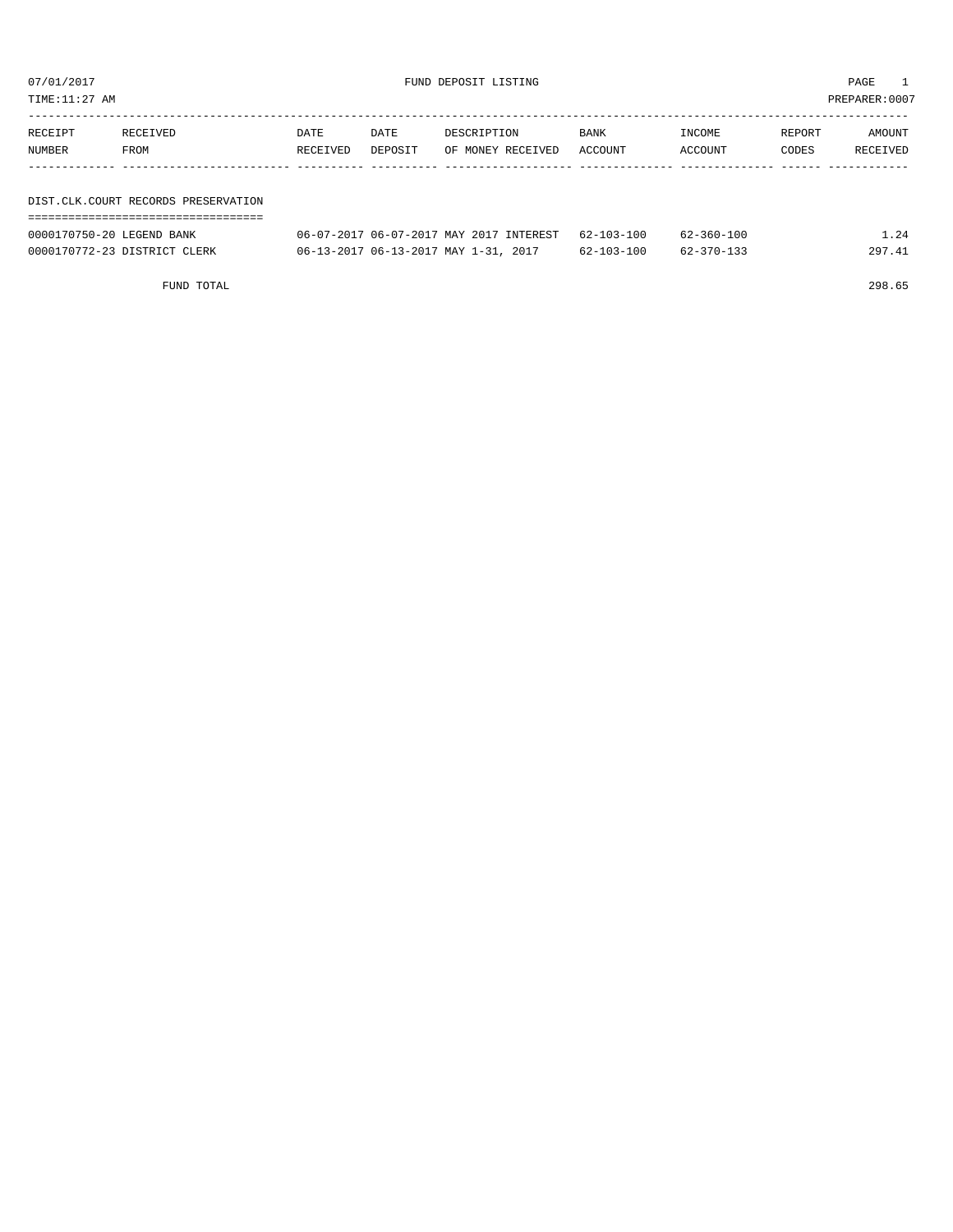TIME:11:27 AM PREPARER:0007

| RECEIPT           | RECEIVED | DATE     | DATE    | DESCRIPTION       | <b>BANK</b> | INCOME  | REPORT | AMOUNT   |
|-------------------|----------|----------|---------|-------------------|-------------|---------|--------|----------|
| NUMBER            | FROM     | RECEIVED | DEPOSIT | OF MONEY RECEIVED | ACCOUNT     | ACCOUNT | CODES  | RECEIVED |
|                   |          |          |         |                   |             |         |        |          |
|                   |          |          |         |                   |             |         |        |          |
| RIGHT OF WAY FUND |          |          |         |                   |             |         |        |          |

| ========================== |                                                    |                  |       |
|----------------------------|----------------------------------------------------|------------------|-------|
| 0000170738-08 TEXPOOL      | 06-01-2017 06-01-2017 MAY 2017 INTEREST 70-103-175 | 70-360-100       | 52.65 |
| 0000170750-21 LEGEND BANK  | 06-07-2017 06-07-2017 MAY 2017 INTEREST 70-103-100 | $70 - 360 - 100$ | 0.78  |

FUND TOTAL 53.43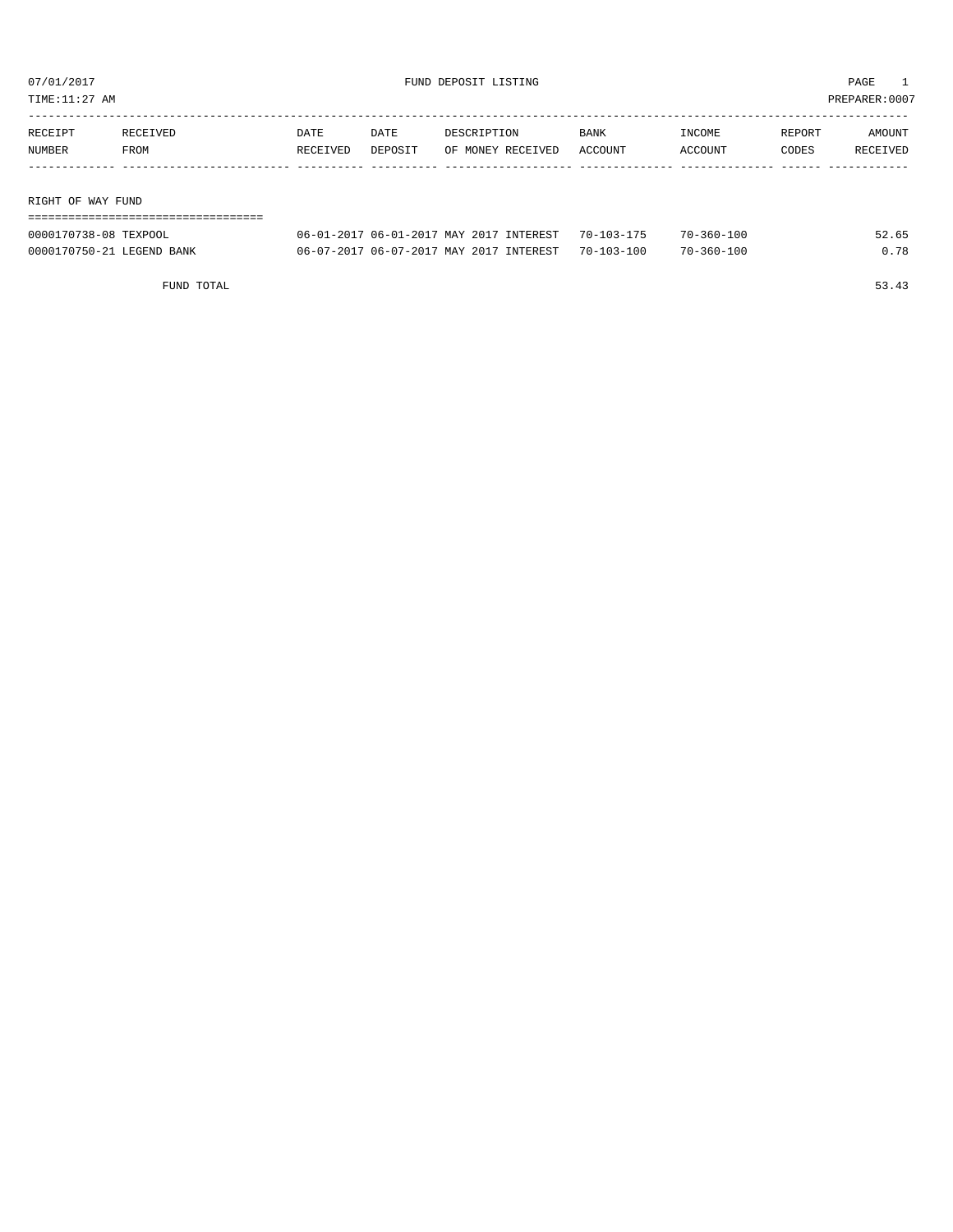07/01/2017 FUND DEPOSIT LISTING PAGE 1

| RECEIPT | <b>RECEIVED</b> | DATE            | DATE    | DESCRIPTION       | <b>BANK</b> | <b>TNCOME</b> | REPORT | AMOUNT          |
|---------|-----------------|-----------------|---------|-------------------|-------------|---------------|--------|-----------------|
| NUMBER  | FROM            | <b>RECEIVED</b> | DEPOSIT | OF MONEY RECEIVED | ACCOUNT     | ACCOUNT       | CODES  | <b>RECEIVED</b> |
|         |                 |                 |         |                   |             |               |        |                 |

JUVENILE PROBATION

| 0000170734-01 JUVENILE PROBATION |                                                      |                                |  | 06-01-2017 06-01-2017 PID-2190 JOINT REST 87-103-187 | $87 - 340 - 576$ | 120.00 |
|----------------------------------|------------------------------------------------------|--------------------------------|--|------------------------------------------------------|------------------|--------|
| 0000170735-01 JUVENILE PROBATION | 06-01-2017 06-01-2017 PID-2172 DRUG TESTI 87-103-187 |                                |  |                                                      | $87 - 340 - 575$ | 5.00   |
| 0000170736-01 JUVENILE PROBATION | 06-01-2017 06-01-2017 PID-2134 RESTITUTIO 87-103-187 |                                |  |                                                      | $87 - 340 - 576$ | 43.00  |
| 0000170753-01 JUVENILE PROBATION | 06-08-2017 06-08-2017 PID-2176 DEFERRED              |                                |  | 87-103-187                                           | $87 - 340 - 575$ | 30.00  |
| 0000170754-01 JUVENILE PROBATION | 06-08-2017 06-08-2017 PID-2189 JOINT REST 87-103-187 |                                |  |                                                      | $87 - 340 - 576$ | 120.00 |
| 0000170755-01 JUVENILE PROBATION | 06-08-2017 06-08-2017 PID-2138 PROBATION             |                                |  | 87-103-187                                           | $87 - 340 - 575$ | 40.00  |
| 0000170756-01 JUVENILE PROBATION | 06-08-2017 06-08-2017 PID-2188 JOINT REST 87-103-187 |                                |  |                                                      | $87 - 340 - 576$ | 60.00  |
| 0000170757-01 JUVENILE PROBATION | 06-08-2017 06-08-2017 PID-2190 JOINT REST 87-103-187 |                                |  |                                                      | $87 - 340 - 576$ | 120.00 |
| 0000170764-01 JUVENILE PROBATION | 06-12-2017 06-12-2017 PID-2134 RESTITUTIO 87-103-187 |                                |  |                                                      | $87 - 340 - 576$ | 45.00  |
| 0000170765-01 JUVENILE PROBATION | 06-12-2017 06-12-2017 PID-2191 JOINT REST 87-103-187 |                                |  |                                                      | $87 - 340 - 576$ | 5.00   |
| 0000170766-01 JUVENILE PROBATION | 06-12-2017 06-12-2017 PID-2200 DEFERRED              |                                |  | 87-103-187                                           | $87 - 340 - 575$ | 30.00  |
| 0000170767-01 JUVENILE PROBATION | 06-12-2017 06-12-2017 PID-2000 PROBATION             |                                |  | 87-103-187                                           | $87 - 340 - 575$ | 30.00  |
| 0000170809-01 JUVENILE PROBATION | 06-26-2017 06-26-2017 PID-2192 COURT COST            |                                |  | 87-103-187                                           | $87 - 340 - 577$ | 20.00  |
| 0000170810-01 JUVENILE PROBATION | 06-26-2017 06-26-2017 PID-2134 RESTITUTIO            |                                |  | 87-103-187                                           | $87 - 340 - 576$ | 50.00  |
| 0000170811-01 JUVENILE PROBATION | 06-26-2017 06-26-2017 PID-2188 JOINT REST            |                                |  | 87-103-187                                           | $87 - 340 - 576$ | 50.00  |
| 0000170812-01 JUVENILE PROBATION | 06-26-2017 06-26-2017 PID-2190 DEFERRED              |                                |  | $87 - 103 - 187$                                     | $87 - 340 - 575$ | 30.00  |
| 0000170812-02 JUVENILE PROBATION | $06 - 26 - 2017$                                     | 06-26-2017 PID-2190 JOINT REST |  | 87-103-187                                           | $87 - 340 - 576$ | 71.00  |
| 0000170813-01 JUVENILE PROBATION | 06-26-2017 06-26-2017 PID-2197 DEFERRED              |                                |  | 87-103-187                                           | $87 - 340 - 575$ | 20.00  |

FUND TOTAL 889.00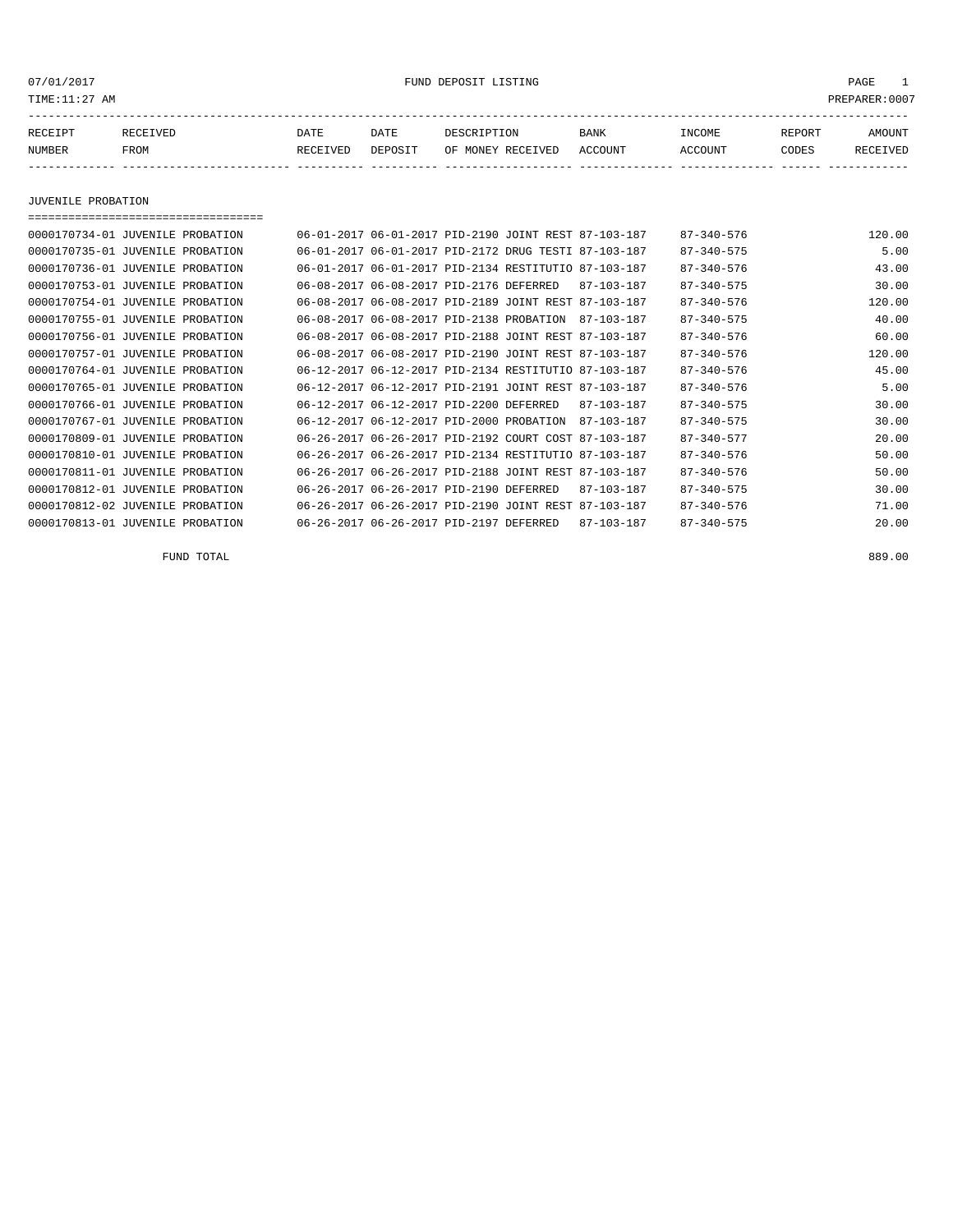07/01/2017 FUND DEPOSIT LISTING PAGE 1

| RECEIPT | RECEIVED | DATE            | DATE    | DESCRIPTION       | <b>BANK</b> | INCOME  | REPORT | AMOUNT          |
|---------|----------|-----------------|---------|-------------------|-------------|---------|--------|-----------------|
| NUMBER  | FROM     | <b>RECEIVED</b> | DEPOSIT | OF MONEY RECEIVED | ACCOUNT     | ACCOUNT | CODES  | <b>RECEIVED</b> |
|         |          |                 |         |                   |             |         |        |                 |

### TEXAS JUVENILE JUSTICE DEPT.

| =================================== |                                               |                  |                  |           |
|-------------------------------------|-----------------------------------------------|------------------|------------------|-----------|
| 0000170750-28 LEGEND BANK           | 06-07-2017 06-07-2017 MAY 2017 INTEREST       | $89 - 103 - 992$ | $89 - 360 - 189$ | 1.28      |
| 0000170822-01 T.J.J.D.              | 06-30-2017 06-30-2017 MENTAL HEALTH           | $89 - 103 - 998$ | $89 - 330 - 919$ | 1,404.00  |
| 0000170822-02 T.J.J.D.              | 06-30-2017 06-30-2017 COMM. DIV.              | $89 - 103 - 997$ | $89 - 330 - 918$ | 1,260.00  |
| 0000170822-03 T.J.J.D.              | 06-30-2017 06-30-2017 PRE/POST                | $89 - 103 - 996$ | $89 - 330 - 917$ | 1,197.00  |
| 0000170822-04 T.J.J.D.              | $06 - 30 - 2017$ $06 - 30 - 2017$ COMM. PROG. | $89 - 103 - 994$ | $89 - 330 - 916$ | 6.341.00  |
| 0000170822-05 T.J.J.D.              | 06-30-2017 06-30-2017 BASIC                   | $89 - 103 - 993$ | 89-330-915       | 10,042.00 |
|                                     |                                               |                  |                  |           |

FUND TOTAL 20,245.28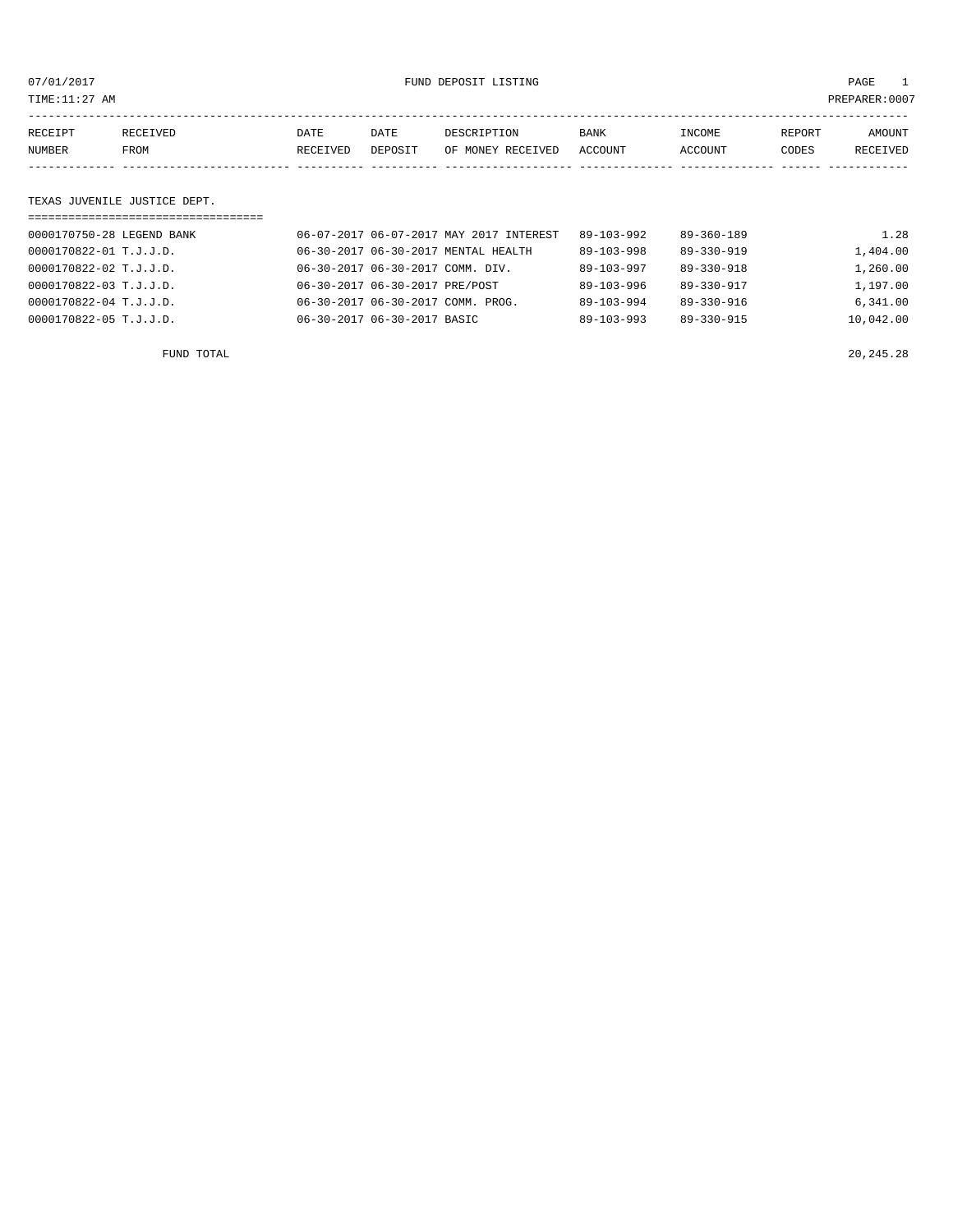TIME:11:27 AM PREPARER:0007

| RECEIPT | RECEIVED | DATE     | DATE    | DESCRIPTION       | <b>BANK</b> | INCOME  | REPORT | AMOUNT   |
|---------|----------|----------|---------|-------------------|-------------|---------|--------|----------|
| NUMBER  | FROM     | RECEIVED | DEPOSIT | OF MONEY RECEIVED | ACCOUNT     | ACCOUNT | CODES  | RECEIVED |
|         |          |          |         |                   |             |         |        |          |
|         |          |          |         |                   |             |         |        |          |

#### STATZER FUND

| 0000170738-09 TEXPOOL     | 06-01-2017 06-01-2017 MAY 2017 INTEREST 92-103-175 | $92 - 360 - 100$ | 25.68 |
|---------------------------|----------------------------------------------------|------------------|-------|
| 0000170750-22 LEGEND BANK | 06-07-2017 06-07-2017 MAY 2017 INTEREST 92-103-100 | $92 - 360 - 100$ | 0.19  |

FUND TOTAL 25.87